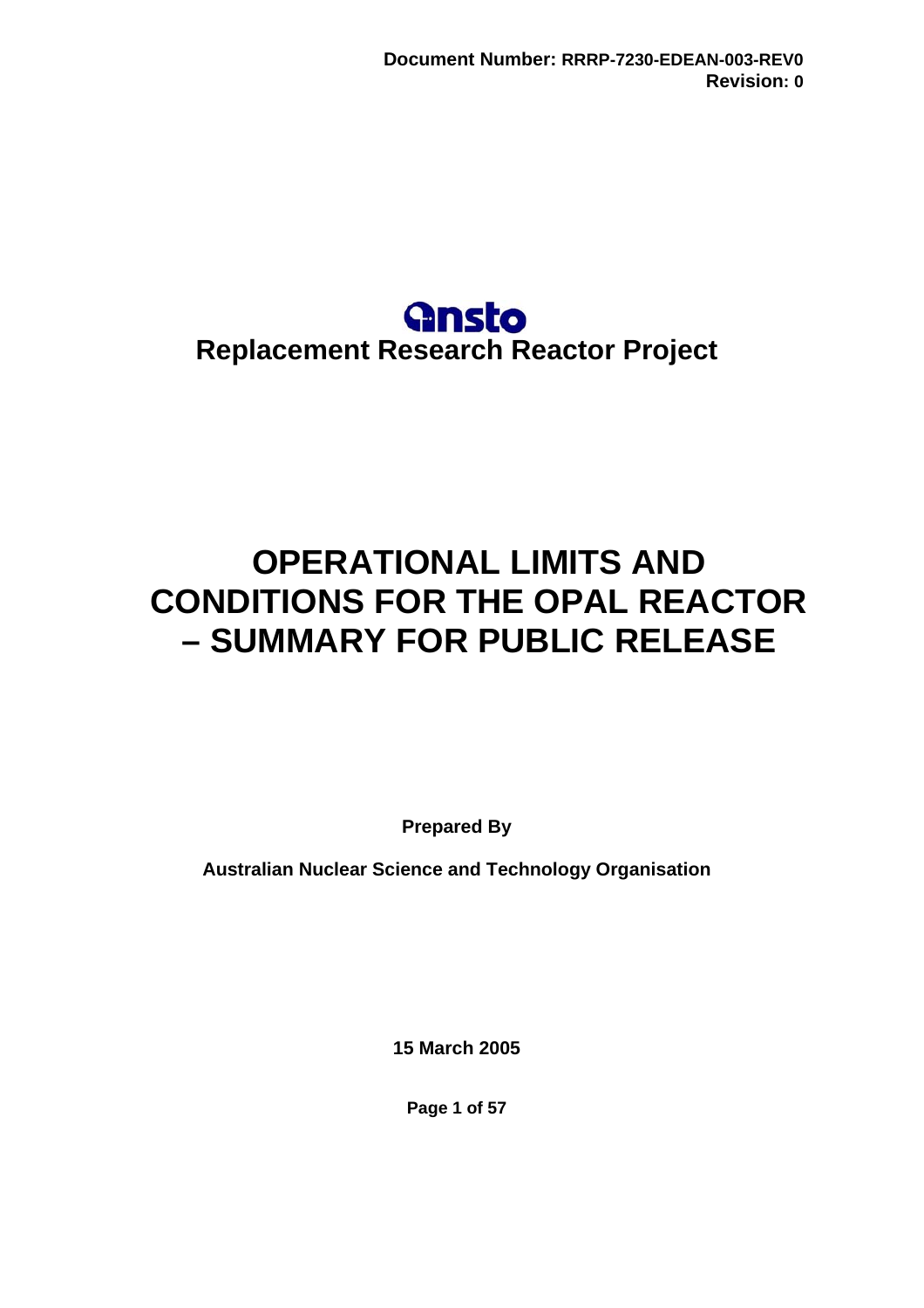|                                                                                                                                                 | <b>ANSTO</b>                                                                  | Revision: 0 | Document N°: RRRP-7230-EDEAN-003-REV0 |          |
|-------------------------------------------------------------------------------------------------------------------------------------------------|-------------------------------------------------------------------------------|-------------|---------------------------------------|----------|
| Document Title: Operational Limits and Conditions<br><b>Replacement Reactor Project</b><br>for the OPAL Reactor - Summary for Public<br>Release |                                                                               |             |                                       |          |
|                                                                                                                                                 |                                                                               | Ref No:     |                                       |          |
| <b>REVISION SHEET</b>                                                                                                                           |                                                                               |             | Print name, date and sign or initial  |          |
| Revision<br>Letter                                                                                                                              | <b>Description of Revision</b>                                                | Prepared    | Checked/<br>Reviewed                  | Approved |
| $\pmb{0}$                                                                                                                                       | Original Issue for public release                                             | <b>MSX</b>  | <b>RMG</b>                            | GDW      |
|                                                                                                                                                 |                                                                               |             | <b>ARR</b>                            |          |
|                                                                                                                                                 |                                                                               |             |                                       |          |
|                                                                                                                                                 |                                                                               |             |                                       |          |
|                                                                                                                                                 |                                                                               |             |                                       |          |
|                                                                                                                                                 |                                                                               |             |                                       |          |
|                                                                                                                                                 |                                                                               |             |                                       |          |
|                                                                                                                                                 |                                                                               |             |                                       |          |
| Notes:                                                                                                                                          | 1. Revision must be verified in accordance with the Quality Plan for the job. |             |                                       |          |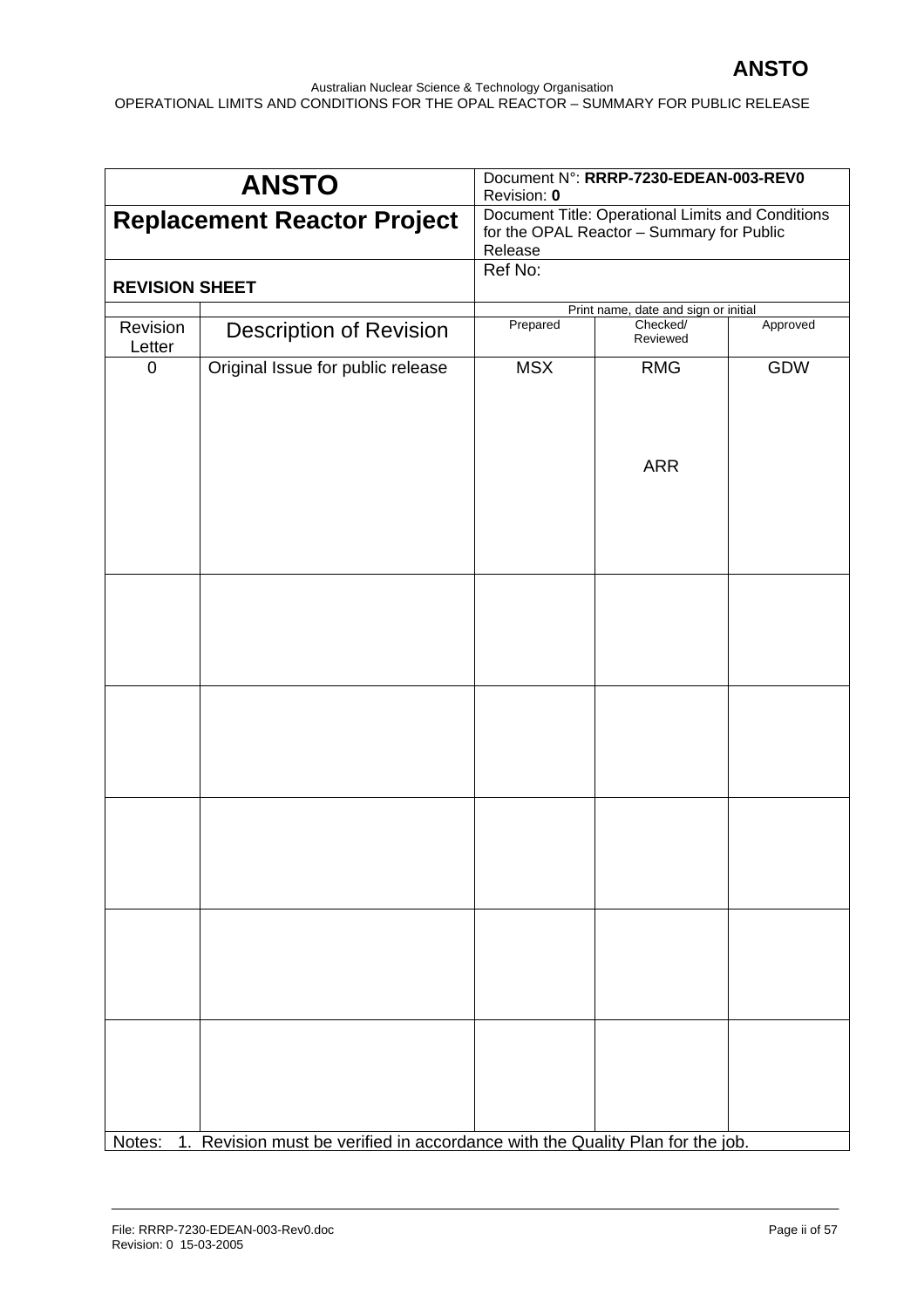#### **PREFACE**

This document has been specifically prepared for public release and accordingly, does not contain any in-confidence material. It is based on the complete version of classified documents that have been formally submitted to ARPANSA. A specific public release version has been prepared because a review of the base documents indicated that simply deleting the in-confidence material would make them unreadable or unintelligible. In addition, the language and terminology used may be modified as appropriate to make it more readily understandable to a non-specialist reader. However, it should be noted that there are no technical differences between this public release version and the complete documents upon which it is based.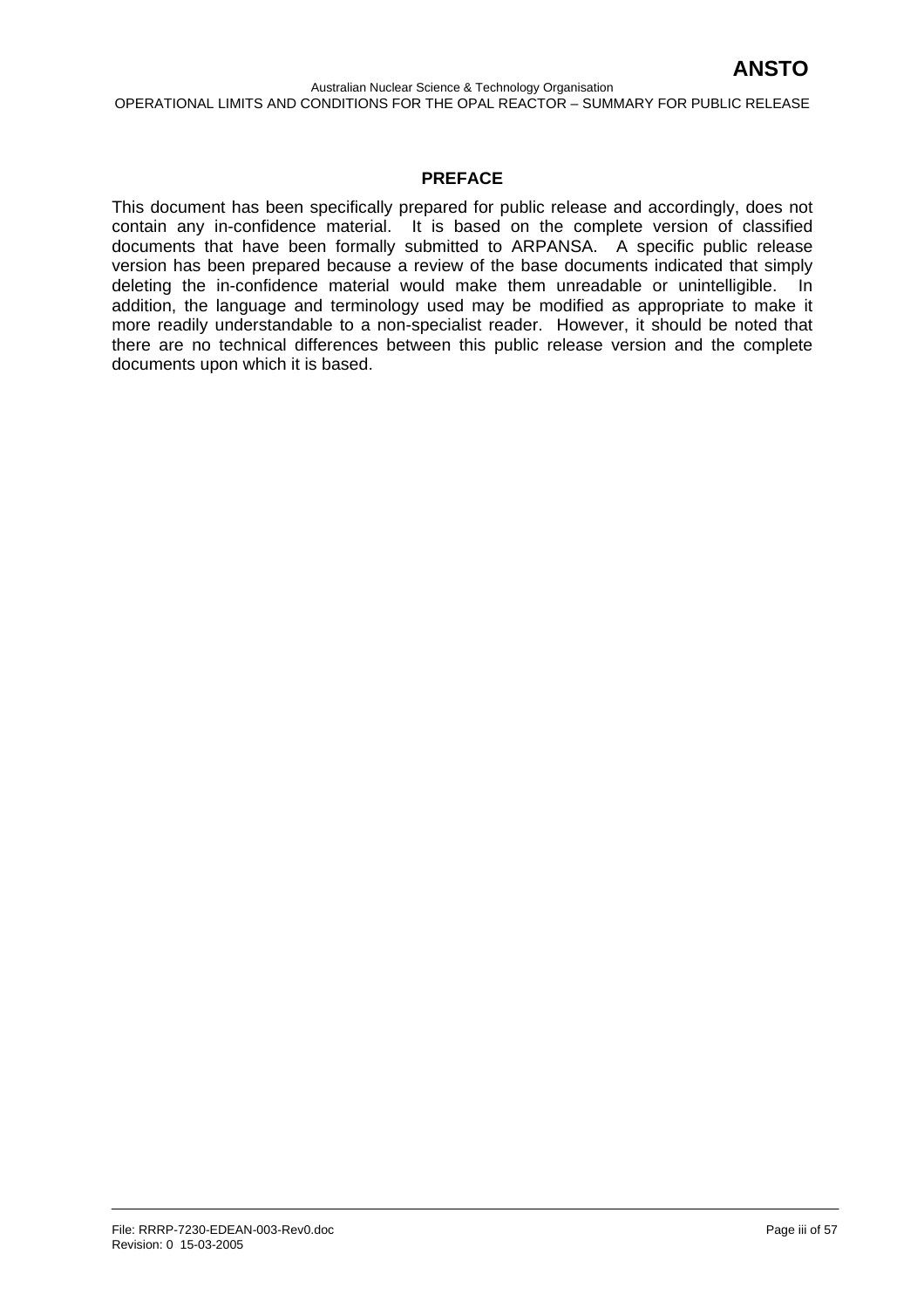## TABLE OF CONTENTS – OLC

| 1.0<br>1.1<br>1.2<br>1.3<br>1.4                           | <b>USE AND APPLICATION</b>                                                                                                                                                                                                                |            |
|-----------------------------------------------------------|-------------------------------------------------------------------------------------------------------------------------------------------------------------------------------------------------------------------------------------------|------------|
| 2.0<br>2.1<br>2.2                                         | <b>SAFETY LIMITS</b>                                                                                                                                                                                                                      |            |
| 3.0<br>3.0<br>3.0                                         | LIMITING CONDITIONS OF OPERATION (LC)                                                                                                                                                                                                     |            |
| 3.1<br>3.1.1<br>3.1.2<br>3.1.3<br>3.1.4                   | <b>REACTIVITY CONTROL SYSTEMS</b>                                                                                                                                                                                                         |            |
| 3.2<br>3.2.1<br>3.2.2<br>3.2.3                            | <b>POWER LIMITS</b>                                                                                                                                                                                                                       |            |
| 3.3<br>3.3.1<br>3.3.2<br>3.3.3<br>3.3.4<br>3.3.5<br>3.3.6 | <b>INSTRUMENTATION</b><br>First Reactor Protection System (FRPS) Trip 1 Instrumentation3.3-1<br>First Reactor Protection System (FRPS) Containment Instrumentation 3.3-2<br>Second Reactor Protection System (SRPS) Instrumentation 3.3-3 |            |
| 3.4<br>3.4.1<br>3.4.2<br>3.4.3<br>3.4.4                   | REACTOR POOL COOLING SYSTEMS                                                                                                                                                                                                              | $.3.4 - 1$ |
| 3.5<br>3.5.1<br>3.5.2<br>3.5.3<br>3.5.4                   | <b>CONTAINMENT SYSTEMS</b>                                                                                                                                                                                                                |            |
| 3.6<br>3.6.1<br>3.6.2<br>3.6.3                            | <b>PLANT SYSTEMS</b>                                                                                                                                                                                                                      |            |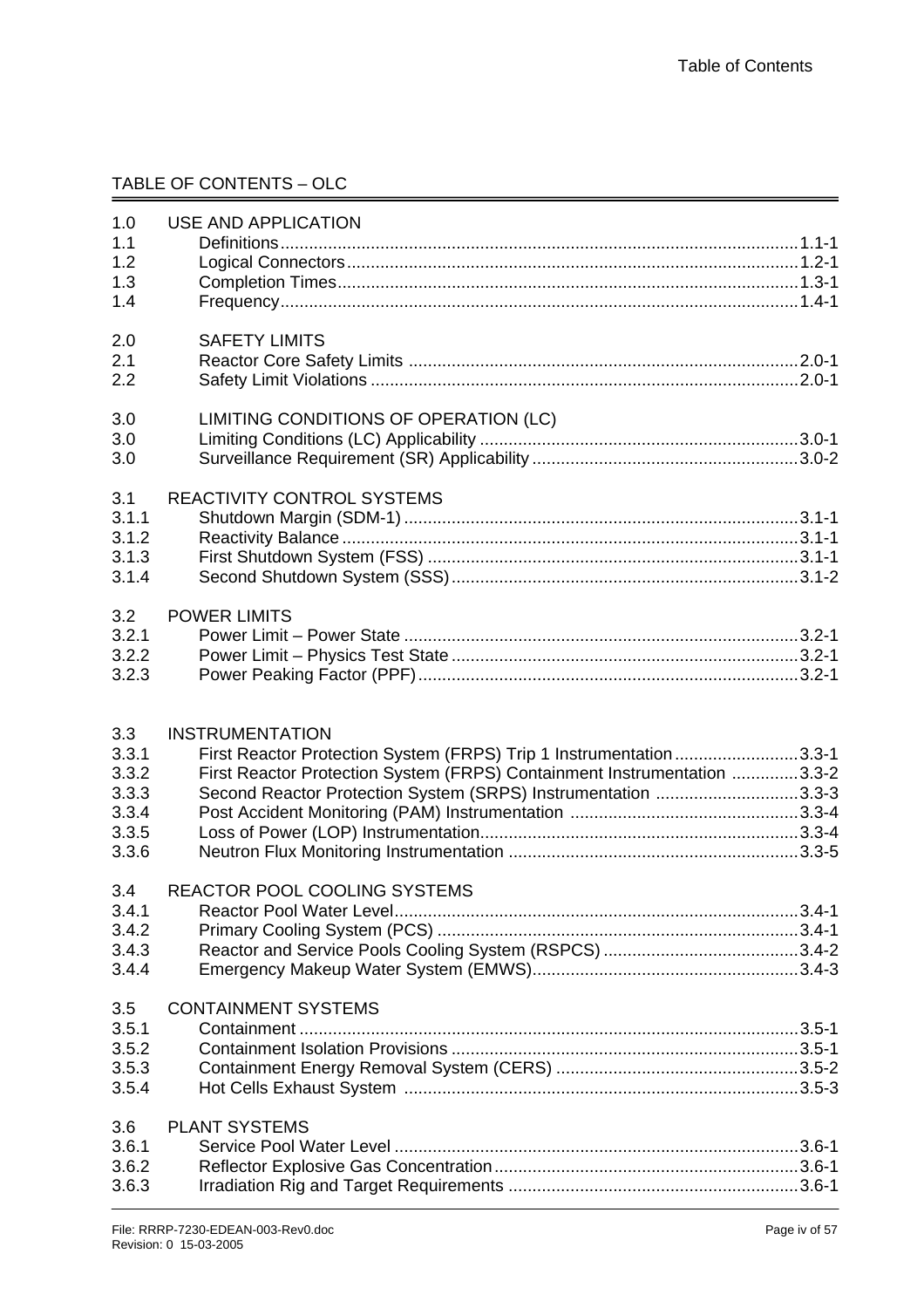| 3.6.4 |                                                                           |
|-------|---------------------------------------------------------------------------|
| 3.6.5 | Emergency Control Centre (ECC) Ventilation and Pressurisation System3.6-3 |
| 3.7   | <b>ELECTRICAL POWER SYSTEMS</b>                                           |
| 3.7.1 | $.3.7 - 1$                                                                |
| 3.7.2 | Reactor Protection System (RPS) Uninterruptible Power Supplies (UPS)3.7-2 |
| 3.7.3 |                                                                           |
| 3.8   | <b>CORE ALTERATIONS</b>                                                   |
| 3.8.1 |                                                                           |
| 3.8.2 |                                                                           |
| 4.0   | <b>DESIGN FEATURES</b>                                                    |
| 4.1   |                                                                           |
| 4.2   |                                                                           |
| 5.0   | ADMINISTRATIVE CONTROLS                                                   |
| 5.1   |                                                                           |
| 5.2   |                                                                           |
| 5.3   |                                                                           |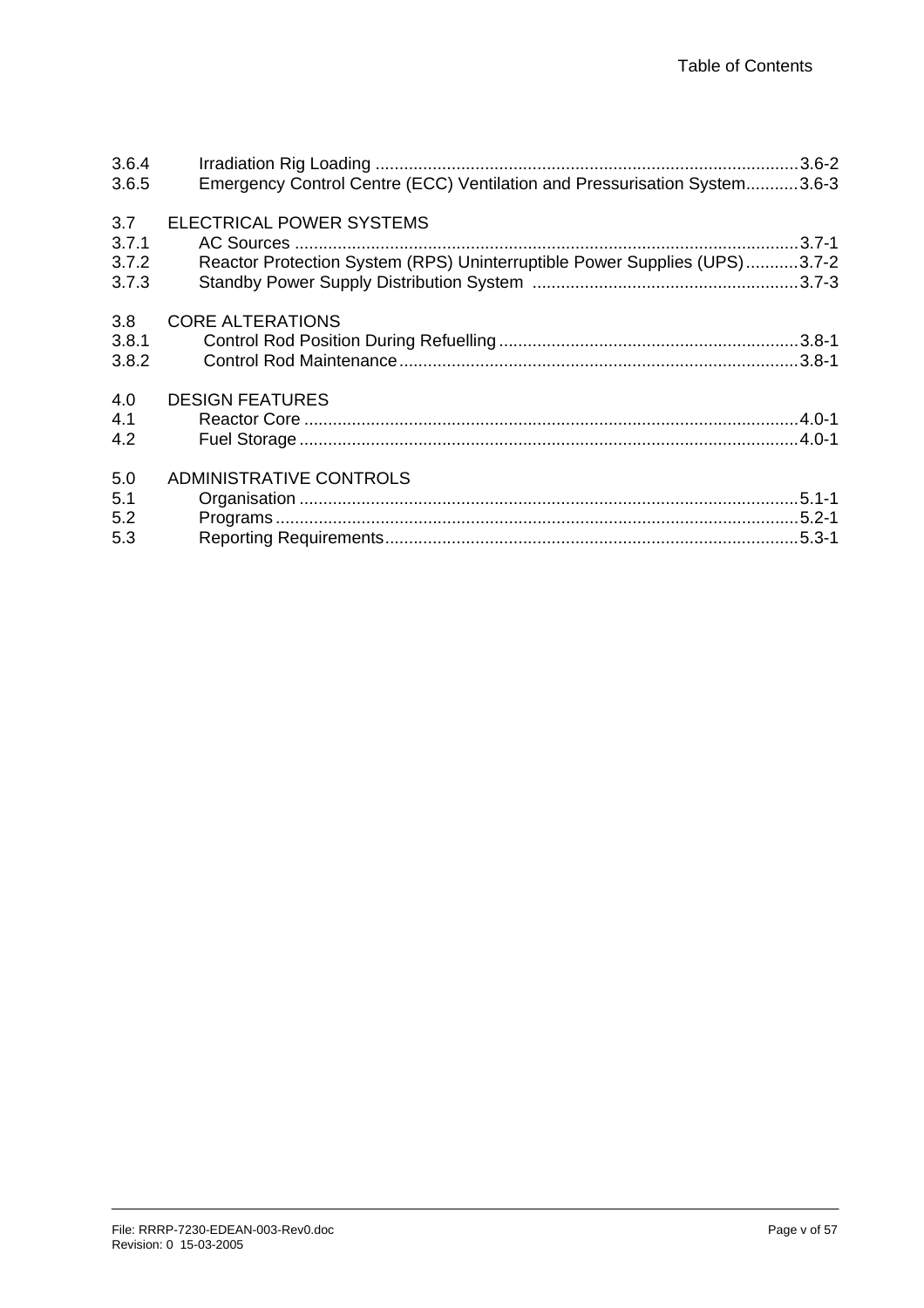#### 1.0 USE AND APPLICATION

#### 1.1 Definitions

| The defined terms of this section appear in capitalised type and are applicable throughout<br>these Operational Limits and Conditions (OLC) and Bases. |                                                                                                                                                                                                                                                                                                                                                                                                                                                                                                                                                                                                                                                                                                                                      |  |
|--------------------------------------------------------------------------------------------------------------------------------------------------------|--------------------------------------------------------------------------------------------------------------------------------------------------------------------------------------------------------------------------------------------------------------------------------------------------------------------------------------------------------------------------------------------------------------------------------------------------------------------------------------------------------------------------------------------------------------------------------------------------------------------------------------------------------------------------------------------------------------------------------------|--|
| <u>Term</u>                                                                                                                                            | <b>Definition</b>                                                                                                                                                                                                                                                                                                                                                                                                                                                                                                                                                                                                                                                                                                                    |  |
| <b>CHANNEL CALIBRATION</b>                                                                                                                             | The adjustment, as necessary, of the channel output<br>such that it responds within the necessary range and<br>accuracy to known values of the parameter that the<br>channel monitors. The CHANNEL CALIBRATION shall<br>encompass all devices in the channel required for<br>channel OPERABILITY and the CHANNEL<br>FUNCTIONAL TEST. Calibration of instrument channels<br>with resistance temperature detector (RTD) or<br>thermocouple sensors may consist of an in-place<br>qualitative assessment of sensor behaviour and normal<br>calibration of the remaining adjustable devices in the<br>channel. The CHANNEL CALIBRATION may be<br>performed by means of any series of sequential,<br>overlapping, or total channel steps. |  |
| <b>CHANNEL CHECK</b>                                                                                                                                   | The qualitative assessment, by observation, of channel<br>behaviour during operation. This determination shall<br>include, where possible, comparison of the channel<br>indication and status to other indications or status derived<br>from independent instrument channels measuring the<br>same parameter.                                                                                                                                                                                                                                                                                                                                                                                                                        |  |
| <b>CHANNEL FUNCTIONAL TEST</b>                                                                                                                         | The injection of a simulated or actual signal into the<br>channel as close to the sensor as practicable to verify<br>OPERABILITY of all devices in the channel required for<br>channel OPERABILITY. The CHANNEL FUNCTIONAL<br>TEST may be performed by means of any series of<br>sequential, overlapping, or total channel steps.                                                                                                                                                                                                                                                                                                                                                                                                    |  |
| <b>CORE ALTERATION</b>                                                                                                                                 | The movement of any fuel or reactivity control<br>components within the reactor core with fuel in the core.                                                                                                                                                                                                                                                                                                                                                                                                                                                                                                                                                                                                                          |  |
|                                                                                                                                                        | Normal control rod movement during the POWER or<br>PHYSICS TEST STATE is an exception and is not<br>considered to be a CORE ALTERATION.                                                                                                                                                                                                                                                                                                                                                                                                                                                                                                                                                                                              |  |
|                                                                                                                                                        | Suspension of CORE ALTERATIONS shall not preclude<br>completion of movement of a component to a safe<br>position.                                                                                                                                                                                                                                                                                                                                                                                                                                                                                                                                                                                                                    |  |
| <b>ENSURE</b>                                                                                                                                          | Perform a check to determine compliance with the<br>requirement, bring to compliance if in non-compliance<br>record and report the result.                                                                                                                                                                                                                                                                                                                                                                                                                                                                                                                                                                                           |  |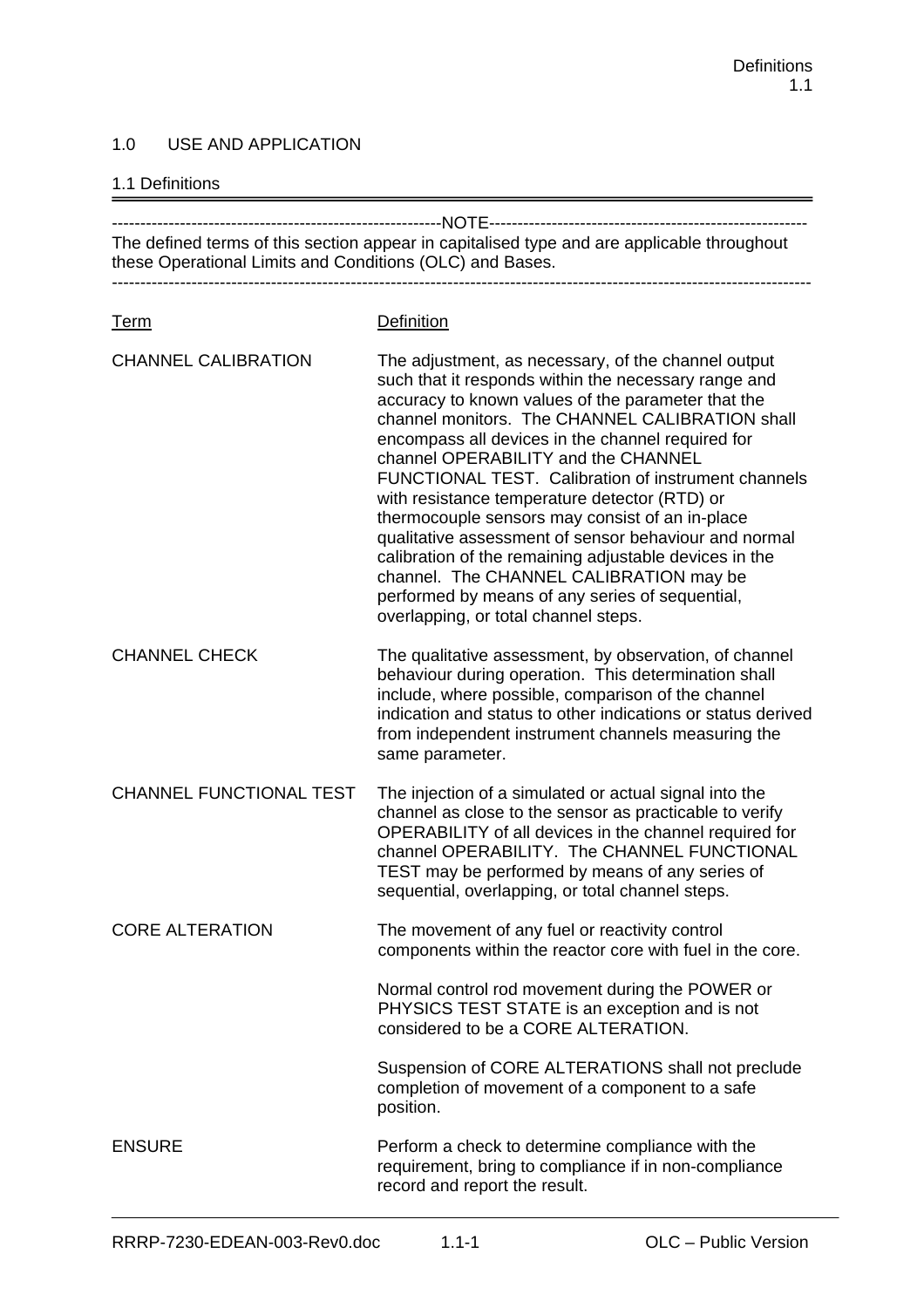| <b>FIRST REACTOR</b><br>PROTECTION SYSTEM<br>(FRPS) RESPONSE TIME | The FRPS RESPONSE TIME shall be that time interval<br>from when the monitored parameter exceeds its FRPS<br>trip setpoint at the channel sensor until de-energisation of<br>the control rod drive electromagnets. The response time<br>may be measured by means of any series of sequential,<br>overlapping, or total steps so that the entire response<br>time is measured.                                                                                                                                                                                                                                                                                 |
|-------------------------------------------------------------------|--------------------------------------------------------------------------------------------------------------------------------------------------------------------------------------------------------------------------------------------------------------------------------------------------------------------------------------------------------------------------------------------------------------------------------------------------------------------------------------------------------------------------------------------------------------------------------------------------------------------------------------------------------------|
| <b>INOPERABLE</b>                                                 | A system, subsystem, component, or device shall be<br>INOPERABLE when it is not capable of performing its<br>specified safety function(s). This includes when any of<br>the necessary supporting services that are required for<br>the system, subsystem, component, or device to perform<br>its specified safety function(s) are not capable of<br>performing their related support function(s) or when the<br>system, subsystem, component or device setting is not<br>within its allowable value.                                                                                                                                                         |
| <b>ISOLATION SYSTEM</b><br><b>RESPONSE TIME</b>                   | The ISOLATION SYSTEM RESPONSE TIME shall be<br>that time interval from when the monitored parameter<br>exceeds its isolation initiation setpoint at the channel<br>sensor until the isolation valves travel to their required<br>positions. Times shall include diesel generator starting,<br>where applicable. The response time may be measured<br>by means of any series of sequential, overlapping, or<br>total steps so that the entire response time is measured.                                                                                                                                                                                      |
| <b>LOGIC SYSTEM FUNCTIONAL</b><br><b>TEST</b>                     | A LOGIC SYSTEM FUNCTIONAL TEST shall be a test<br>of all logic components required for OPERABILITY of a<br>logic circuit, from as close to the sensor as practicable up<br>to, but not including, the actuated device, to verify<br>OPERABILITY. The LOGIC SYSTEM FUNCTIONAL<br>TEST may be performed by means of any series of<br>sequential, overlapping, or total system steps so that the<br>entire logic system is tested.                                                                                                                                                                                                                              |
| <b>OPERABLE - OPERABILITY</b>                                     | A system, subsystem, component, or device shall be<br>OPERABLE or have OPERABILITY when it is capable of<br>performing its specified safety function(s) and when all<br>necessary attendant instrumentation, controls, normal or<br>emergency electrical power, cooling and seal water,<br>lubrication, and other auxiliary equipment that are<br>required for the system, subsystem, component, or<br>device to perform its specified safety function(s) are also<br>capable of performing their related support function(s).<br>This includes the system, subsystem, component or<br>device setting being within its allowable value where<br>appropriate. |
| <b>POWER PEAKING</b><br>FACTOR (PPF)                              | The PPF shall be the ratio between the maximum heat<br>flux at any point in the reactor core and the average heat<br>flux over the entire reactor core.                                                                                                                                                                                                                                                                                                                                                                                                                                                                                                      |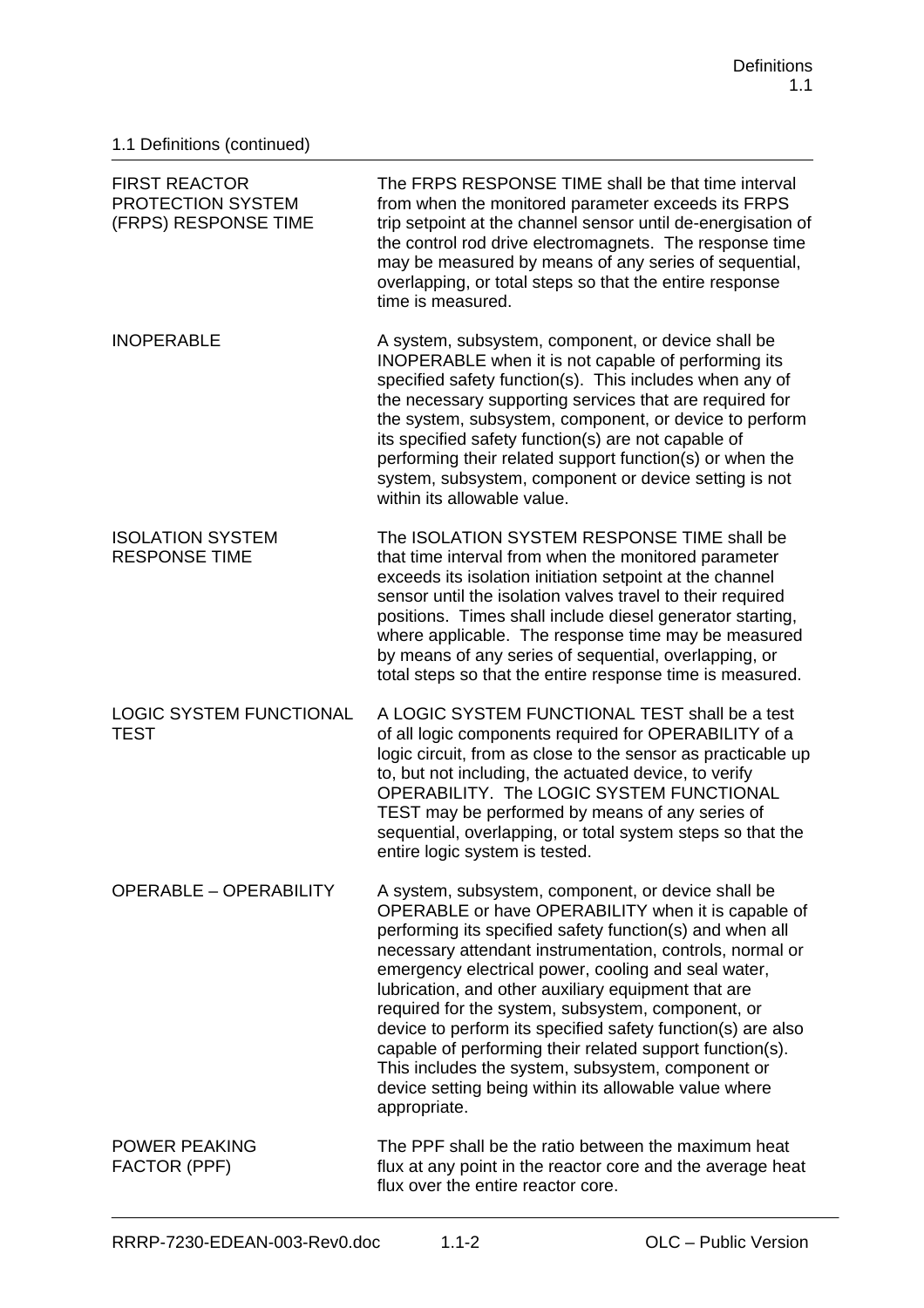| 1.1 Definitions (continued)                                        |                                                                                                                                                                                                                                                                                                                                                                                                                 |
|--------------------------------------------------------------------|-----------------------------------------------------------------------------------------------------------------------------------------------------------------------------------------------------------------------------------------------------------------------------------------------------------------------------------------------------------------------------------------------------------------|
| <b>RECENTLY IRRADIATED</b>                                         | In the case of Bulk Irradiation Facility (BIF) rigs, within [6]<br>hours of reactor shutdown or removal from Reactor Core.<br>In the case of Fuel Assemblies, within [15] days of<br>reactor shutdown.                                                                                                                                                                                                          |
| REFLECTOR ALTERATIONS                                              | The movement of any Bulk Irradiation Facility rig within<br>the REFLECTOR VESSEL with fuel in the core.                                                                                                                                                                                                                                                                                                         |
|                                                                    | Normal rig movement during the POWER or PHYSICS<br>TEST STATE is an exception and is not considered to be<br>a REFLECTOR ALTERATION.                                                                                                                                                                                                                                                                            |
|                                                                    | Suspension of REFLECTOR ALTERATIONS shall not<br>preclude completion of movement of a component to a<br>safe position.                                                                                                                                                                                                                                                                                          |
| <b>SECOND REACTOR</b><br>PROTECTION SYSTEM<br>(SRPS) RESPONSE TIME | The SRPS RESPONSE TIME shall be that time interval<br>from when the monitored parameter exceeds its SRPS<br>initiation setpoint at the channel sensor until the Second<br>Shutdown System discharge valves travel to their<br>required positions. The response time may be measured<br>by means of any series of sequential, overlapping, or<br>total steps so that the entire response time is measured.       |
| <b>SHUTDOWN MARGIN (SDM-1)</b>                                     | The amount of negative reactivity that is or would be<br>provided in addition to that negative reactivity necessary<br>to maintain the reactor in a subcritical condition without<br>time limit assuming the reactor is cold $(20^{\circ} \text{ C})$ and xenon<br>free, all irradiation rigs and targets are in their most<br>reactive state and assuming the most reactive control rod<br>is fully withdrawn. |
| <b>SHUTDOWN REACTOR</b>                                            | Shutdown reactor by Bank Insertion of Control Rods (or<br>by Trip 1 if bank insertion is not available, or Trip 2 if both<br>these are not available), and de-energise Control Rod<br>Drives by selecting Disable Reactor Operation on RPS<br>Configuration panel.                                                                                                                                              |
| <b>STATE</b>                                                       | A STATE shall correspond to any one inclusive<br>combination of CORE ALTERATION state, control rod<br>drive status, k <sub>eff</sub> , and core cooling condition, specified in<br>Table 1.1-1 with fuel in the reactor core.                                                                                                                                                                                   |
| <b>VERIFY</b>                                                      | Perform a check to determine compliance with the<br>requirement, record the result and report non-<br>compliance.                                                                                                                                                                                                                                                                                               |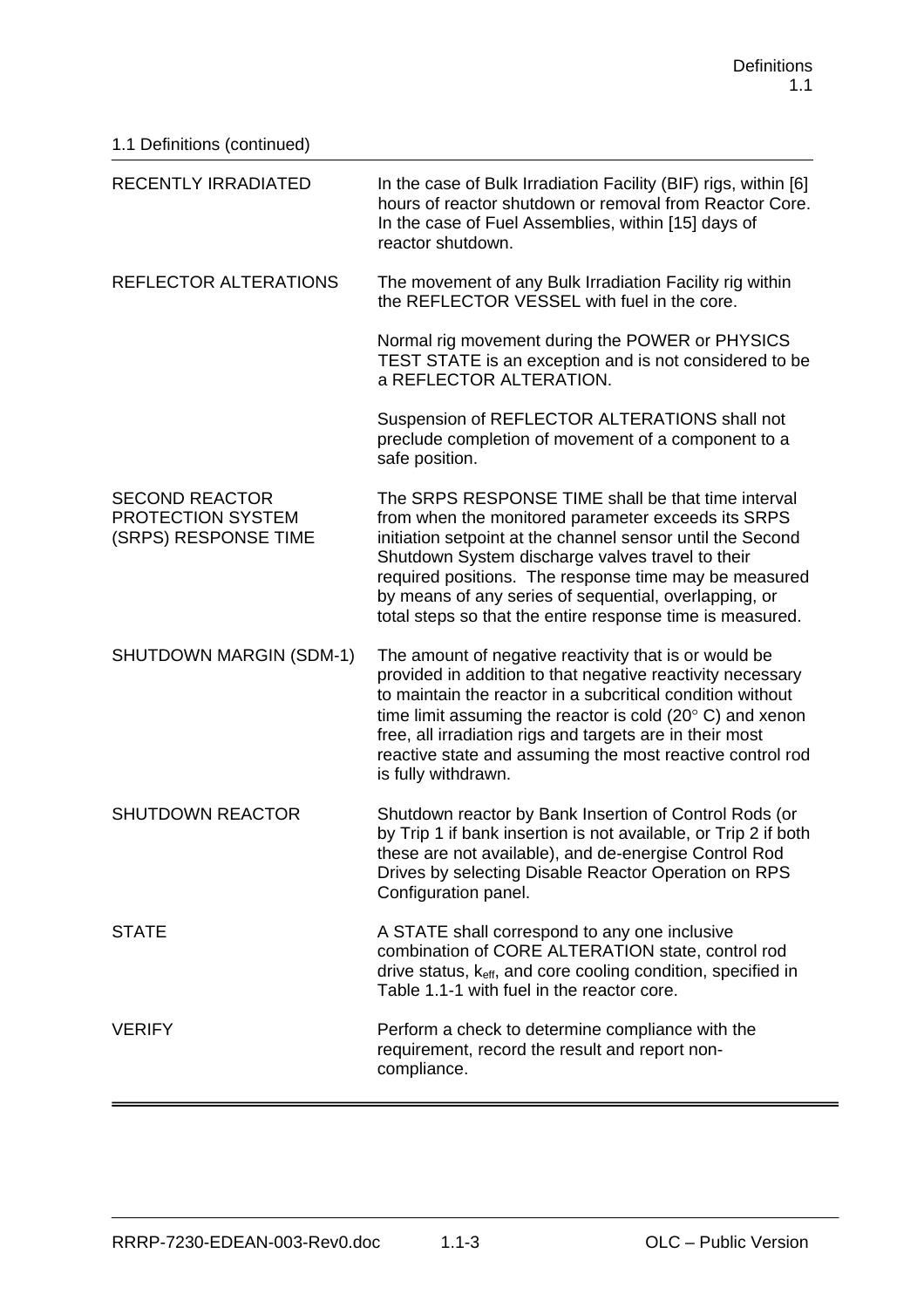| ◡╷╷╷∟◡                      |                          |                                                                   |                                         |
|-----------------------------|--------------------------|-------------------------------------------------------------------|-----------------------------------------|
| <b>STATE</b>                | $K_{\rm eff}$            | <b>CONTROL ROD DRIVE</b><br><b>ELECTROMAGNET</b><br><b>STATUS</b> | <b>CORE COOLING</b><br><b>CONDITION</b> |
| $POWER^{(a)}$               | $< 1.0$ or<br>$\geq 1.0$ | Energised                                                         | <b>Forced Circulation</b>               |
| PHYSICS TEST <sup>(a)</sup> | $< 1.0$ or<br>$\geq 1.0$ | Energised                                                         | <b>Natural Circulation</b>              |
| SHUTDOWN <sup>(a)</sup>     | < 1.0                    | De-energised                                                      | <b>Forced or Natural</b><br>Circulation |
| <b>REFUELLING</b>           | < 1.0                    | De-energised                                                      | <b>Natural Circulation</b>              |

## Table 1.1-1 (page 1 of 1) STATES

(a) CORE ALTERATIONS permitted in REFUELLING STATE only.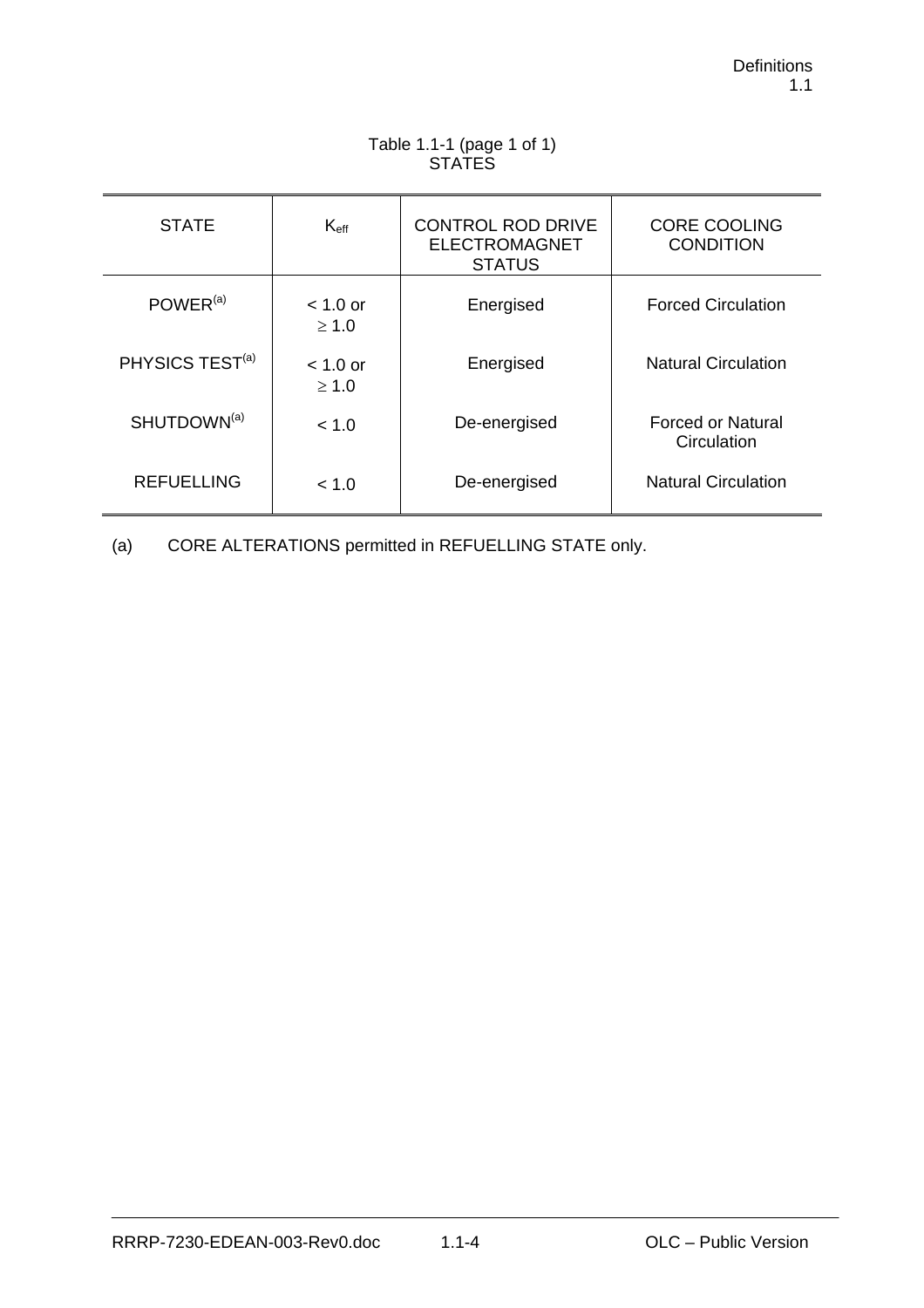## 1.0 USE AND APPLICATION

## 1.2 Logical Connectors

| <b>PURPOSE</b>    | The purpose of this section is to explain the meaning of logical<br>connectors.                                                                                                                                                                                                                                                                                                                                                                                                                                                                                                                                                                                                                                                                                                                                                                                                                                            |                        |                        |  |
|-------------------|----------------------------------------------------------------------------------------------------------------------------------------------------------------------------------------------------------------------------------------------------------------------------------------------------------------------------------------------------------------------------------------------------------------------------------------------------------------------------------------------------------------------------------------------------------------------------------------------------------------------------------------------------------------------------------------------------------------------------------------------------------------------------------------------------------------------------------------------------------------------------------------------------------------------------|------------------------|------------------------|--|
|                   | Logical connectors are used in Operational Limits and Conditions<br>(OLCs) to discriminate between, and yet connect, discrete Conditions,<br>Required Actions, Completion Times, Surveillances, and Frequencies.<br>The only logical connectors that appear in OLCs are AND and OR.<br>The physical arrangement of these connectors constitutes logical<br>conventions with specific meanings.                                                                                                                                                                                                                                                                                                                                                                                                                                                                                                                             |                        |                        |  |
| <b>BACKGROUND</b> | Several levels of logic may be used to state Required Actions. These<br>levels are identified by the placement (or nesting) of the logical<br>connectors and by the number assigned to each Required Action.<br>The first level of logic is identified by the first digit of the number<br>assigned to a Required Action and the placement of the logical<br>connector in the first level of nesting (i.e., left justified with the number<br>of the Required Action). The successive levels of logic are identified<br>by additional digits of the Required Action number and by successive<br>indentions of the logical connectors.<br>When logical connectors are used to state a Condition, Completion<br>Time, Surveillance, or Frequency, only the first level of logic is used,<br>and the logical connector is left justified with the statement of the<br>Condition, Completion Time, Surveillance, or Frequency. |                        |                        |  |
| <b>EXAMPLES</b>   | The following examples illustrate the use of logical connectors.                                                                                                                                                                                                                                                                                                                                                                                                                                                                                                                                                                                                                                                                                                                                                                                                                                                           |                        |                        |  |
|                   | <b>EXAMPLE 1.2-1</b>                                                                                                                                                                                                                                                                                                                                                                                                                                                                                                                                                                                                                                                                                                                                                                                                                                                                                                       |                        |                        |  |
| <b>ACTIONS</b>    |                                                                                                                                                                                                                                                                                                                                                                                                                                                                                                                                                                                                                                                                                                                                                                                                                                                                                                                            |                        |                        |  |
|                   | <b>CONDITION</b>                                                                                                                                                                                                                                                                                                                                                                                                                                                                                                                                                                                                                                                                                                                                                                                                                                                                                                           | <b>REQUIRED ACTION</b> | <b>COMPLETION TIME</b> |  |
|                   | A. LC not met.                                                                                                                                                                                                                                                                                                                                                                                                                                                                                                                                                                                                                                                                                                                                                                                                                                                                                                             | A.1<br>Verify $\ldots$ |                        |  |
|                   |                                                                                                                                                                                                                                                                                                                                                                                                                                                                                                                                                                                                                                                                                                                                                                                                                                                                                                                            | <b>AND</b>             |                        |  |
|                   |                                                                                                                                                                                                                                                                                                                                                                                                                                                                                                                                                                                                                                                                                                                                                                                                                                                                                                                            | A.2<br>Restore         |                        |  |

In this example the logical connector **AND** is used to indicate that when in Condition A, both Required Actions A.1 and A.2 must be completed.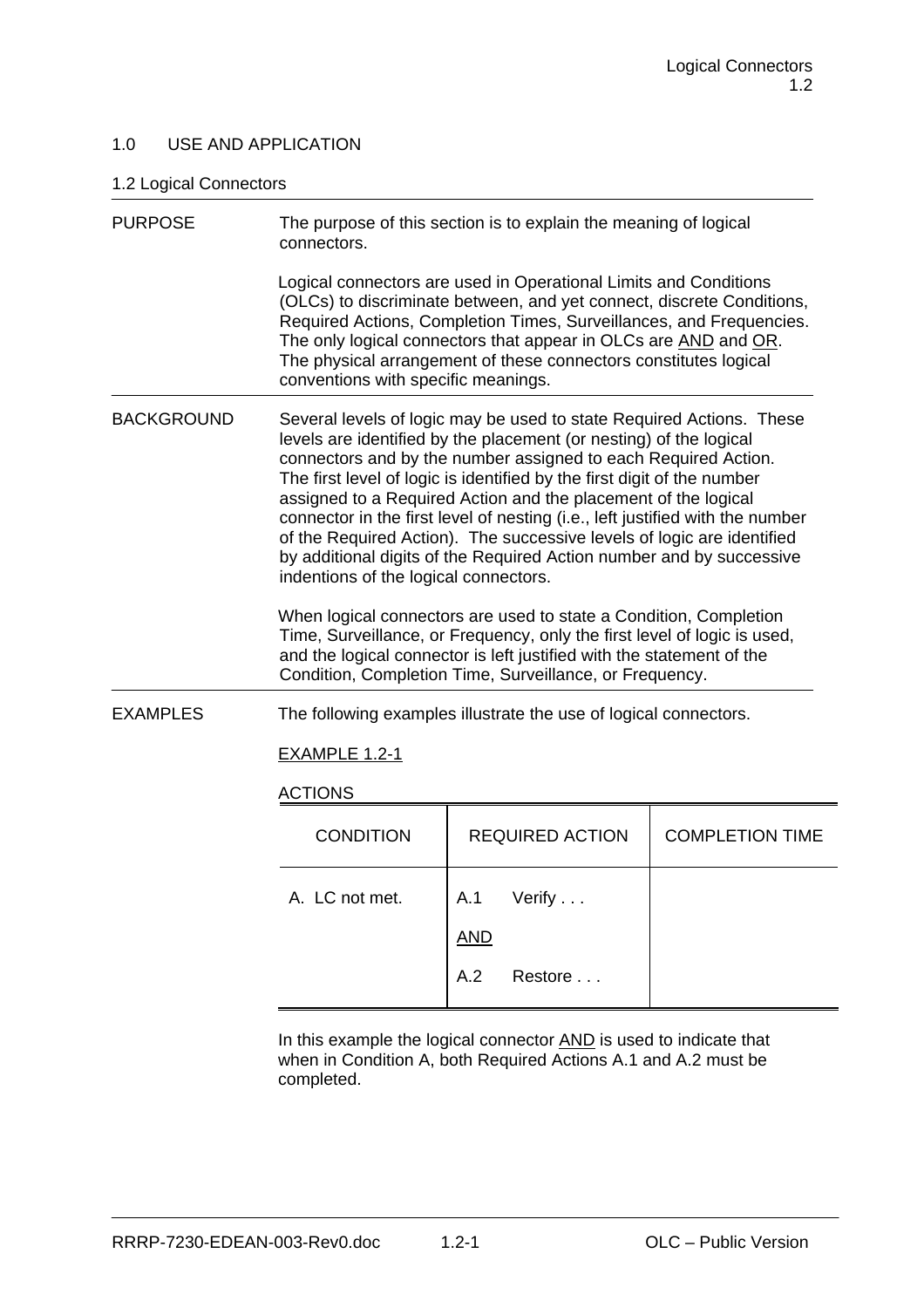## 1.2 Logical Connectors (continued)

## EXAMPLES (continued)

## EXAMPLE 1.2-2

## **ACTIONS**

| <b>CONDITION</b> | <b>REQUIRED ACTION</b>                                                                                          | <b>COMPLETION TIME</b> |
|------------------|-----------------------------------------------------------------------------------------------------------------|------------------------|
| A. LC not met.   | A.1 Trip<br>$OR$<br>A.2.1 Verify<br><b>AND</b><br>A.2.2.1 Reduce<br>OR<br>A.2.2.2 Perform<br>QR<br>Align<br>A.3 |                        |

This example represents a more complicated use of logical connectors. Required Actions A.1, A.2, and A.3 are alternative choices, only one of which must be performed as indicated by the use of the logical connector  $OR$  and the left justified placement. Any one of these three Actions may be chosen. If A.2 is chosen, then both A.2.1 and A.2.2 must be performed as indicated by the logical connector AND. Required Action A.2.2 is met by performing A.2.2.1 or A.2.2.2. The indented position of the logical connector OR indicates that A.2.2.1 and A.2.2.2 are alternative choices, only one of which must be performed.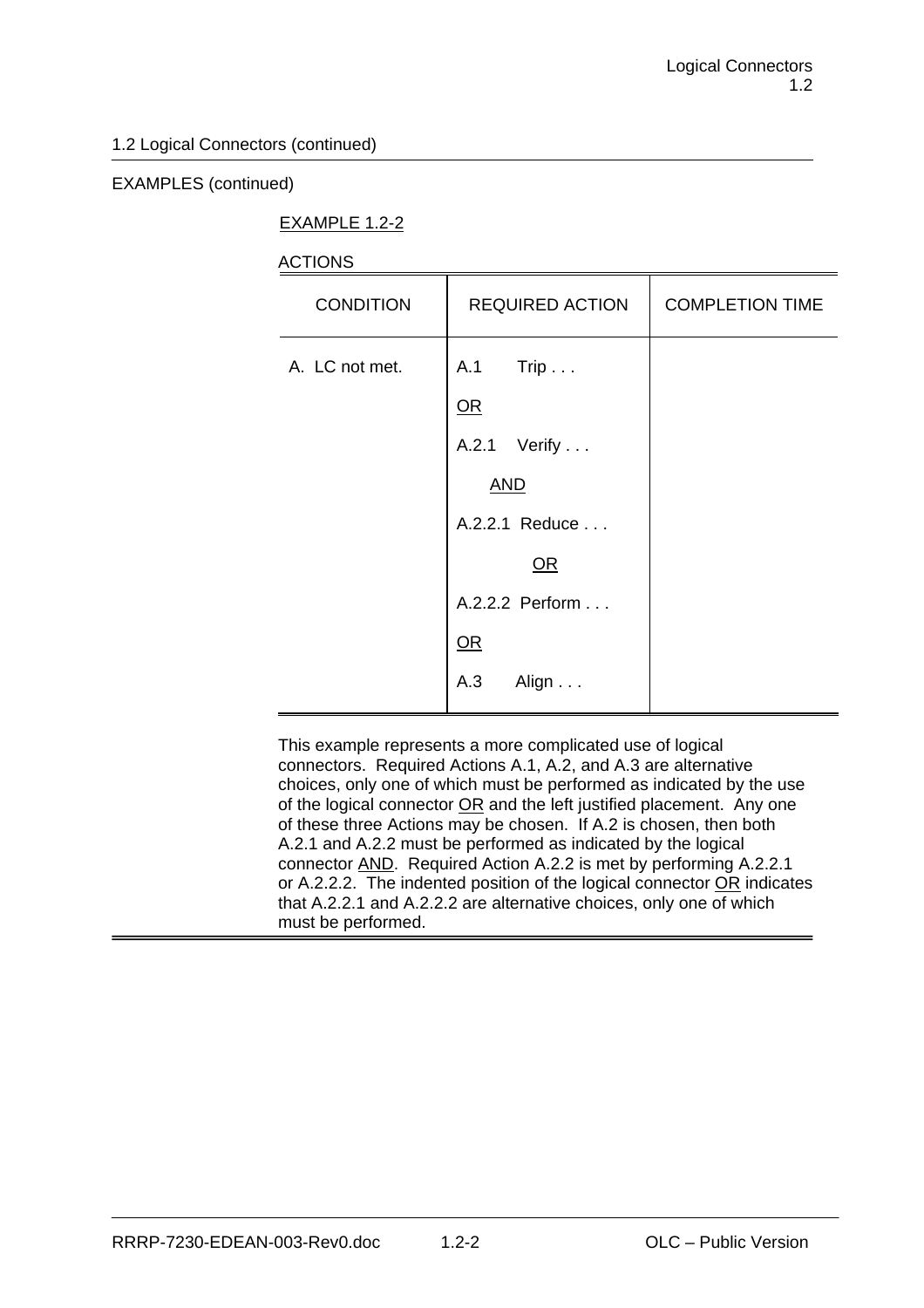## 1.0 USE AND APPLICATION

## 1.3 Completion Times

| <b>PURPOSE</b>     | The purpose of this section is to establish the Completion Time<br>convention and to provide guidance for its use.                                                                                                                                                                                                                                                                                                                                                                                                                                                                                                                                                                                                                                                                                                                                                                                                                                                                                                                                                                                                                               |
|--------------------|--------------------------------------------------------------------------------------------------------------------------------------------------------------------------------------------------------------------------------------------------------------------------------------------------------------------------------------------------------------------------------------------------------------------------------------------------------------------------------------------------------------------------------------------------------------------------------------------------------------------------------------------------------------------------------------------------------------------------------------------------------------------------------------------------------------------------------------------------------------------------------------------------------------------------------------------------------------------------------------------------------------------------------------------------------------------------------------------------------------------------------------------------|
| <b>BACKGROUND</b>  | Limiting Conditions (LCs) specify minimum requirements for ensuring<br>safe operation of the unit. The ACTIONS associated with an LC state<br>Conditions that typically describe the ways in which the requirements<br>of the LC can fail to be met. Specified with each stated Condition are<br>Required Action(s) and Completion Times.                                                                                                                                                                                                                                                                                                                                                                                                                                                                                                                                                                                                                                                                                                                                                                                                        |
| <b>DESCRIPTION</b> | The Completion Time is the amount of time allowed for completing a<br>Required Action. It is referenced to the time of discovery of a situation<br>(e.g., inoperable equipment or variable not within limits) that requires<br>entering an ACTIONS Condition unless otherwise specified, providing<br>the unit is in a STATE or specified condition stated in the Applicability<br>for the LC. Required Actions must be completed prior to the<br>expiration of the specified Completion Time. An ACTIONS Condition<br>remains in effect and the Required Actions apply until the Condition no<br>longer exists or the reactor is not within the LC Applicability.<br>If situations are discovered that require entry into more than one<br>Condition at a time within a single Operational Limits and Condition<br>(OLC) (multiple Conditions), the Required Actions for each Condition<br>must be performed within the associated Completion Time. When in<br>multiple Conditions, separate Completion Times are tracked for each<br>Condition starting from the time of discovery of the situation that<br>required entry into the Condition. |
|                    | Once a Condition has been entered, subsequent divisions,<br>subsystems, components, or variables expressed in the Condition,<br>discovered to be inoperable or not within limits, will not result in<br>separate entry into the Condition, unless specifically stated. The<br>Required Actions of the Condition continue to apply to each additional<br>failure, with Completion Times based on initial entry into the Condition.                                                                                                                                                                                                                                                                                                                                                                                                                                                                                                                                                                                                                                                                                                                |
| <b>EXAMPLES</b>    | The following examples illustrate the use of Completion Times with<br>different types of Conditions and changing Conditions.                                                                                                                                                                                                                                                                                                                                                                                                                                                                                                                                                                                                                                                                                                                                                                                                                                                                                                                                                                                                                     |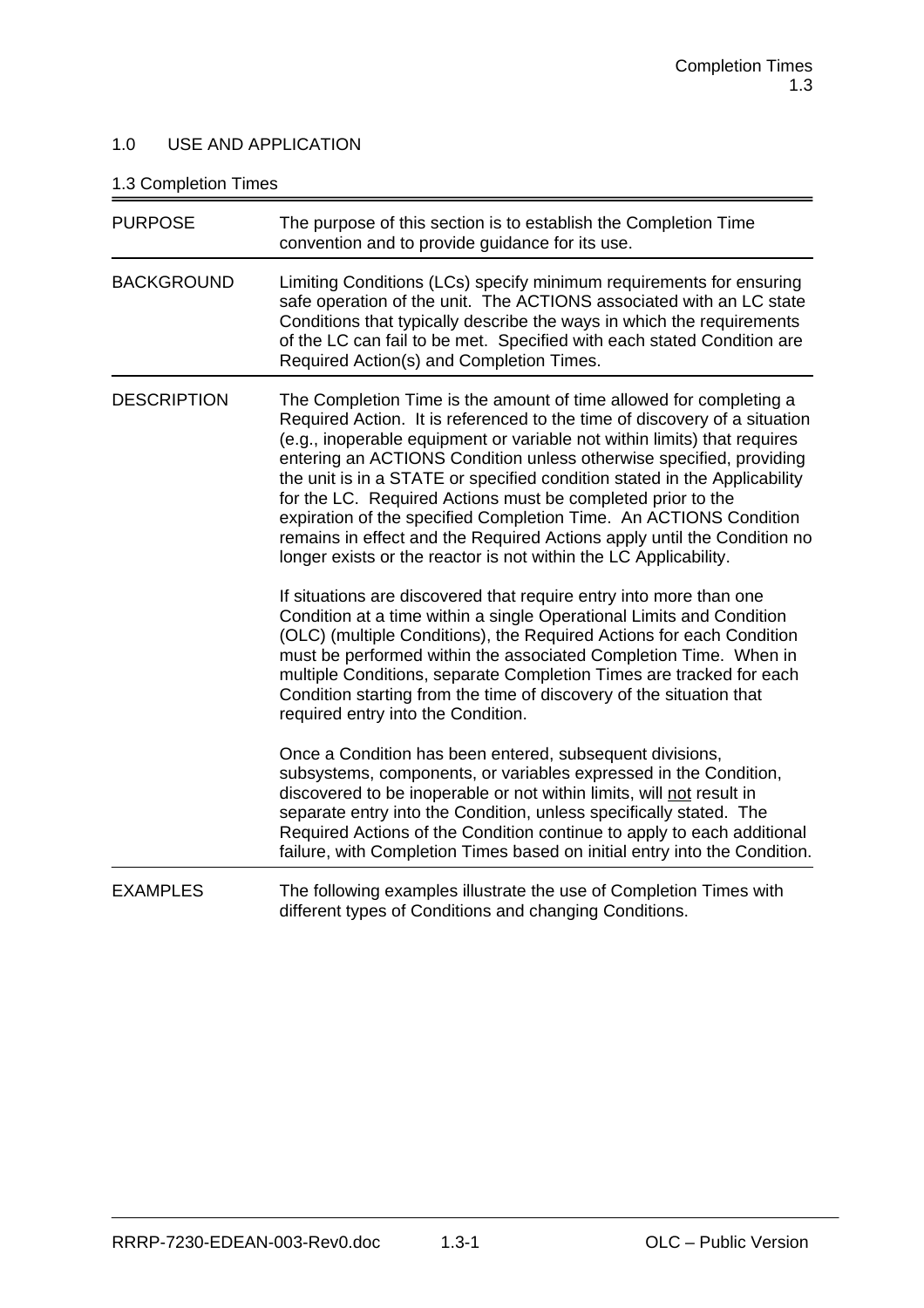## EXAMPLES (continued)

## EXAMPLE 1.3-1

## ACTIONS

| <b>CONDITION</b>              | <b>REQUIRED ACTION</b>                                  | <b>COMPLETION TIME</b> |
|-------------------------------|---------------------------------------------------------|------------------------|
| A. One channel<br>inoperable. | A.1<br>Implement<br>alternate means of<br>monitoring.   | 24 hours               |
|                               | <b>AND</b>                                              |                        |
|                               | A.2<br>Restore channel to<br><b>OPERABLE</b><br>status. | 30 days                |

Condition A has two Required Actions. Each Required Action has its own separate Completion Time. Each Completion Time is referenced to the time that Condition A is entered.

The Required Actions of Condition A are to implement alternate means of monitoring within 24 hours and restore the channel to OPERABLE status within 30 days. A total of 24 hours is allowed to implement the alternate means of monitoring and a total of 30 days (not 31 days, i.e., 30 days + 24 hours) is allowed for restoring the channel to OPERABLE status from the time Condition A is entered. If the alternate means of monitoring is established within 12 hours, the time allowed for restoring the channel to OPERABLE status is 29 days and 12 hours because the total time for restoring the channel to OPERABLE status is 30 days.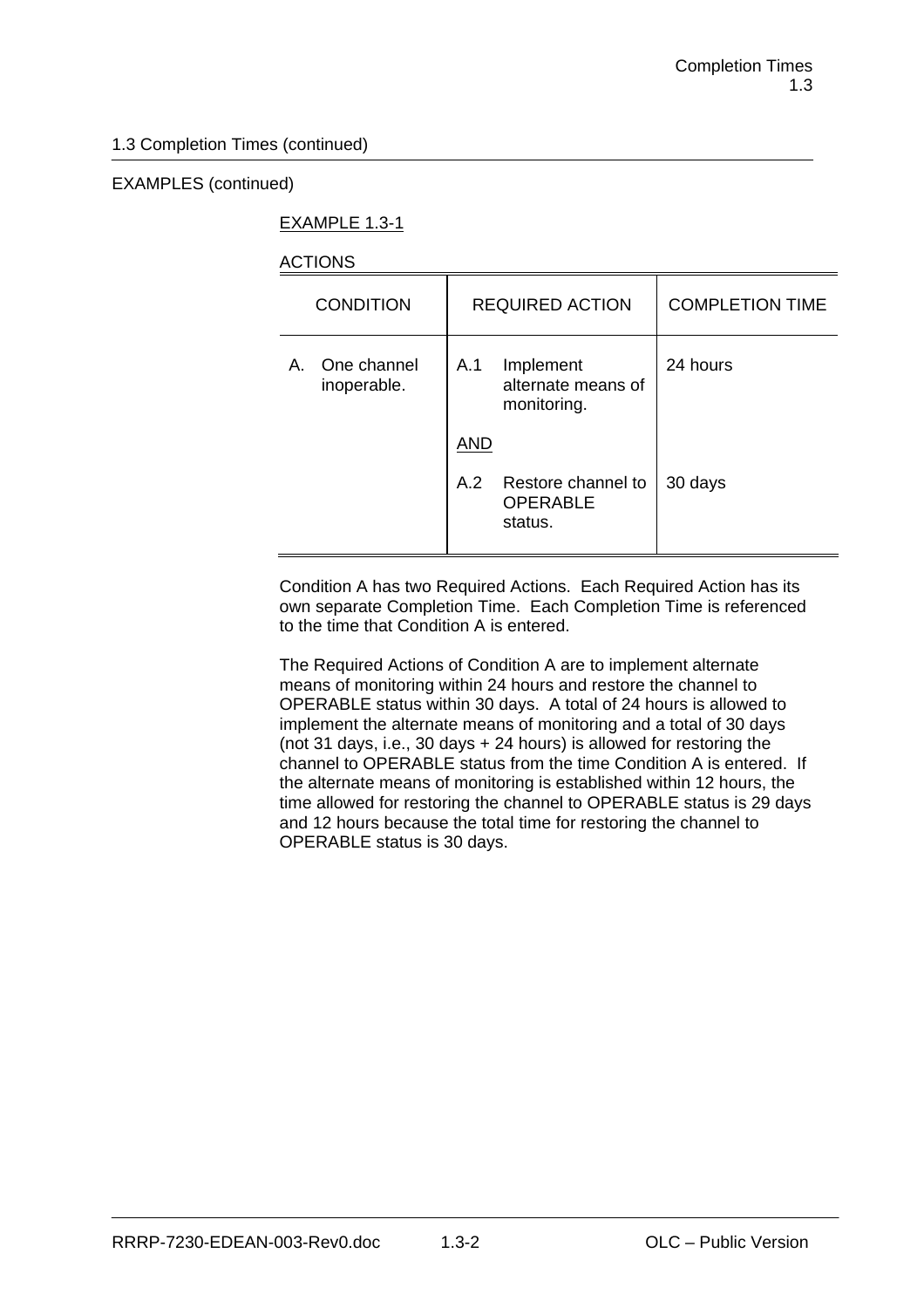## EXAMPLES (continued)

## EXAMPLE 1.3-2

## ACTIONS

| <b>CONDITION</b>                                                           | <b>REQUIRED ACTION</b>                            | <b>COMPLETION TIME</b> |
|----------------------------------------------------------------------------|---------------------------------------------------|------------------------|
| A. One pump<br>inoperable.                                                 | Restore pump to<br>A.1<br><b>OPERABLE</b> status. | 7 days                 |
| <b>B.</b> Required Action<br>and associated<br>Completion<br>Time not met. | Be in SHUTDOWN<br>B.1<br>STATE.                   | 1 hour                 |

When a pump is declared inoperable, Condition A is entered. If the pump is not restored to OPERABLE status within 7 days, Condition B is also entered and the Completion Time clocks for Required Action B.1 start. If the inoperable pump is restored to OPERABLE status after Condition B is entered, Conditions A and B are exited, and therefore, the Required Actions of Condition B may be terminated.

When a second pump is declared inoperable while the first pump is still inoperable, Condition A is not re-entered for the second pump. LC 3.0.3 is entered, because the ACTIONS do not include a Condition for more than one inoperable pump. The Completion Time clock for Condition A does not stop after LC 3.0.3 is entered, but continues to be tracked from the time Condition A was initially entered.

While in LC 3.0.3, if one of the inoperable pumps is restored to OPERABLE status and the Completion Time for Condition A has not expired, LC 3.0.3 may be exited and operation continued in accordance with Condition A.

While in LC 3.0.3, if one of the inoperable pumps is restored to OPERABLE status and the Completion Time for Condition A has expired, LC 3.0.3 may be exited and operation continued in accordance with Condition B. The Completion Time for Condition B is tracked from the time the Condition A Completion Time expired.

On restoring one of the pumps to OPERABLE status, the Condition A Completion Time is not reset, but continues from the time the first pump was declared inoperable.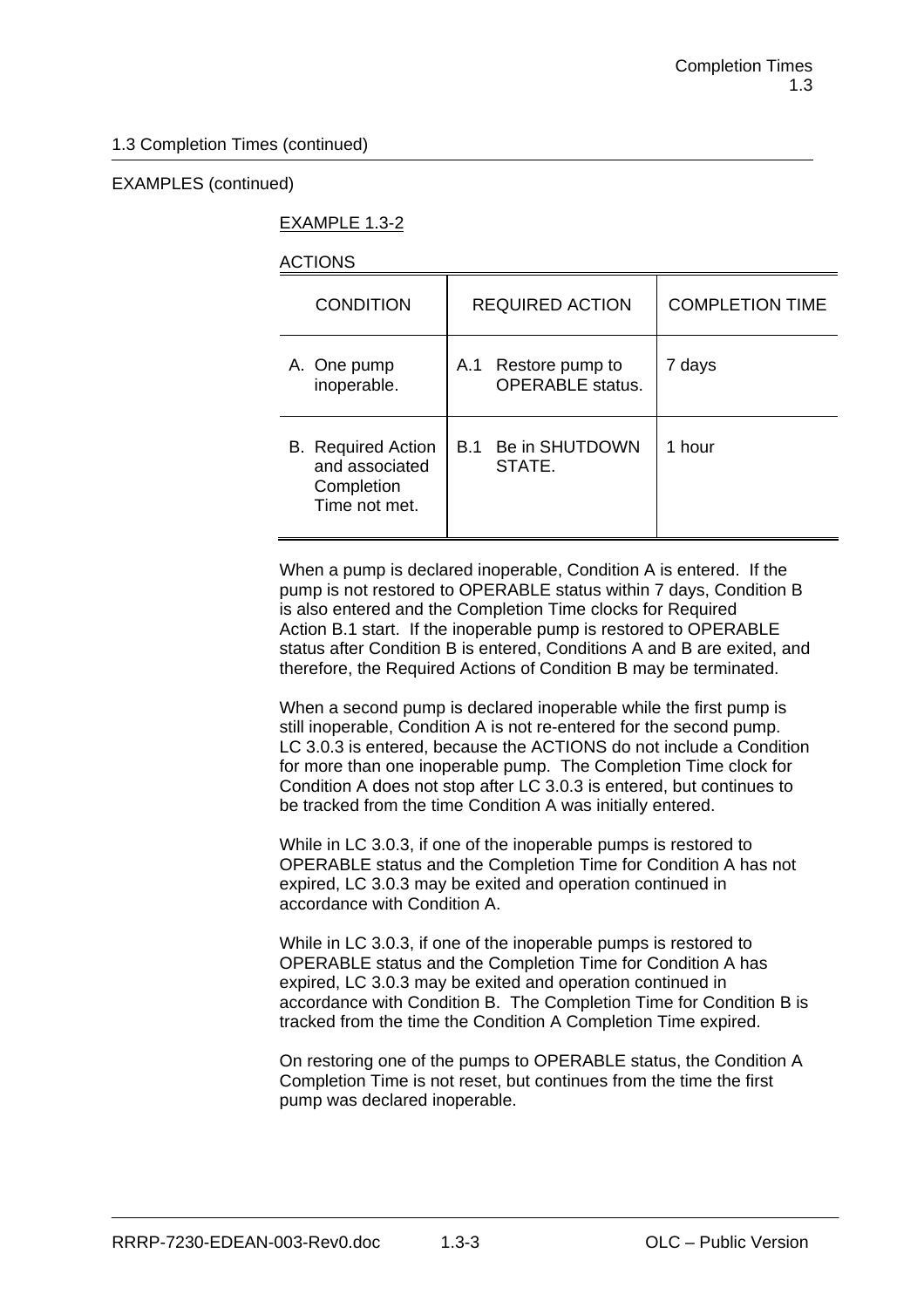## EXAMPLES (continued)

## EXAMPLE 1.3-3

## ACTIONS

| <b>CONDITION</b>                                                           | <b>REQUIRED ACTION</b>                                | <b>COMPLETION TIME</b> |
|----------------------------------------------------------------------------|-------------------------------------------------------|------------------------|
| A. One or more<br>valves<br>inoperable.                                    | Restore valve(s) to<br>A.1<br><b>OPERABLE</b> status. | 4 hours                |
| <b>B.</b> Required Action<br>and associated<br>Completion<br>Time not met. | Be in SHUTDOWN<br><b>B.1</b><br>STATE.                | 1 hour                 |

A single Completion Time is used for any number of valves inoperable at the same time. The Completion Time associated with Condition A is based on the initial entry into Condition A and is not tracked on a per valve basis. Declaring subsequent valves inoperable, while Condition A is still in effect, does not trigger the tracking of separate Completion Times.

Once one of the valves has been restored to OPERABLE status, the Condition A Completion Time is not reset, but continues from the time the first valve was declared inoperable.

If the Completion Time of 4 hours expires while one or more valves are still inoperable, Condition B is entered.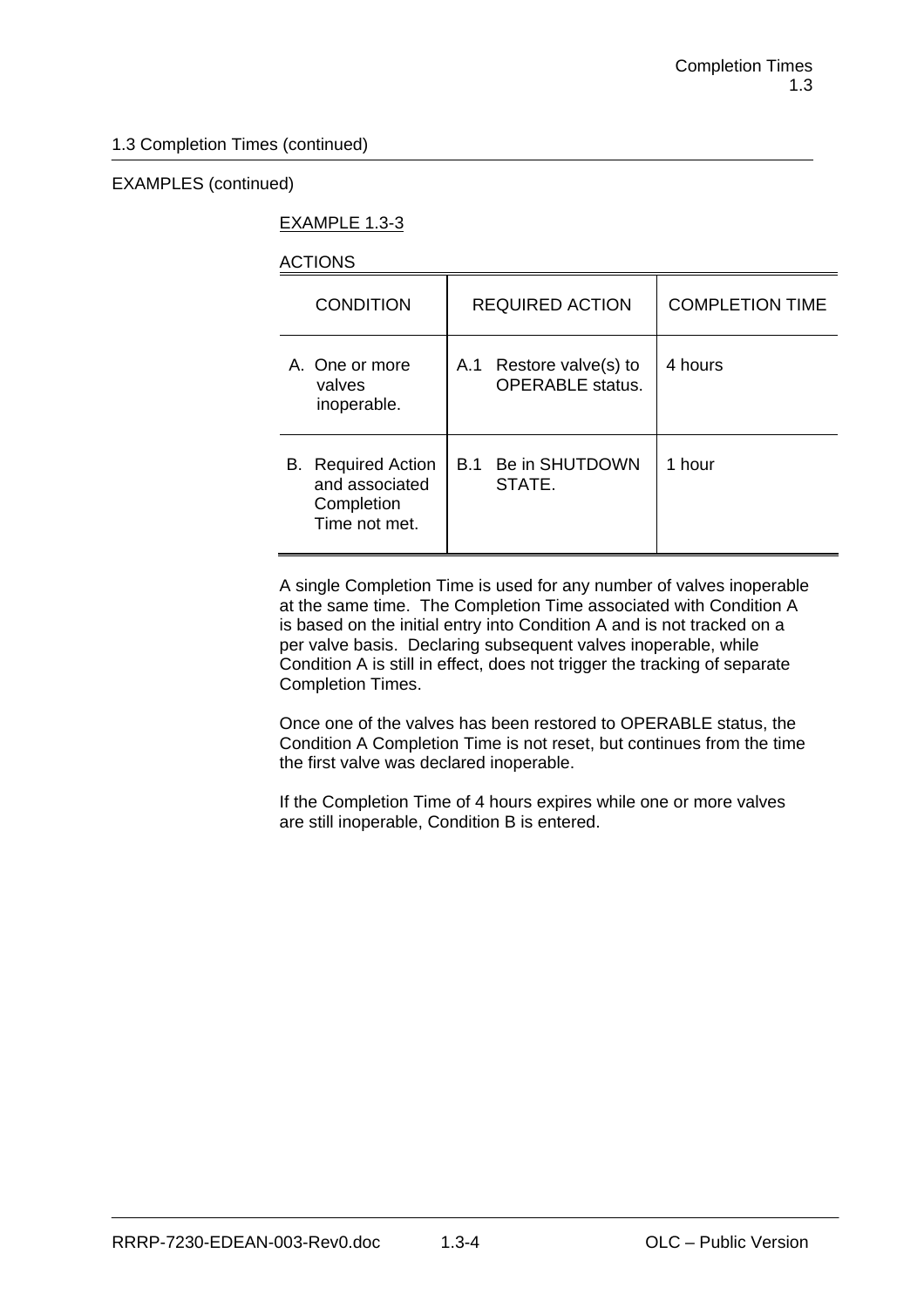## EXAMPLES (continued)

## EXAMPLE 1.3-4

## ACTIONS

-------------------------------------------NOTE------------------------------------------ Separate Condition entry is allowed for each inoperable valve.

---------------------------------------------------------------------------------------------

| <b>CONDITION</b>                                                           | <b>REQUIRED ACTION</b> |                                                 | <b>COMPLETION TIME</b> |
|----------------------------------------------------------------------------|------------------------|-------------------------------------------------|------------------------|
| A. One or more<br>valves<br>inoperable.                                    |                        | A.1 Restore valve to<br><b>OPERABLE</b> status. | 4 hours                |
| <b>B.</b> Required Action<br>and associated<br>Completion<br>Time not met. | <b>B.1</b>             | Be in SHUTDOWN<br>STATE.                        | 1 hour                 |

The Note above the ACTIONS Table is a method of modifying how the Completion Time is tracked. If this method of modifying how the Completion Time is tracked was applicable only to a specific Condition, the Note would appear in that Condition rather than at the top of the ACTIONS Table.

The Note allows Condition A to be entered separately for each inoperable valve, and Completion Times tracked on a per valve basis. When a valve is declared inoperable, Condition A is entered and its Completion Time starts. If subsequent valves are declared inoperable, Condition A is entered for each valve and separate Completion Times start and are tracked for each valve.

If the Completion Time associated with a valve in Condition A expires, Condition B is entered for that valve. If the Completion Times associated with subsequent valves in Condition A expire, Condition B is entered separately for each valve and separate Completion Times start and are tracked for each valve. If a valve that caused entry into Condition B is restored to OPERABLE status, Condition B is exited for that valve.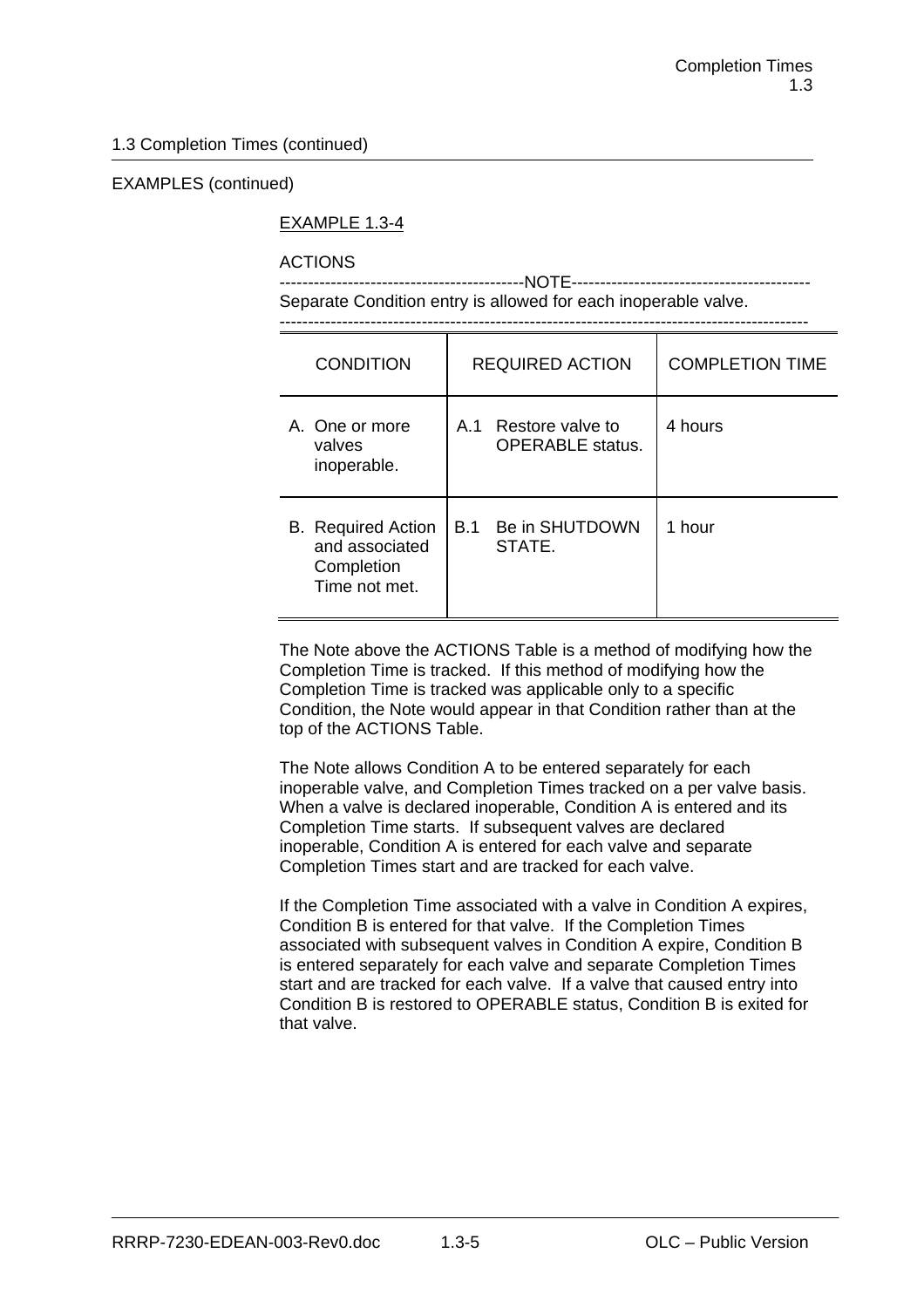## EXAMPLES (continued)

## EXAMPLE 1.3-5

## ACTIONS

| <b>CONDITION</b>                                                                 | <b>REQUIRED ACTION</b>                                           | <b>COMPLETION TIME</b>                                 |
|----------------------------------------------------------------------------------|------------------------------------------------------------------|--------------------------------------------------------|
| Verify affected<br>A. One subsystem<br>A.1<br>subsystem isolated.<br>inoperable. |                                                                  | 1 hour<br><u>AND</u><br>Once per 8 hours<br>thereafter |
|                                                                                  | <b>AND</b><br>Restore subsystem<br>A.2<br>to OPERABLE<br>status. | 24 hours                                               |
| <b>B.</b> Required Action<br>and associated<br>Completion<br>Time not met.       | Be in SHUTDOWN<br>B.1<br>STATE.                                  | 1 hour                                                 |

Required Action A.1 has two Completion Times. The 1 hour Completion Time begins at the time the Condition is entered and each "Once per 8 hours thereafter" interval begins upon performance of Required Action A.1.

If after Condition A is entered, Required Action A.1 is not met within either the initial 1 hour or any subsequent 8 hour interval from the previous performance (plus the extension allowed by SR 3.0.2), Condition B is entered. The Completion Time clock for Condition A does not stop after Condition B is entered, but continues from the time Condition A was initially entered. If Required Action A.1 is met after Condition B is entered, Condition B is exited and operation may continue in accordance with Condition A, provided the Completion Time for Required Action A.2 has not expired.

IMMEDIATE When "Immediately" is used as a Completion Time, the Required COMPLETION Action should be pursued without delay and in a controlled manner. TIME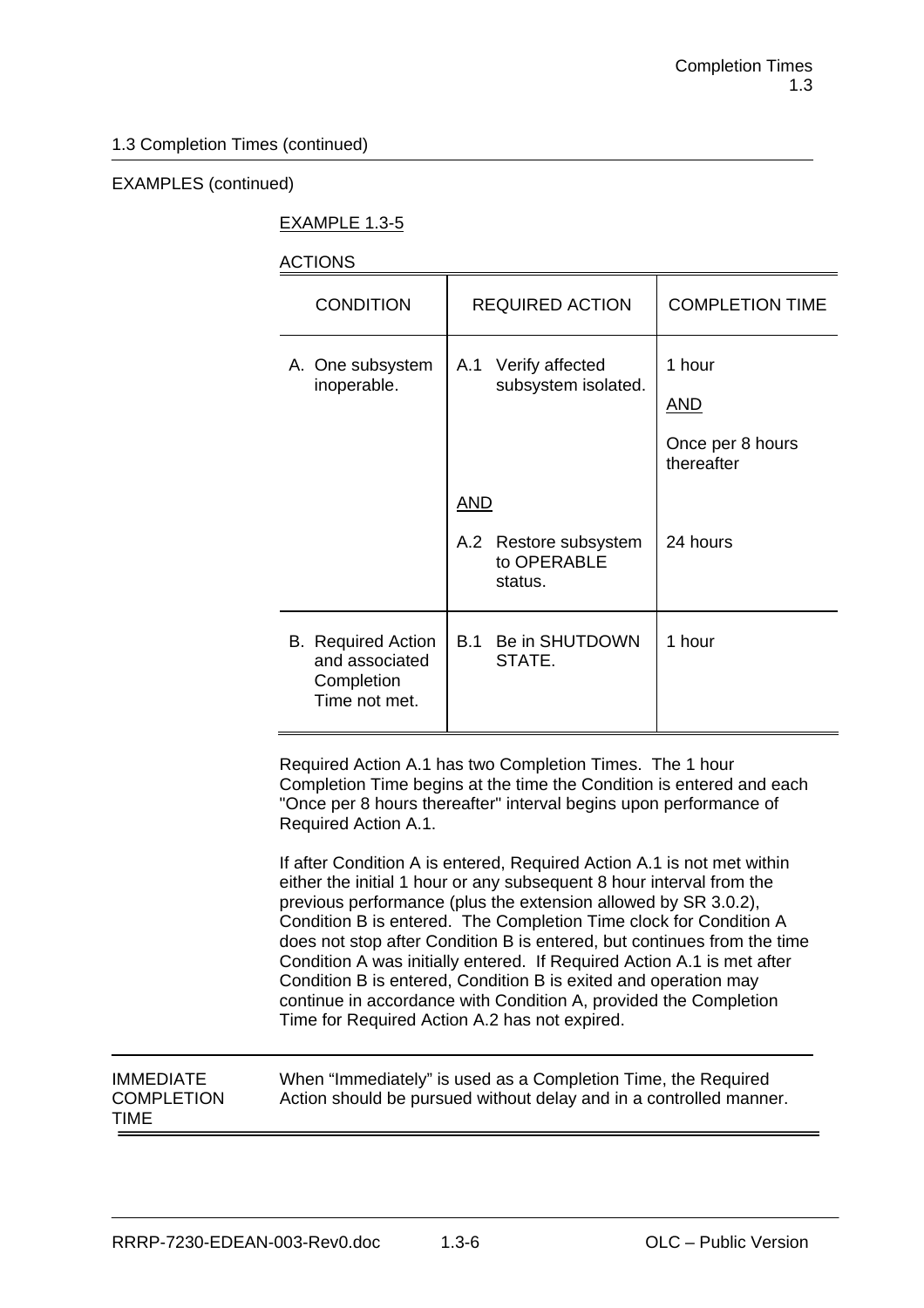## 1.0 USE AND APPLICATION

## 1.4  $Fr$

| 1.4 Frequency      |                                                                                                                                                                                                                                                                                                                                                                                                                                                                                                               |
|--------------------|---------------------------------------------------------------------------------------------------------------------------------------------------------------------------------------------------------------------------------------------------------------------------------------------------------------------------------------------------------------------------------------------------------------------------------------------------------------------------------------------------------------|
| <b>PURPOSE</b>     | The purpose of this section is to define the proper use and application<br>of Frequency requirements.                                                                                                                                                                                                                                                                                                                                                                                                         |
| <b>DESCRIPTION</b> | Each Surveillance Requirement (SR) has a specified Frequency in<br>which the Surveillance must be addressed in order to meet the<br>associated LC. An understanding of the correct application of the<br>specified Frequency is necessary for compliance with the SR.                                                                                                                                                                                                                                         |
|                    | The "specified Frequency" is referred to throughout this section and<br>each of the Specifications of Section 3.0.2, Surveillance Requirement<br>(SR) Applicability. The "specified Frequency" consists of the<br>requirements of the Frequency column of each SR as well as certain<br>Notes in the Surveillance column that modify performance<br>requirements.                                                                                                                                             |
|                    | Sometimes special situations dictate when the requirements of a<br>Surveillance are to be met. They are "otherwise stated" conditions<br>allowed by SR 3.0.1. They may be stated as clarifying Notes in the<br>Surveillance, as part of the Surveillance, or both.                                                                                                                                                                                                                                            |
|                    | Situations where a Surveillance could be required (i.e., its Frequency<br>could expire), but where it is not possible or not desired that it be<br>performed until sometime after the Applicability for the associated LC<br>is entered, represent potential SR 3.0.4 conflicts. To avoid these<br>conflicts, the SR (i.e., the Surveillance or the Frequency) is stated<br>such that it is only "required" when it can be and should be performed.<br>With an SR satisfied, SR 3.0.4 imposes no restriction. |
|                    | The use of "met" or "performed" in these instances conveys specific<br>meanings. A Surveillance is "met" only when the acceptance criteria<br>are satisfied. Known failure of the requirements of a Surveillance,<br>even without a Surveillance specifically being "performed," constitutes<br>a Surveillance not "met." "Performance" refers only to the requirement<br>to specifically determine the ability to meet the acceptance criteria.                                                              |
|                    | Some Surveillances contain notes that modify the Frequency of<br>performance or the conditions during which the acceptance criteria<br>must be satisfied. For these Surveillances, the STATE-entry<br>restrictions of SR 3.0.4 may not apply. Such a Surveillance is not<br>required to be performed prior to entering a STATE or other specified<br>condition in the Applicability for the associated LC if any of the<br>following three conditions are satisfied:                                          |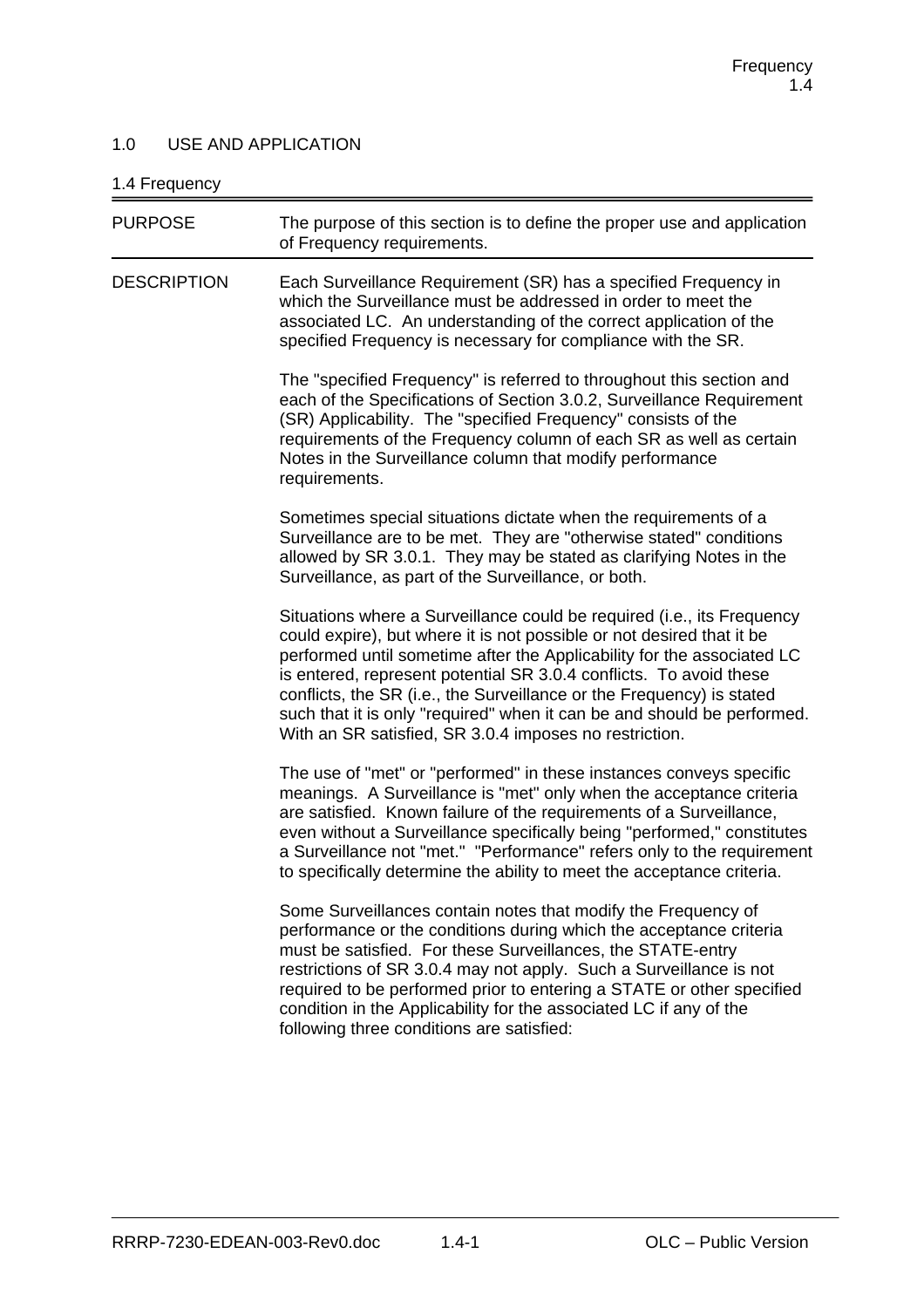#### DESCRIPTION (continued)

ֺ

- a. The Surveillance is not required to be met in the STATE or other specified condition to be entered; or
- b. The Surveillance is required to be met in the STATE or other specified condition to be entered, but has been performed within the specified Frequency (i.e., it is current) and is known not to be failed; or
- c. The Surveillance is required to be met, but not performed, in the STATE or other specified condition to be entered, and is known not to be failed.

Examples 1.4-3, 1.4-4, and 1.4-5 discusses these special situations.

EXAMPLES The following examples illustrate the various ways that Frequencies are specified. In these examples, the Applicability for the LC (LC not shown) is POWER, PHYSICS TEST, and SHUTDOWN STATES.

EXAMPLE 1.4-1

#### SURVEILLANCE REQUIREMENTS

| <b>SURVEILLANCE</b>    | <b>FREQUENCY</b> |
|------------------------|------------------|
| Perform CHANNEL CHECK. | 24 hours         |

Example 1.4-1 contains the type of SR most often encountered in the Operational Limits and Conditions (OLCs). The Frequency specifies an interval (24 hours) during which the associated Surveillance must be performed at least one time. Performance of the Surveillance initiates the subsequent interval. Although the Frequency is stated as 24 hours, an extension of the time interval to 1.25 times the interval specified in the Frequency is allowed by SR 3.0.2 for operational flexibility. The measurement of this interval continues at all times, even when the SR is not required to be met per SR 3.0.1 (such as when the equipment is inoperable, a variable is outside specified limits, or the reactor is outside the Applicability for the LC). If the interval specified by SR 3.0.2 is exceeded while the reactor is in a STATE or other specified condition in the Applicability for the LC, and the performance of the Surveillance is not otherwise modified (refer to Example 1.4-3), then SR 3.0.3 becomes applicable.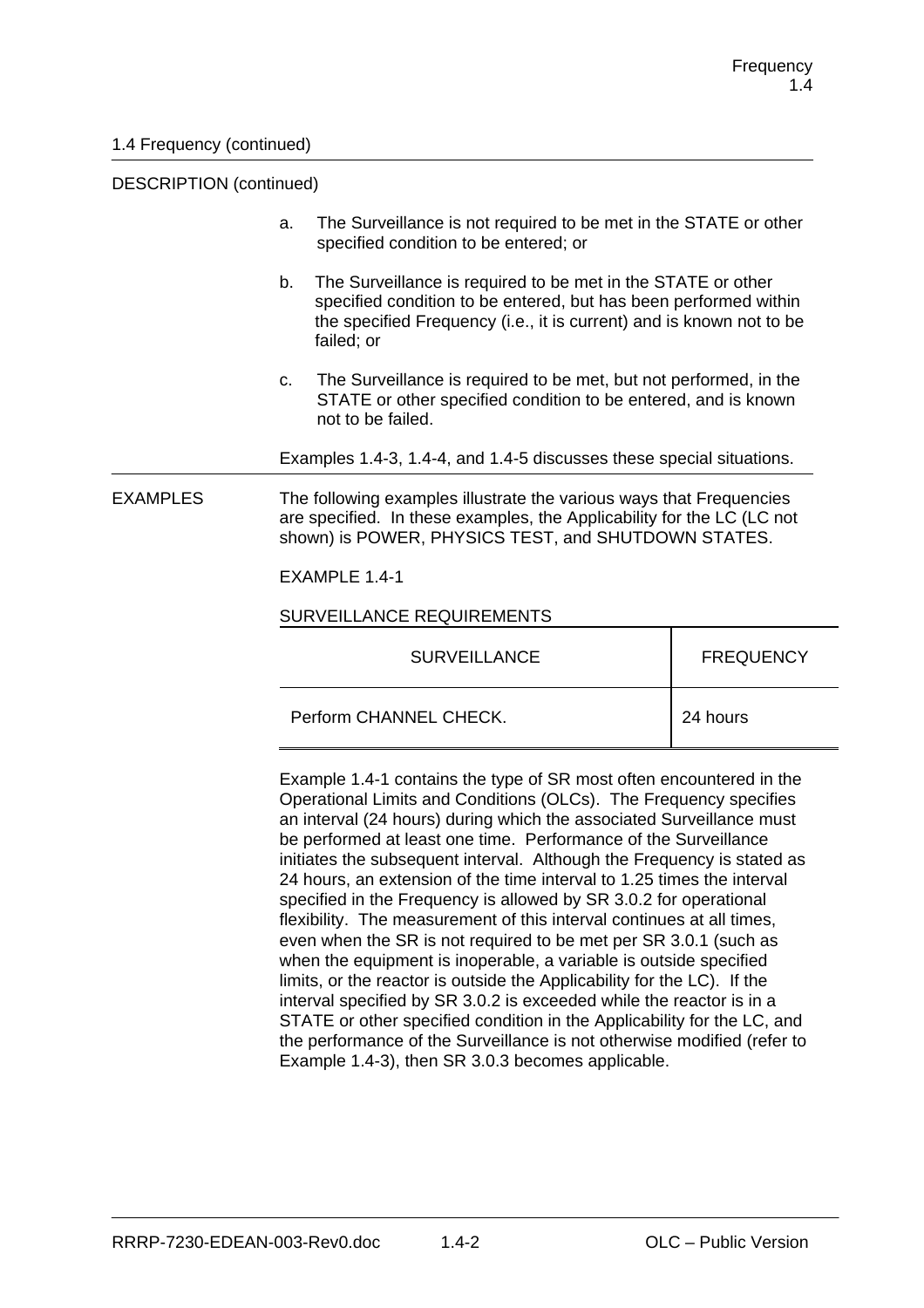### EXAMPLES (continued)

If the interval as specified by SR 3.0.2 is exceeded while the reactor is not in a STATE or other specified condition in the Applicability for the LC for which performance of the SR is required, the Surveillance must be performed within the Frequency requirements of SR 3.0.2 prior to entry into the STATE or other specified condition. Failure to do so would result in a violation of SR 3.0.4.

### EXAMPLE 1.4-2

### SURVEILLANCE REQUIREMENTS

| <b>SURVEILLANCE</b>           | <b>FREQUENCY</b>                                                |
|-------------------------------|-----------------------------------------------------------------|
| Verify flow is within limits. | Once within<br>12 hours after<br>reactor power<br>$\geq 400$ kW |
|                               | <b>AND</b>                                                      |
|                               | 24 hours thereafter                                             |

Example 1.4-2 has two Frequencies. The first is a one time performance Frequency, and the second is of the type shown in Example 1.4-1. The logical connector "AND" indicates that both Frequency requirements must be met. Each time reactor power is increased from a power level < 400 kW to  $\geq$  400 kW, the Surveillance must be performed within 12 hours.

The use of "once" indicates a single performance will satisfy the specified Frequency (assuming no other Frequencies are connected by "AND"). This type of Frequency does not qualify for the 25% extension allowed by SR 3.0.2. "Thereafter" indicates future performances must be established per SR 3.0.2, but only after a specified condition is first met (i.e., the "once" performance in this example). If reactor power decreases to < 400 kW, the measurement of both intervals stops. New intervals start upon reactor power reaching 400 kW.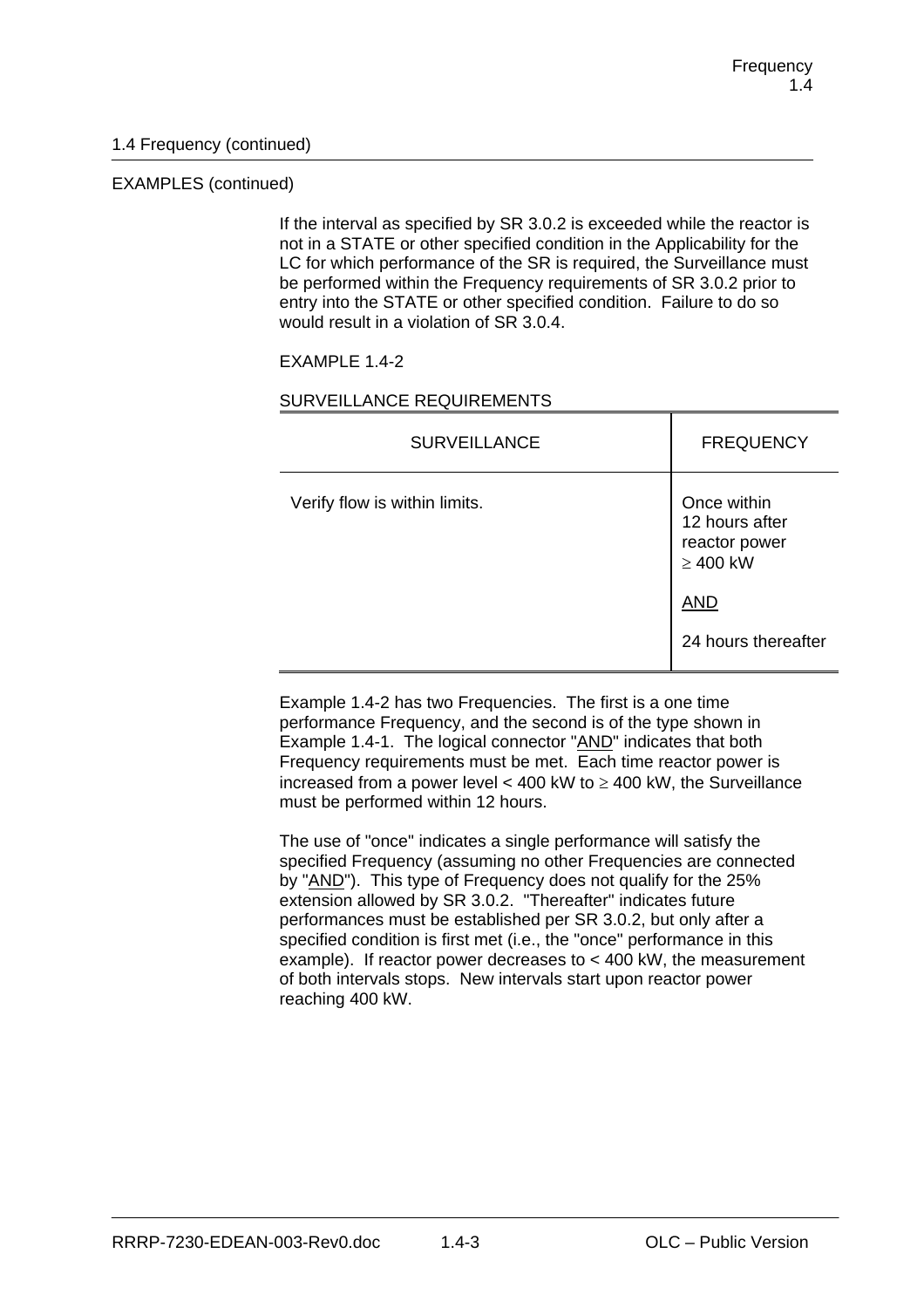#### EXAMPLES (continued)

## EXAMPLE 1.4-3

## SURVEILLANCE REQUIREMENTS

| <b>SURVEILLANCE</b>                                                              | <b>FREQUENCY</b> |
|----------------------------------------------------------------------------------|------------------|
| -NOTE--------<br>--------------------<br>Only required to be met in POWER STATE. |                  |
| Verify leakage rates are within limits.                                          | 24 hours         |

Example 1.4-3 specifies that the requirements of this Surveillance do not have to be met until the reactor is in the POWER STATE. The interval measurement for the Frequency of this Surveillance continues at all times, as described in Example 1.4-1. However, the Note constitutes an "otherwise stated" exception to the Applicability of this Surveillance. Therefore, if the Surveillance were not performed within the 24 hour interval (plus the extension allowed by SR 3.0.2), but the reactor was not in the POWER STATE, there would be neither failure of the SR nor failure to meet the LC. Therefore, no violation of SR 3.0.4 occurs when changing STATES, even with the 24 hour Frequency exceeded, provided the STATE change was not made into the POWER STATE. Prior to entering the POWER STATE (assuming again that the 24 hour Frequency were not met), SR 3.0.4 would require satisfying the SR.

EXAMPLE 1.4-4

### SURVEILLANCE REQUIREMENTS

| <b>SURVEILLANCE</b>                                                                 | <b>FREQUENCY</b> |
|-------------------------------------------------------------------------------------|------------------|
| -NOTE<br>----------------------<br>Only required to be performed in POWER<br>STATE. |                  |
| Perform complete cycle of the valve.                                                | 7 days           |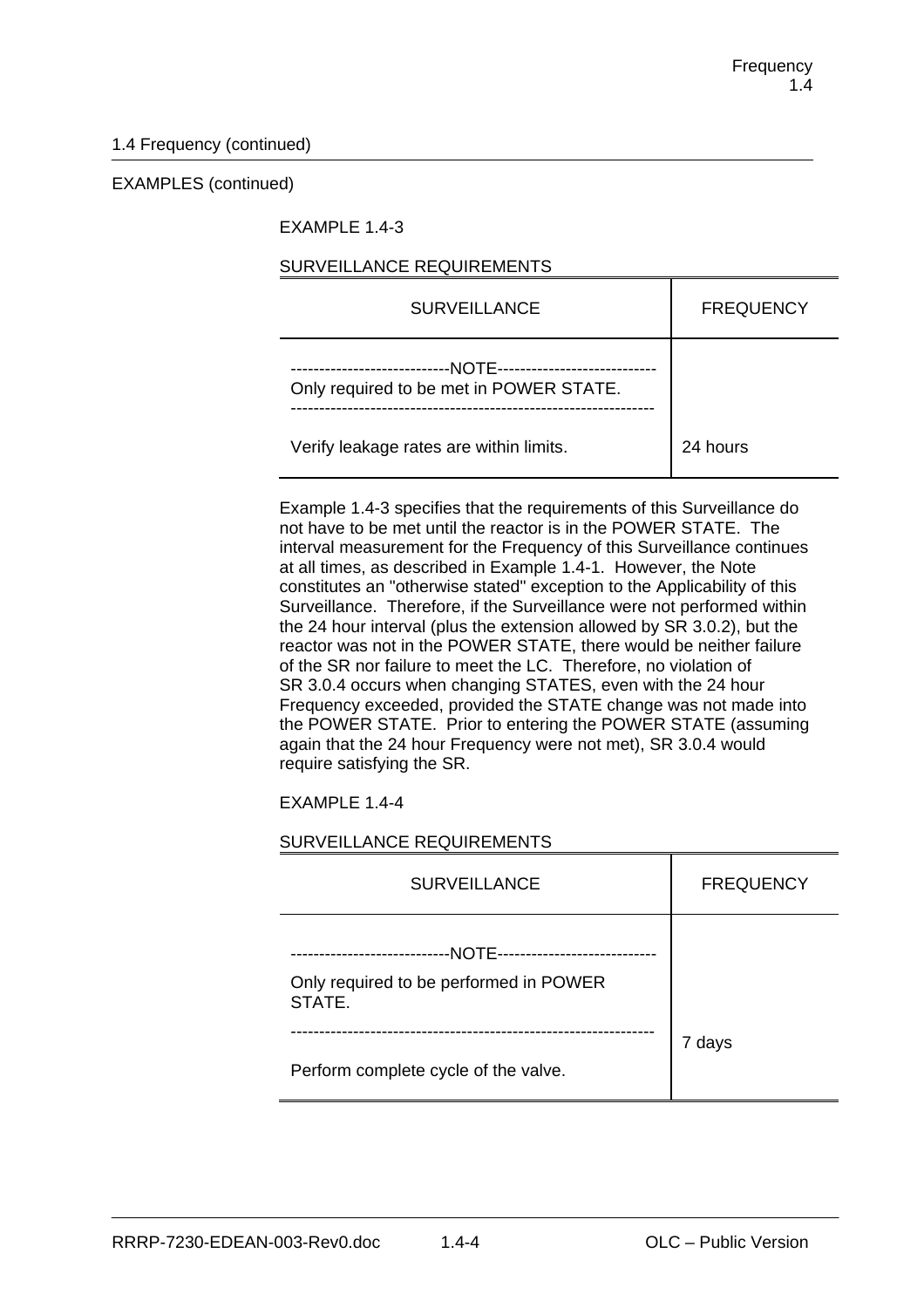#### EXAMPLES (continued)

The interval continues, whether or not the reactor operation is in the POWER STATE, PHYSICS TEST STATE, or SHUTDOWN STATE (the assumed Applicability for the associated LC) between performances.

As the Note modifies the required performance of the Surveillance, the Note is construed to be part of the "specified Frequency." Should the 7 day interval be exceeded while operation is not in the POWER STATE, this Note allows entry into and operation in the PHYSICS TEST and SHUTDOWN STATES to perform the Surveillance. The Surveillance is still considered to be performed within the "specified Frequency" if completed prior to entering the POWER STATE. Therefore, if the Surveillance were not performed within the 7 day (plus the extension allowed by SR 3.0.2) interval, but operation was not in the POWER STATE, it would not constitute a failure of the SR or failure to meet the LC. Also, no violation of SR 3.0.4 occurs when changing STATES, even with the 7 day Frequency not met, provided operation does not result in entry into the POWER STATE.

Once the reactor reaches the POWER STATE, the requirement for the Surveillance to be performed within its specified Frequency applies and would require that the Surveillance had been performed. If the Surveillance were not performed prior to entering the POWER STATE, there would then be a failure to perform a Surveillance within the specified Frequency, and the provisions of SR 3.0.3 would apply.

EXAMPLE 1.4-5

#### SURVEILLANCE REQUIREMENTS

| <b>SURVEILLANCE</b>                                                          | <b>FREQUENCY</b> |
|------------------------------------------------------------------------------|------------------|
| -NOTE-----<br>-----------------<br>Not required to be met in SHUTDOWN STATE. |                  |
| Verify parameter is within limits.                                           | 24 hours         |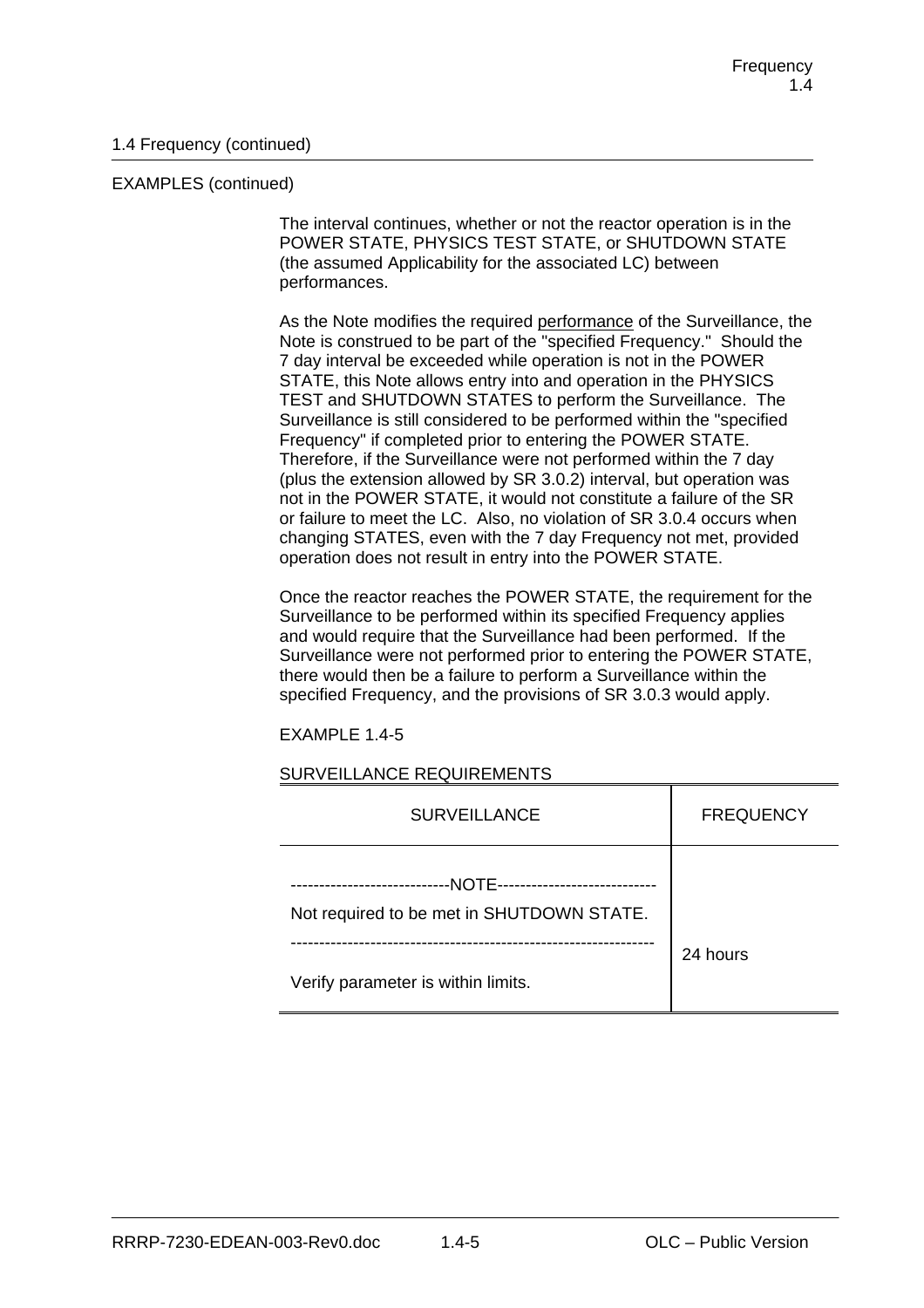## EXAMPLES (continued)

Example 1.4-5 specifies that the requirements of this Surveillance do not have to be met while the reactor is in the SHUTDOWN STATE (the assumed Applicability for the associated LC is the POWER, PHYSICS TEST, and SHUTDOWN STATES). The interval measurement for the Frequency of this Surveillance continues at all times, as described in Example 1.4-1. However, the Note constitutes an "otherwise stated" exception to the Applicability of this Surveillance. Therefore, if the Surveillance were not performed within the 24 hour interval (plus the extension allowed by SR 3.0.2), and the reactor was in the SHUTDOWN STATE, there would be neither failure of the SR nor failure to meet the LC. Therefore, no violation of SR 3.0.4 occurs when changing STATES to enter the SHUTDOWN STATE, even with the 24 hour Frequency exceeded, provided the STATE change does not result in entry into the POWER or TEST STATE (assuming again that the 24 hour Frequency were not met), SR 3.0.4 would require satisfying the SR.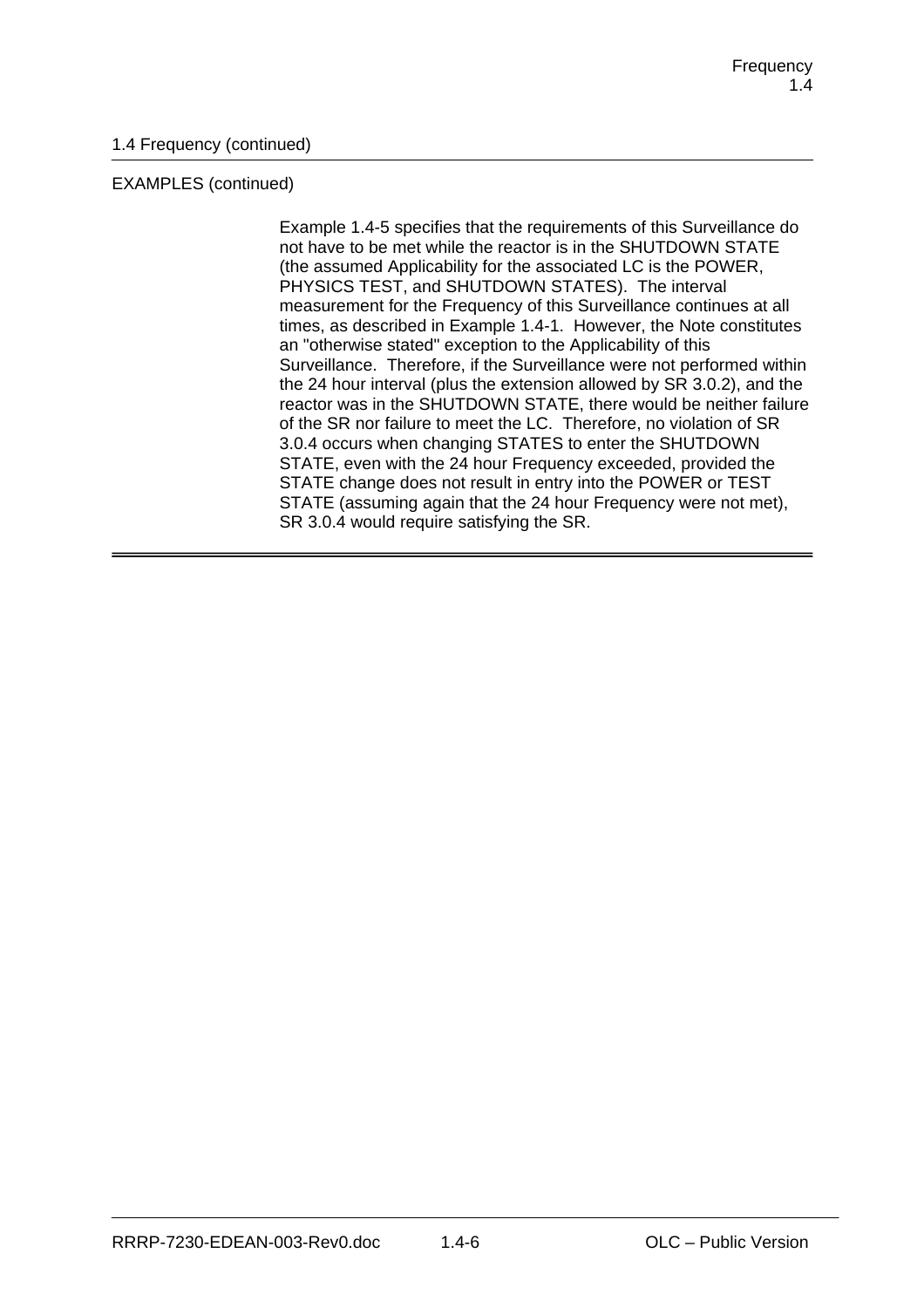## 2.0 SAFETY LIMITS (SL)

- 2.1 Reactor Core Safety Limits
	- 2.1.1 Reactor Power
		- 2.1.1.1 During POWER STATE, reactor power and reactor core flow shall be maintained below and to the right of the Safety Limit shown in Figure 1.1-1.
		- 2.1.1.2 During PHYSICS TEST STATE, the reactor power shall be maintained less than 1400 kW.
	- 2.1.2 Reactor Pool Water Level During PHYSICS TEST, SHUTDOWN, and REFUELLING STATES, the Reactor Pool water level shall be  $> +5.8$  m.

### 2.2 Safety Limit Violations

With any Safety Limit violation, the following actions shall be taken.

- 2.2.1 In the event of non-compliance with Reactor Core Safety Limit 2.1.1, immediately shutdown the reactor by manually initiating Trip 1 (or Trip 2 if Trip 1 unavailable).
- 2.2.2 In the event of non-compliance with Reactor Core Safety Limit 2.1.2, immediately initiate action to restore compliance with the Safety Limit and continue until compliance with the Safety Limit is achieved.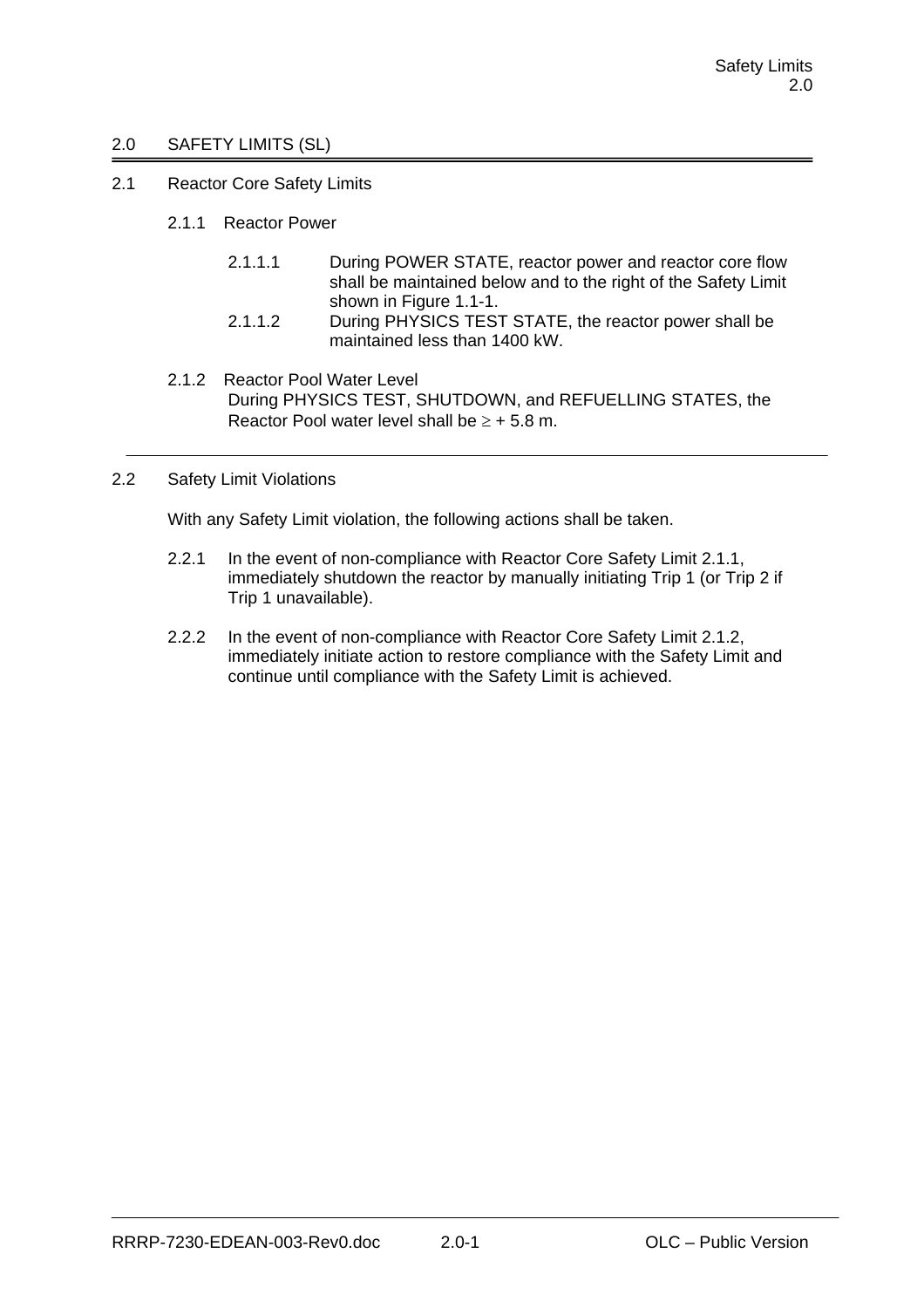

Figure 2.1-1 (page 1 of 1) POWER STATE Reactor Core Safety Limit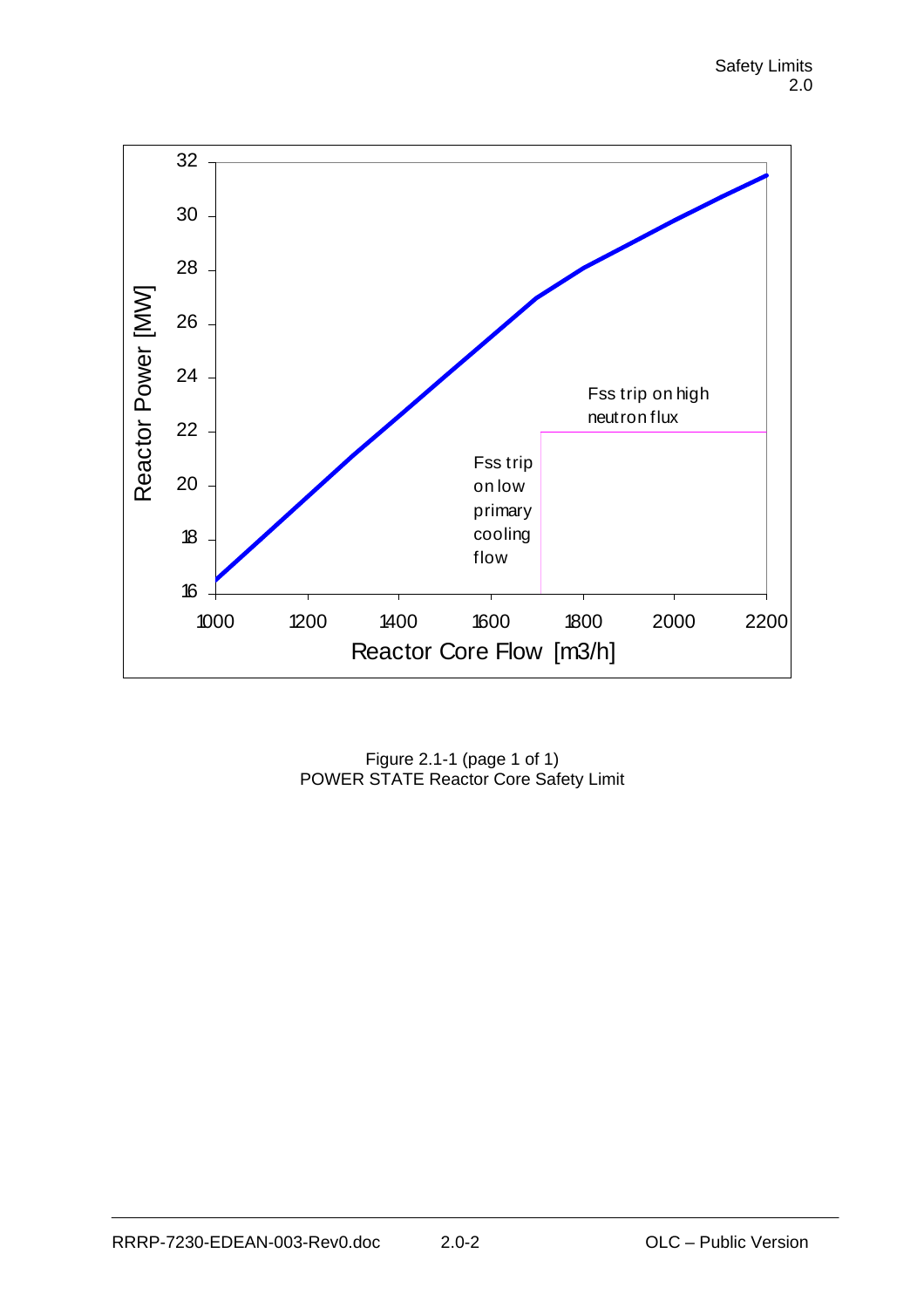## 3.0 LIMITING CONDITIONS OF OPERATION (LC)

| LC 3.0.1 | LCs shall be met during the STATES or other specified conditions in the |
|----------|-------------------------------------------------------------------------|
|          | Applicability, except as provided in LC 3.0.2.                          |

LC 3.0.2 Upon discovery of a failure to meet an LC, the Required Actions of the associated Conditions shall be met, except as provided in LC 3.0.3.

> If the LC is met or is no longer applicable prior to expiration of the specified Completion Time(s), completion of the Required Action(s) is not required unless otherwise stated.

- LC 3.0.3 Equipment removed from service or declared inoperable to comply with ACTIONS may be returned to service under administrative control solely to perform testing required to demonstrate its OPERABILITY or the OPERABILITY of other equipment. This is an exception to LC 3.0.2 for the system returned to service under administrative control to perform the testing required to demonstrate OPERABILITY.
- LC 3.0.4 When an LC is not met, entry into a STATE or other specified condition in the Applicability shall not be made except when the associated ACTIONS to be entered permit continued operation in the STATE or other specified condition in the Applicability for an period of time equal to or greater than 7 days. LC 3.0.4 shall not prevent changes in STATES or other specified conditions in the Applicability that are required to comply with ACTIONS or that are part of a shutdown of the reactor.
- LC 3.0.5 When a supported system LC is not met solely due to a support system LC not being met, the Conditions and Required Actions associated with this supported system are not required to be entered. Only the support system ACTIONS are required to be entered. This is an exception to LC 3.0.2 for the supported system.

If a loss of safety function is determined to exist by OLC 5.2.6, "Safety Function Determination Program (SFDP)", the appropriate Conditions and Required Actions for the LC in which the loss of safety function exists are required to be entered.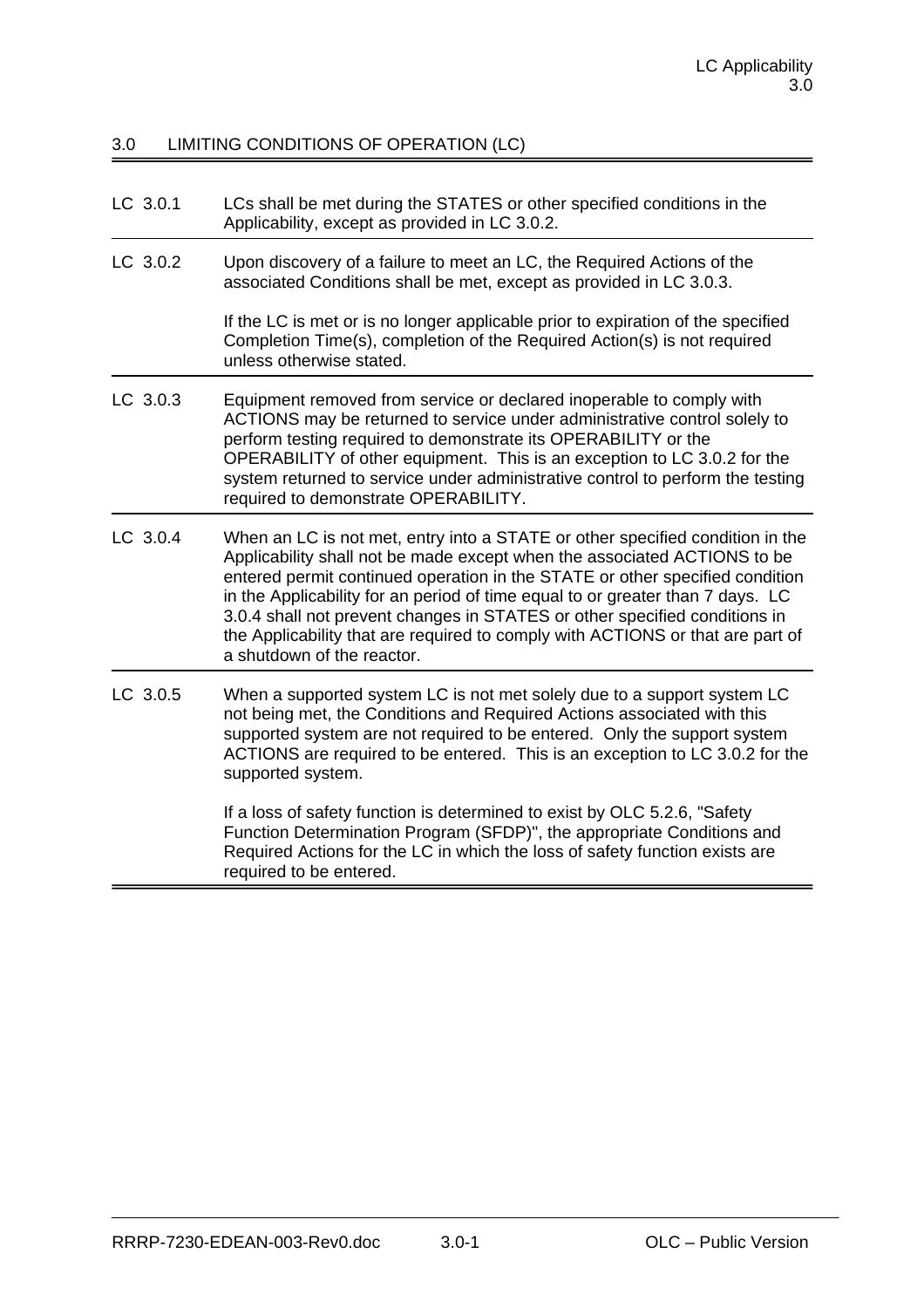## 3.0 SURVEILLANCE REQUIREMENT (SR) APPLICABILITY

- SR 3.0.1 SRs shall be met during the STATES or other specified conditions in the Applicability for individual LCs, unless otherwise stated in the SR. Failure to meet a Surveillance, whether such failure is experienced during the performance of the Surveillance or between performances of the Surveillance, shall be failure to meet the LC. Failure to perform a Surveillance within the specified Frequency shall be failure to meet the LC except as provided in SR 3.0.3. Surveillances do not have to be performed on inoperable equipment or variables outside specified limits.
- SR 3.0.2 The specified Frequency for each SR is met if the Surveillance is performed within 1.25 times the interval specified in the Frequency, as measured from the previous performance or as measured from the time a specified condition of the Frequency is met.

For Frequencies specified as "once", the above interval extension does not apply.

If a Completion Time requires periodic performance on a "once per . . ." basis, the above Frequency extension applies to each performance after the initial performance.

Exceptions to SR 3.0.2 are stated in the individual OLCs.

SR 3.0.3 If it is discovered that a Surveillance was not performed within its specified Frequency, then compliance with the requirement to declare the LC not met may be delayed, from the time of discovery, up to 24 hours or up to the limit of the specified Frequency, whichever is greater. This delay period is permitted to allow performance of the Surveillance. A risk evaluation shall be performed for any Surveillance delayed greater than 24 hours and this risk impact shall be managed.

> If the Surveillance is not performed within the delay period, the LC must immediately be declared not met, and the applicable Condition(s) must be entered.

When the Surveillance is performed within the delay period and the Surveillance is not met, the LC must immediately be declared not met, and the applicable Condition(s) must be entered.

SR 3.0.4 Entry into a STATE or other specified condition in the Applicability for an LC shall not be made unless the LC's Surveillances have been met within their specified Frequency. This provision shall not prevent entry into STATES or other specified conditions in the Applicability that are required to comply with ACTIONS or that are part of a shutdown of the reactor.

> SR 3.0.4 is only applicable for entry into a STATE or other specified condition in the Applicability in the POWER, PHYSICS TEST, and SHUTDOWN STATES.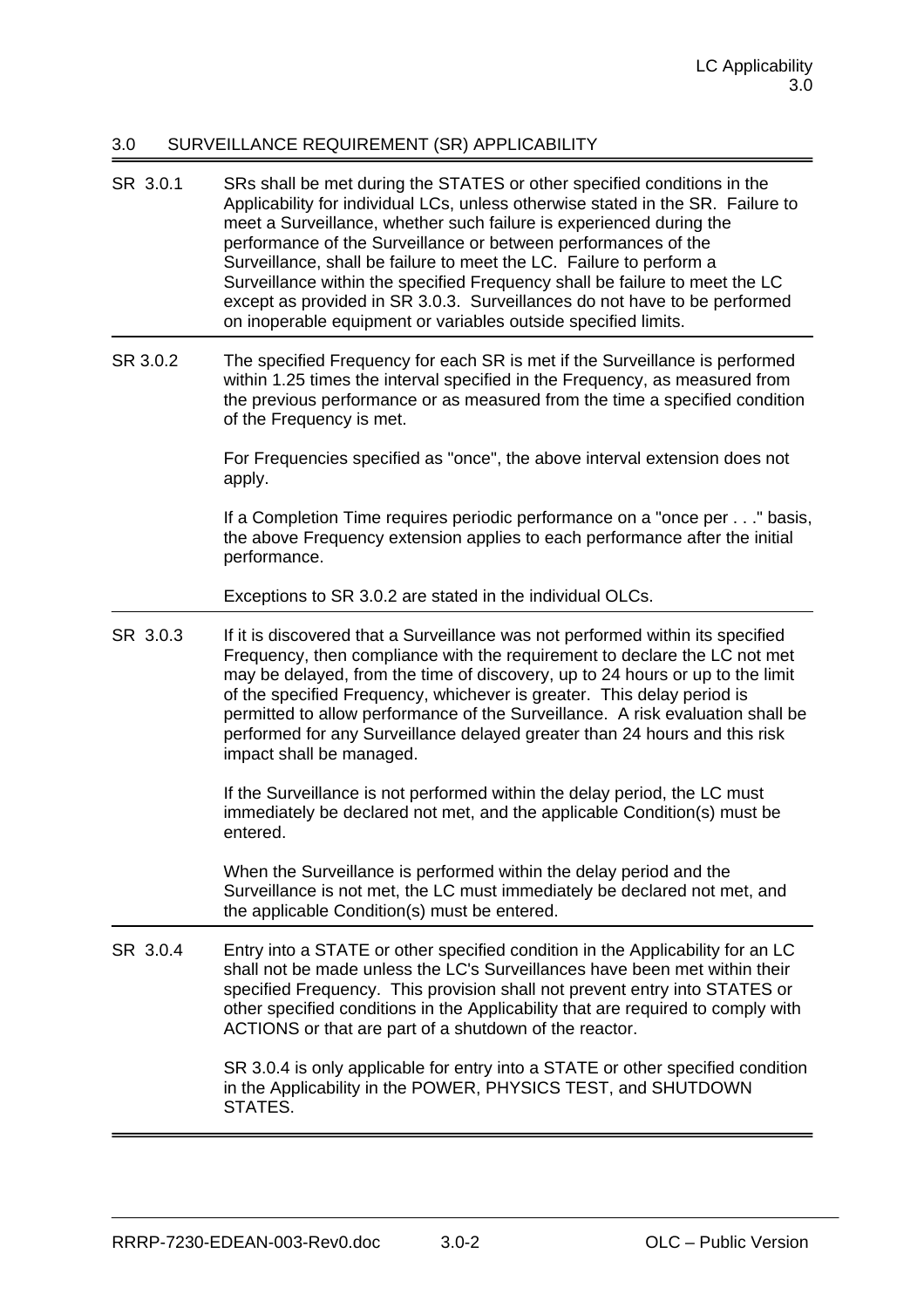## 3.1 REACTIVITY CONTROL SYSTEMS

#### LC 3.1.1 Shutdown Margin (SDM-1)

This OLC ensures that the SDM-1 limit is consistent with the reactivity design bases provided in the SAR. The limit reflects the amount of negative reactivity required to be available in addition to that amount required to maintain the reactor in a subcritical state assuming the reactor core is cold and xenon free, all irradiation targets are in their most reactive state, and the most reactive control rod is fully withdrawn.

Shutdown Margin requirements are specified to ensure:

- a. The reactor can be made subcritical from all operating conditions and transients and Design Basis Accidents;
- b. The reactivity transients associated with postulated accident conditions are controllable within acceptable limits; and
- c. The reactor will be maintained sufficiently subcritical to preclude inadvertent criticality in the shutdown condition.

These requirements can be satisfied by the First Shutdown System (FSS) or the Second Shutdown System (SSS). Either one of the two systems can compensate for the reactivity effects of the fuel and water temperature changes experienced during all operating conditions.

LC 3.1.2 Reactivity Balance

This OLC ensures that reactor operation is maintained within the assumptions of the safety analyses. Large differences between monitored and predicted core reactivity may indicate that the assumptions of the Design Basis Accident and transient analyses are no longer valid, or that the uncertainties in the numerical methodology are larger than expected. A limit on the reactivity of  $\pm$  1000 pcm has been established based on engineering judgment and operational experience. A 1000 pcm deviation in measured excess reactivity from that predicted is larger than is acceptable for normal operation and should therefore be investigated prior to continued operation.

LC 3.1.3 First Shutdown System (FSS)

This OLC ensures that the availability and performance of the FSS in the event of a Design Basis Accident or transient meets the assumptions used in the safety analyses in Chapter 16 of the SAR.

The FSS is the primary means to shut down the reactor. This is accomplished by rapidly inserting the five control plates into the reactor core in response to a demand from the First Reactor Protection System (FRPS). The plates are fixed to rods which in turn are connected to the control drives via electromagnets. The FSS initiates a trip by de-energising the electromagnets and actuating the FSS Pneumatic System.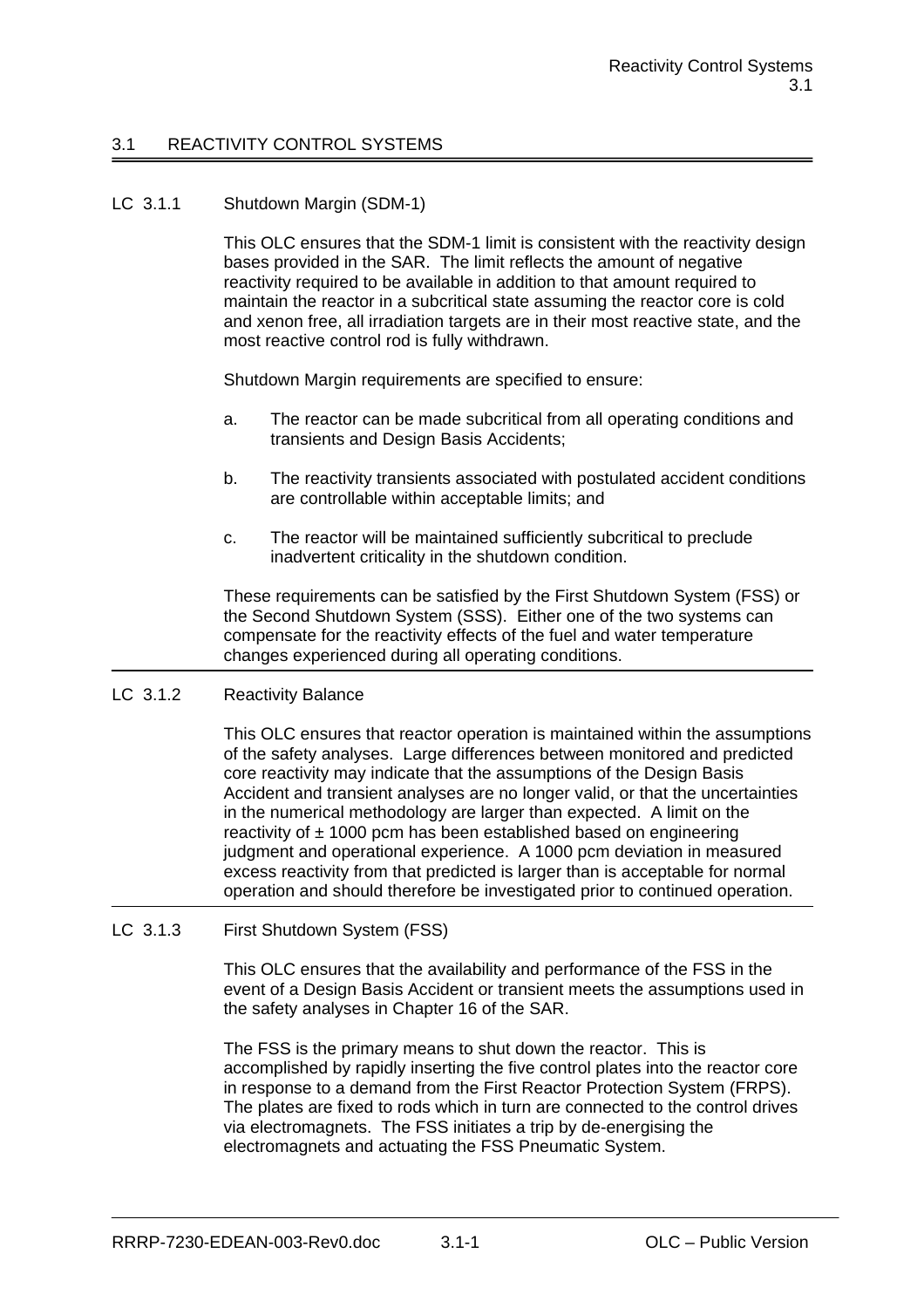The plates and rods will fall into the fully inserted position by gravity and meet safety analysis assumptions for control rod insertion times. The FSS pneumatic system, provided for defence-in-depth so as to ensure that the plates and rods will fall into the fully inserted position under all design basis conditions, accelerates the control rods in their fall by injecting compressed air. Each line serving a control rod drive is provided with redundant trip valves that are in a parallel configuration. The trip valves normal position is open and the trip valve solenoids need to be electrically energised to allow the valves to close and permit the control rods to be raised from the fully inserted position. The absorber plates and control rod stems are guided and protected from flow induced forces and seismic induced strains.

The FSS complies with the single failure criterion and as such the insertion of any four of the five control rods is sufficient to bring the reactor to a safe shutdown condition. In the unlikely event of a total failure of the FSS, the Second Shutdown System (SSS) is provided as an alternate, independent and diverse method to shut down the reactor.

LC 3.1.4 Second Shutdown System (SSS)

This OLC ensures that the availability and performance of the SSS in the event of a Design Basis Accident or transient meets the assumptions used in the safety analyses of Chapter 2 of the SAR.

The SSS is the backup means to shut down the reactor. This is accomplished by automatically dumping the heavy water stored in the reflector vessel. This system provides an alternate shutdown system, completely independent to the First Shutdown System (FSS).

The SSS is connected to the reflector vessel through a pipeline that conducts heavy water to a distribution header. The distribution header diverts heavy water through six air-actuated ball valves in a parallel configuration. A header discharges into the heavy water storage (dump) tank belonging to the Reflector Cooling and Purification System (RCPS). Pressure equalisation lines for helium connect the reflector vessel with the heavy water storage tank through the RCPS. Compressed air supply to the air actuated ball valves (SSS discharge valves) is provided from a dedicated compressed air storage tank. The supply of compressed air to the SSS discharge valves is controlled by solenoid valves and loss of electrical supply causes the valves to open, thereby initiating a heavy water dump.

The SSS shuts down the reactor by partially draining the reflector vessel water and leaving the reactor core in a subcritical condition. The absence of moderator (heavy water) in the reflector vessel causes a large decrease in neutron reflection to the reactor core, which results in a subcritical condition.

The SSS complies with the single failure criterion and as such the opening of any five of the six SSS discharge valves ensures an adequate safety action sufficient to bring the core to a safe shutdown condition.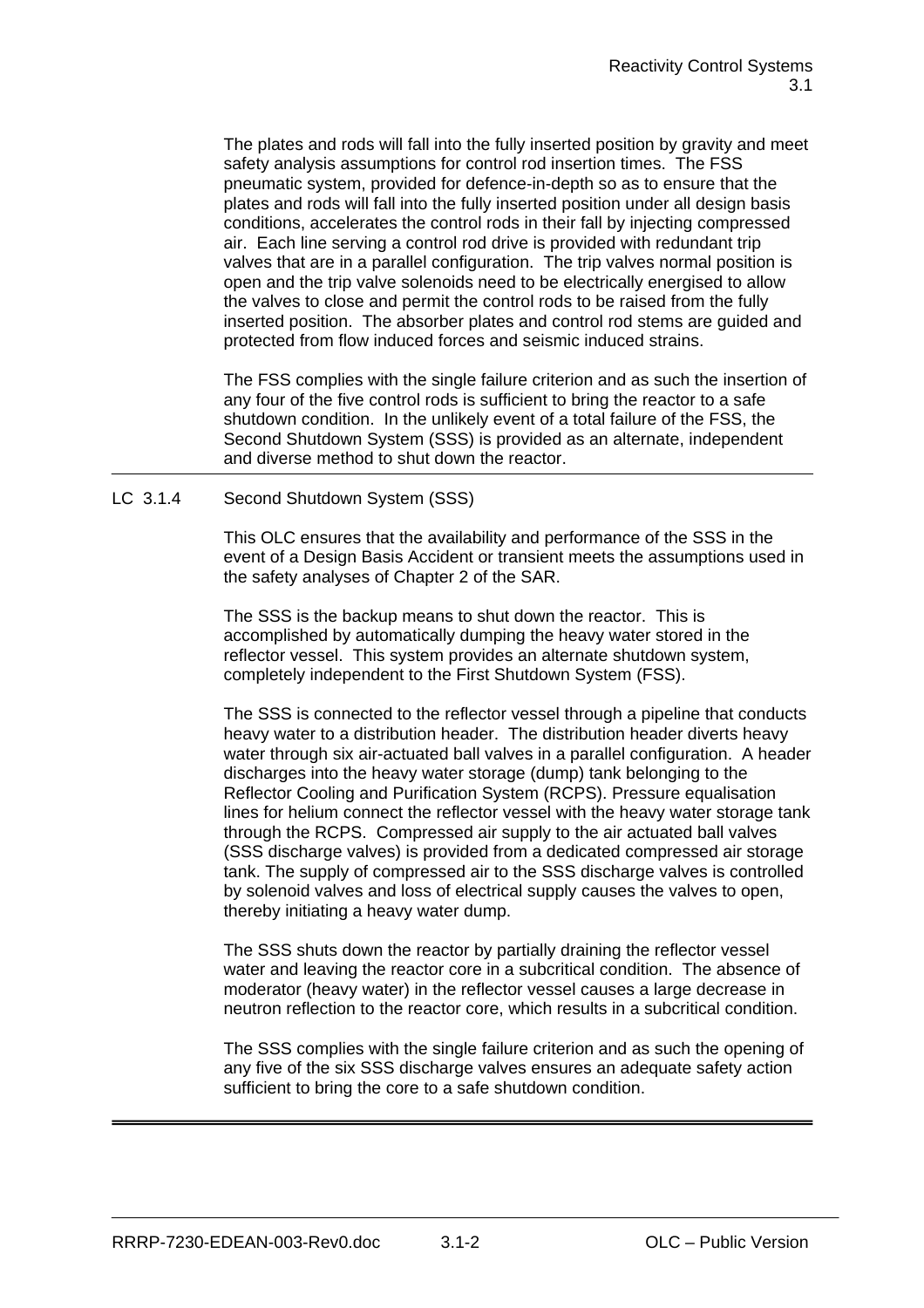#### 3.2 POWER LIMITS

#### LC 3.2.1 Power Limit – Power State

This OLC ensures that in the POWER STATE, the reactor THERMAL POWER limited to 21.2 MW, thus ensuring that the results of the Design Basis Initiating Event and transients analyses contained in the SAR will remain valid.

Reactor THERMAL POWER is limited during normal operations to preserve the initial conditions assumed in the analyses for Design Basis Initiating Events and transients. The reactor is designed to be operated in one of two STATES when the reactor is critical. These two STATES are the POWER STATE and the PHYSICS TEST STATE. In the POWER STATE, the reactor core is cooled by forced circulation using two of the Primary Cooling System (PCS) pumps. In the PHYSICS TEST STATE, the reactor core is cooled by natural circulation with the PCS pumps off. This OLC addresses reactor THERMAL POWER requirements for the POWER STATE. Reactor THERMAL POWER requirements for the PHYSICS TEST STATE are addressed in OLC 3.2.2, "Power Limit – Physics Test State."

#### LC 3.2.2 Power Limit – Physics Test State

This OLC ensures that in the PHYSICS TEST STATE, when the PCS pumps are off and the core is cooled by natural circulation, the reactor THERMAL POWER is limited to 400 kW such that natural circulation is capable of providing adequate reactor core cooling.

#### LC 3.2.3 Power Peaking Factor (PPF)

This OLC limits reactor operation with the PPF  $\leq$  3.0 so as to ensure that fuel failures due to inadequate cooling do not occur during normal operation or during Design Basis Accidents or transients.

The thermal-hydraulic design is based on the analysis of a "hot channel" (the fuel cooling channel subject to the maximum heat load) and an "average channel" (a fuel cooling channel subject to an average heat load) rather than on a specifically measured or calculated power density distribution. PPF is the ratio between the maximum heat flux at any point in the reactor core and the average heat flux over the entire reactor core. The reactor core power distribution is a function of the reactor core configuration design, reactor core loading, control rod pattern and coolant density. Considering the rather small reactor core size, it exhibits a low PPF, which leads to large safety margins from a thermal-hydraulic point of view. The low PPF is a consequence of two factors that tend to flatten the flux within the reactor core; the use of burnable poison that is distributed in a non-homogeneous way in the reactor core (being placed as wires on the sides of the fuel plates) and heavy water that acts as a neutron reflector.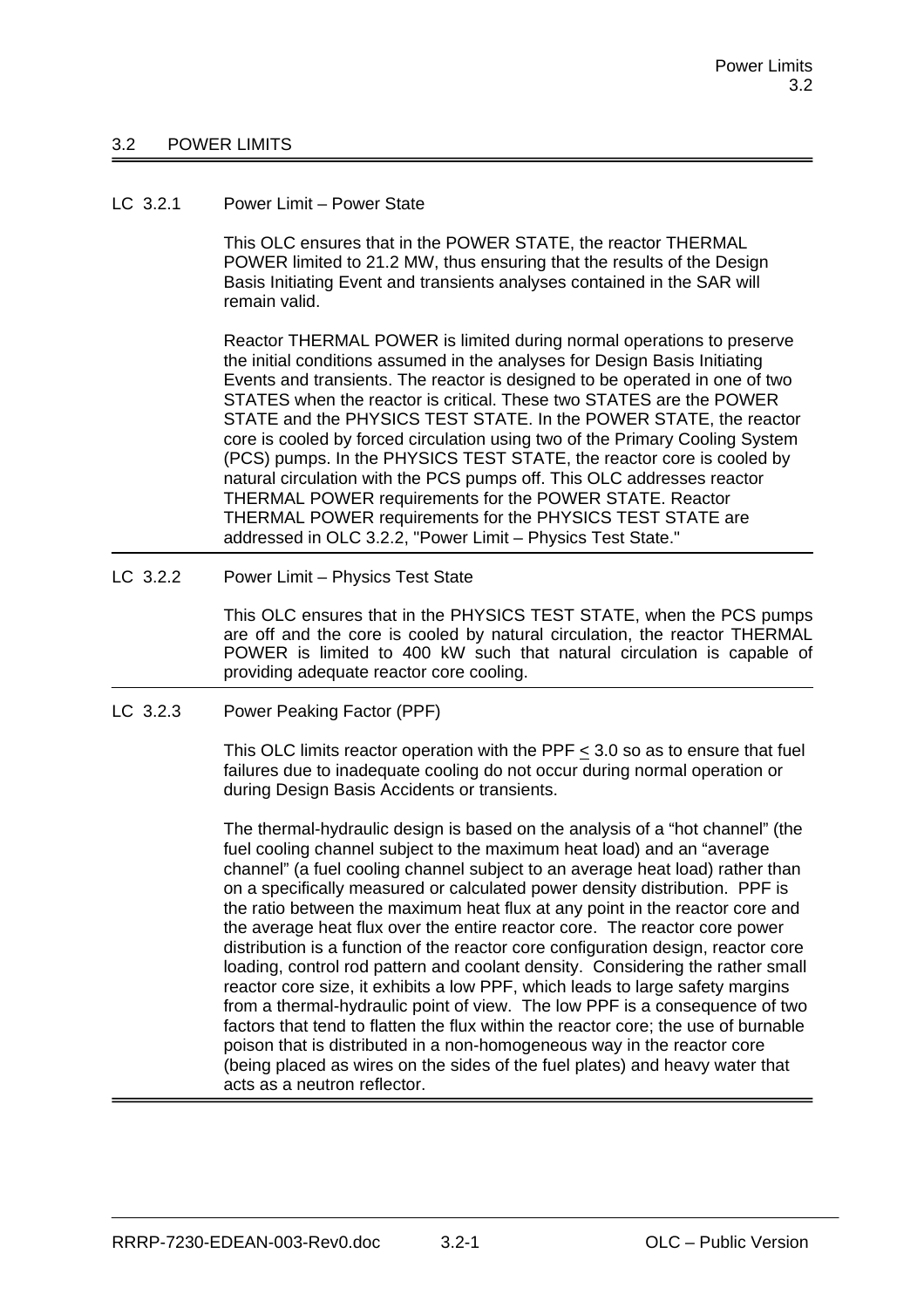#### 3.3 INSTRUMENTATION

### LC 3.3.1 First Reactor Protection System (FRPS) Trip 1 Instrumentation

The purpose of this OLC is to ensure that all FRPS CHANNELS are capable of providing proper input to their FRPS Safety Functions such that they can initiate signals to shut down the reactor to prevent reactor fuel damage and prevent the release of radioactive material from the reactor pool.

The Reactor Protection Systems (RPS) consists of two functionally independent and diverse protection systems that initiate, among other actions, automatic reactor shutdown. The FRPS uses computer technology qualified for use in safety shutdown applications. This system initiates the fast insertion of control rods (called a Trip 1) via the First Shutdown System (FSS) whenever FRPS monitored parameters exceed pre-established limits. The Second Reactor Protection System (SRPS) (a hard-wired system) initiates the partial draining of heavy water from the reflector vessel (called a Trip 2) via the Second Shutdown System (SSS) whenever SRPS monitored parameters exceed pre-established limits. These actions are aimed at avoiding fuel damage and preventing the release of radioactive material from the reactor pool. These actions can be accomplished either automatically or manually.

The protection and monitoring functions of the FRPS have been designed to ensure safe operation of the reactor. This is achieved by specifying Limiting Safety System Settings (LSSS) in terms of parameters directly monitored by the FRPS, as well as Limiting Conditions (LC) on other reactor system parameters and equipment performance. The LSSS are defined in this OLC as the Allowable Values, which, in conjunction with the Limiting Conditions, establish the threshold for protective system action to prevent exceeding acceptable limits including Safety Limits during Design Basis Accidents or transients.

The Safety Parameters for FRPS Trip 1 Instrumentation are:

- 1. Start-up Range Log Neutron Flux
- 2. Wide Range Log Neutron Flux
- 3. Wide Range Log Neutron Flux Rate
- 4. Core Temperature Difference
- 5. Core Inlet Temperature
- 6. Core Pressure Difference
- 7. Primary Cooling System Flow
- 8. Reflector Primary Cooling System Flow
- 9. RCPS Expansion Tank Level
- 10. RSPCS Rigs Cooling Flow
- 11. RSPCS Flap Valves Position
- 12. Reactor Pool Water Level
- 13. Pool Top Dose Rate
- 14. RCMS
- 15. Normal Power System
- 16. Seismic Level
- 17. Cold Neutron Source
- 18. Manual Trip 1
- 19. RPS Selected Configuration POWER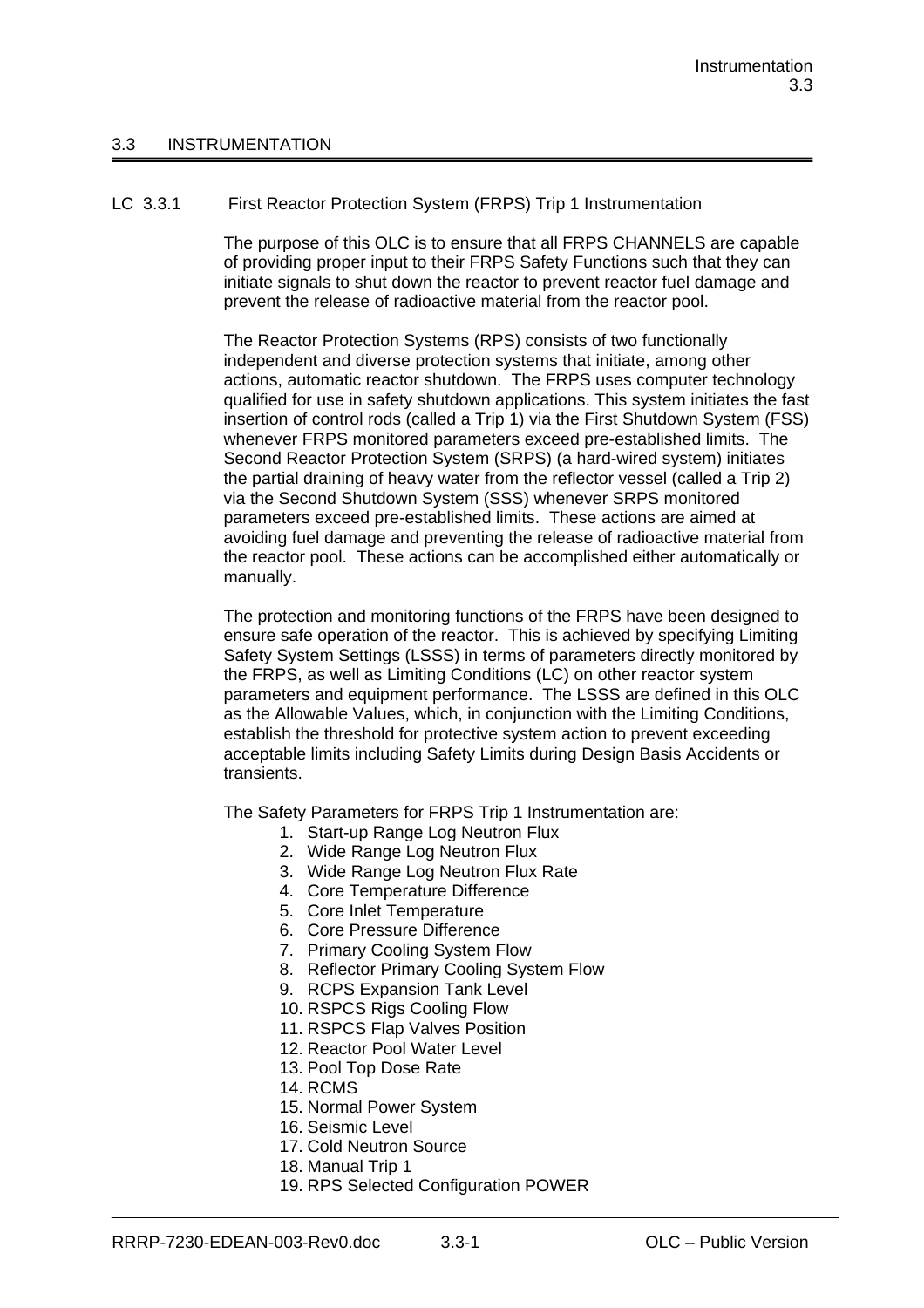#### 20. RPS Selected Configuration PHYSICS TEST

The Safety Parameters for FRPS Interlock Instrumentation are:

- 1. FSS Pneumatic Tank Pressure
- 2. SSS Block Isolation Valve Position

Each FRPS Safety Parameter is configured with three independent, redundant measurement CHANNELS. Each of these CHANNELS is composed of a sensor and a conditioning unit if required. The signals are then input to the TRICON system for each Train where a comparison is done to the Safety Function Safety Settings. Using fiber optic communication links, each Train receives the CHANNELS of the other two Trains and hence twoout-of-three voting is done for the same Safety Function on each Train. If a Train determines that two or more CHANNELS have surpassed their Safety Setting for the same Safety Function, a Protection Action is output from that Train. This signal is then combined with the other Trains in a final stage of two-out-of-three voting logic in the First Final Actuation Logic (FFAL) unit which produces initiation of the FSS. The FRPS fails safe on loss of electrical power.

The FRPS also initiates containment isolation and controls the CERS under accident conditions. The protection and monitoring functions associated with these actions are addressed separately in LC 3.3.2.

#### LC 3.3.2 First Reactor Protection System (FRPS) Containment Instrumentation

As stated under LC 3.3.1 above, the FRPS also performs a function equivalent to an Engineered Safety Features Actuation System in that it actuates containment isolation upon detection of high activity in the ventilation discharge stack and performs various functions associated with the CERS (ie transfer between the duty and standby CERS trains, maximising cooling and tripping ventilation heaters). This LC addresses this function of the FRPS.

The Safety Parameters for FRPS Containment Instrumentation – CERS are:

- 1. Supply Air Temperature
- 2. Return Air Temperature
- 3. Supply Air Pressure Difference
- 4. Manual Transfer of CERS
- 5. CERS Select UNIT 1
- 6. CERS Select UNIT 2
- 7. CERS Standby Unit ENABLE
- 8. CERS Control FRPS
- 9. CERS Control RCMS

The Safety Parameters for FRPS Containment Instrumentation – Containment Isolation are:

- 1. Stack Particulate Activity
- 2. Stack Iodine Activity
- 3. Stack Noble Gas Activity
- 4. Stack Particulate Activity Rate
- 5. Stack Iodine Activity Rate
- 6. Stack Noble Gas Activity Rate
- 7. Manual Group 1 CLOSE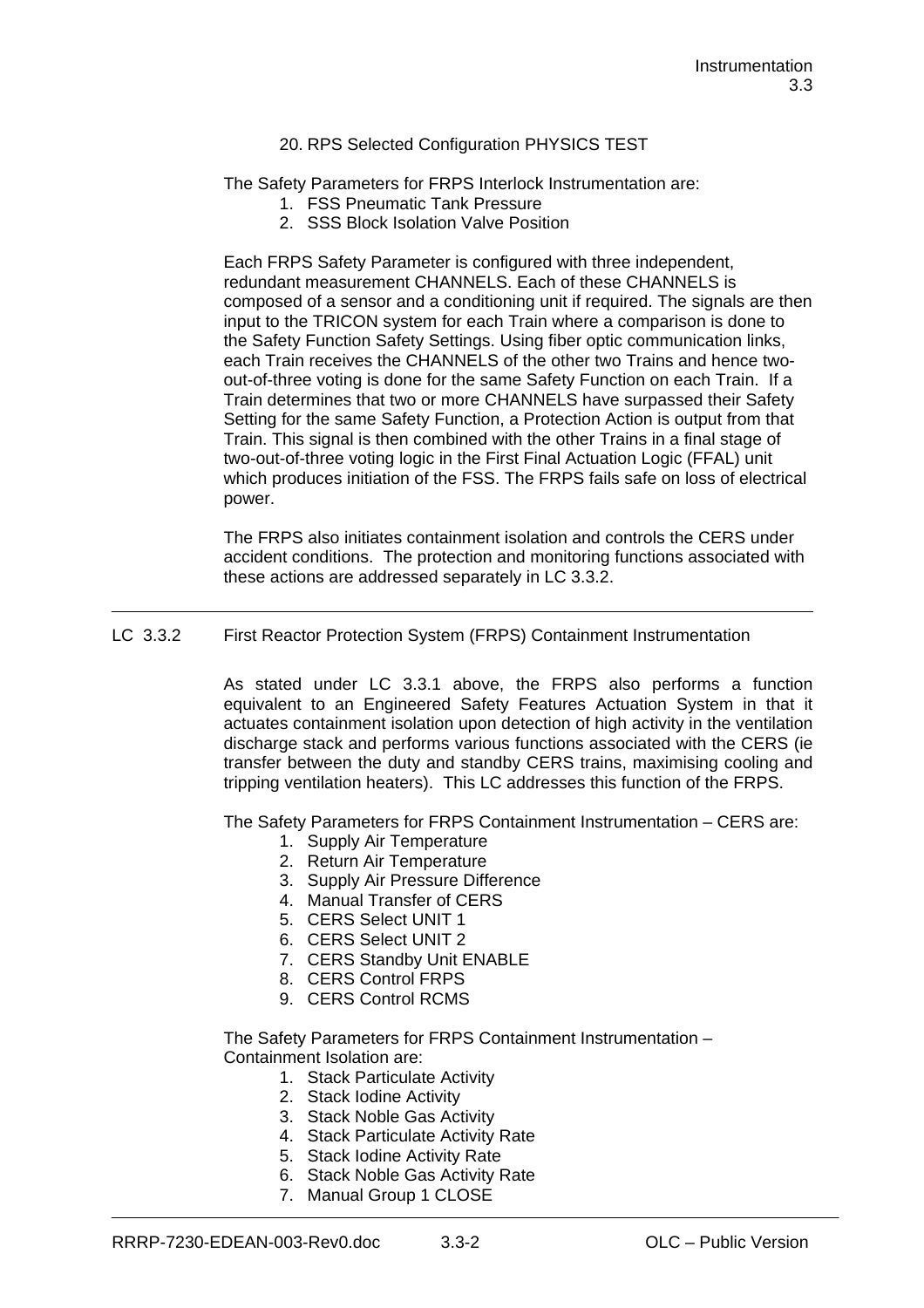- 8. Manual Group 2 CLOSE
- 9. CIS Group 1 OPEN
- 10. CIS Group 2 OPEN
- 11. CIS Group 4 Fire OPEN
- 12. CIS Group 4 Fire CLOSE
- 13. CIS Group 4 Vacuum OPEN
- 14. CIS Group 4 Vacuum CLOSE
- 15. CIS Group 4 Pressure INTERNAL OPEN
- 16. CIS Group 4 Pressure INTERNAL CLOSE
- 17. CIS Group 4 Pressure EXTERNAL OPEN

Each FRPS Safety Parameter is configured with three independent, redundant measurement CHANNELS in the same way as described for LC 3.3.1 above.

LC 3.3.3 Second Reactor Protection System (SRPS) Instrumentation

The purpose of this LC is to ensure that all SRPS CHANNELS are capable of providing proper input to their SRPS Safety Functions such that they can initiate signals to shut down the reactor to prevent reactor fuel damage and prevent the release of radioactive material from the reactor pool.

The protection and monitoring functions of the SRPS have been designed to ensure safe operation of the reactor. This is achieved by specifying Limiting Safety System Settings (LSSS) in terms of parameters directly monitored by the SRPS, as well as Limiting Conditions (LC) on other reactor system parameters and equipment performance. The LSSS are defined in this OLC as the Allowable Values, which, in conjunction with the Limiting Conditions, establish the threshold for protective system action to prevent exceeding acceptable limits including Safety Limits during Design Basis Accidents or transients.

The Safety Parameters for SRPS Trip 2 instrumentation are:

- 1. Power Range Log Neutron Flux
- 2. Power Range Log Neutron Flux Rate
- 3. Power Range Linear Neutron Flux
- 4. Core Outlet Temperature
- 5. Core Pressure Difference
- 6. Reactor Pool Water Level
- 7. Reflector Tank Temperature
- 8. Seismic Level
- 9. Manual Trip 2
- 10. FSS Failure
- 11. Control Rod Position
- 12. RPS Selected Configuration POWER
- 13. RPS Selected Configuration PHYSICS TEST

Each SRPS Safety Parameter is configured with three independent, redundant measurement CHANNELS. Each of these CHANNELS is composed of a sensor, transmitter, Conditioning Unit, current-to-voltage converter module, Trip Comparator Module (TCM) and Voting and Protective Logic (VPL) module. The field signals are processed by the Conditioning Units. The outputs of the Conditioning Units are sent to the TCM to determine if a CHANNEL is outside any associated Safety Function Safety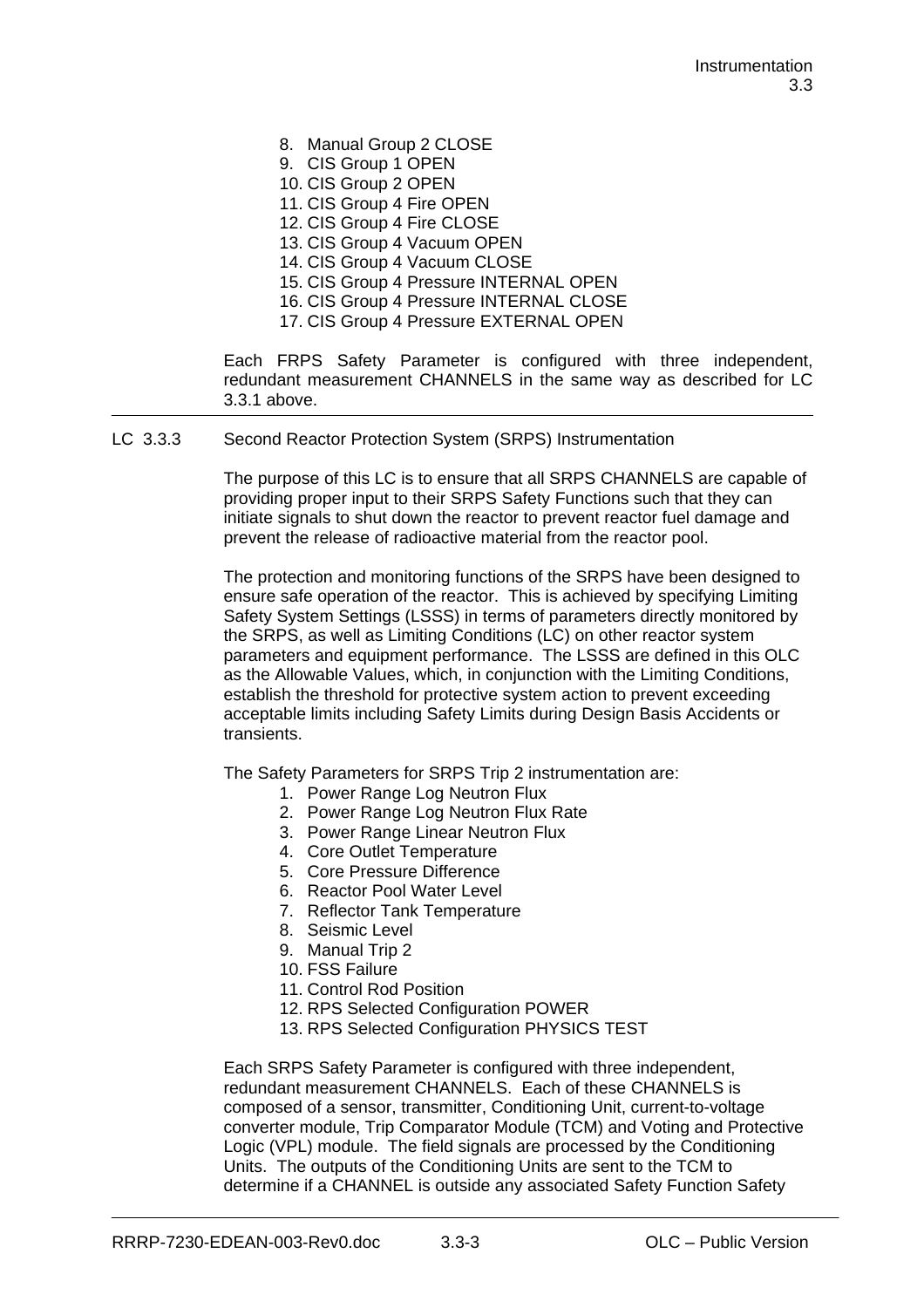Setting. The outputs of the TCM are sent to the VPL of all three Trains and hence the VPL of each Train performs the same two-out-of-three (2oo3) voting for each Safety Function. If a Train determines that two or more CHANNELS have surpassed their Safety Setting for the same Safety Function, a Protection Action signal is output from that Train. This signal is then combined with the other Trains in a final stage of two-out-of-three voting logic in the Second Final Actuation Logic (SFAL) unit which produces initiation of the Second Shutdown System (SSS). The SRPS fails safe on loss of electrical power, however the SSS Trigger Valves are backed up by an Uninterruptible Power Supply (UPS) to prevent spurious activation.

LC 3.3.4 Post Accident Monitoring (PAM) Instrumentation

The purpose of this OLC is to ensure that there is sufficient information available on selected PAM parameters to monitor and assess reactor status and behavior during and following an accident by requiring the OPERABILITY of PAM Instrumentation.

PAM Instrumentation provides the necessary information needed for operators to monitor conditions after an accident. In addition, PAM provides information to indicate whether Safety Functions are being accomplished and is an important tool for implementing manual recovery actions. PAM Instrumentation comprises the electrical devices and circuitry involved in generating the PAM signals for display in the Main Control Room and the Emergency Control Centre.

The PAM instruments are considered Engineered Safety Features. Some primary sensors are shared with the First Reactor Protection System (FRPS) and some with the Second Reactor Protection System (SRPS). Isolated PAM signals are used by the Reactor Control and Monitoring System to display the PAM parameters.

## LC 3.3.5 Loss of Power (LOP) Instrumentation

The purpose of this OLC is to ensure that the performance and availability of instrumentation used to sense loss of voltage or degraded voltage of the normal power supply and transfer Engineered Safety Features (ESF) loads to the diesel generator (DG) is consistent with the assumptions of Design Basis Accidents and transient analyses.

Successful operation of the required safety functions of some ESF equipment is dependent upon the availability of adequate power sources for energising the associated control components. The LOP instrumentation monitors the 415 V standby distribution switchboards of the Standby Power System (SPS). Power from the Normal Power System (NPS) is the preferred source of power for the 415 V standby distribution switchboards. If the LOP instrumentation determines that insufficient voltage is available, the associated switchboards are disconnected from the NPS and connected to the (DG) power sources of the SPS.

Each 415 V standby distribution switchboard has its own independent LOP instrumentation and associated transfer logic. The voltage for each standby distribution switchboard is monitored for Degraded Voltage.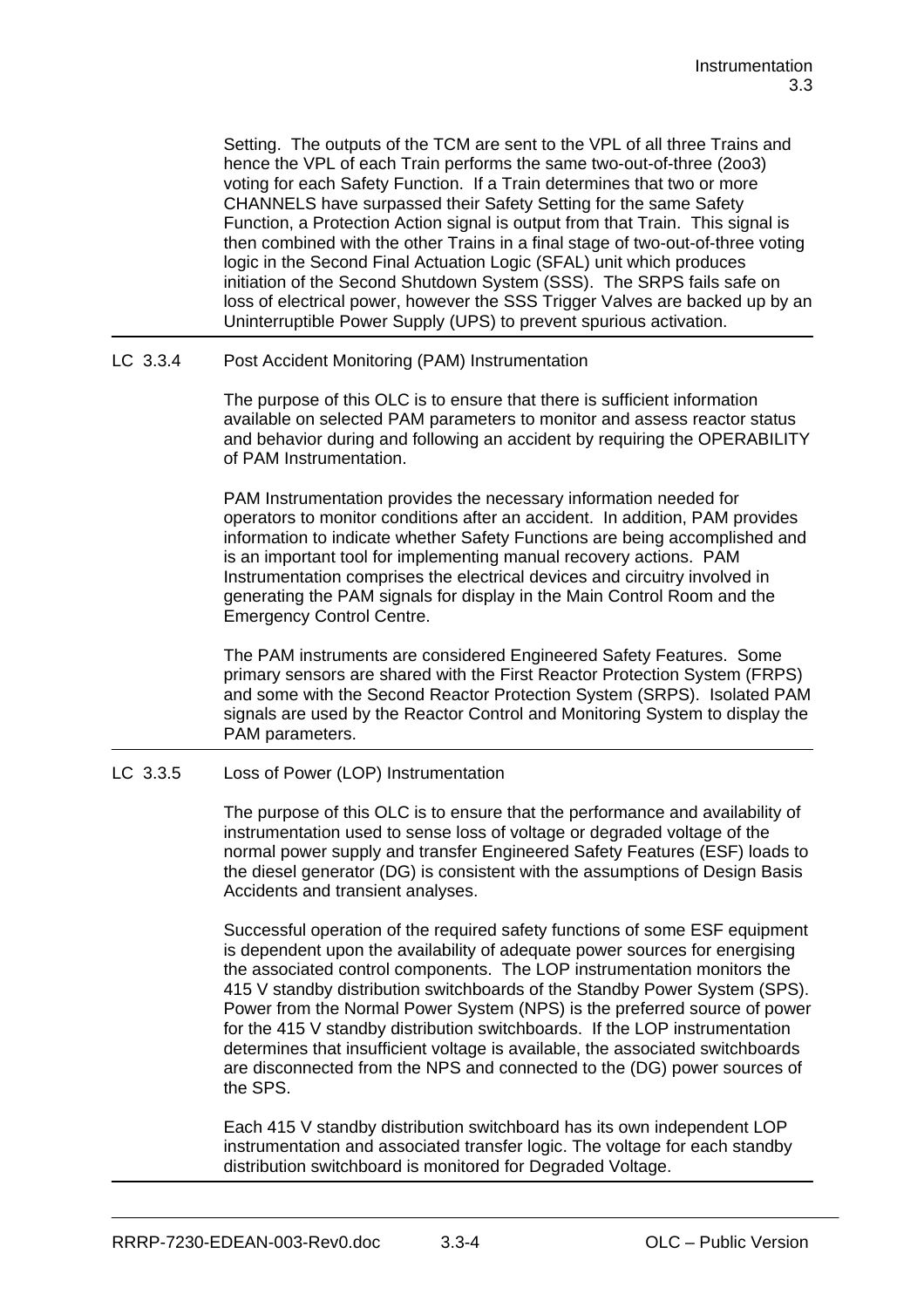### LC 3.3.6 Neutron Flux Monitoring Instrumentation

This OLC specifies OPERABILITY requirements only for the monitoring and indication functions of the neutron flux monitoring instrumentation channels to ensure that neutron flux measurement information is available to the operator during CORE ALTERATIONS and movement of irradiation targets.

The neutron flux instrumentation (i.e, start-up neutron flux measurement channels for unirradiated or irradiated reactor cores or wide range logarithmic measurement channels for irradiated cores only) provides the operator with information relative to the neutron flux level at very low flux levels in the core. During refuelling, shutdown, and low power operations, the primary indication of neutron flux levels is provided by the neutron flux monitoring instrumentation. The neutron flux monitoring instrumentation provides monitoring of reactivity changes during fuel, safety rod, or irradiation rig or target movement and gives the control room operator early indication of unexpected subcritical multiplication that could be indicative of an approach to criticality.

The start-up neutron flux channels are used to monitor the core neutron flux from the earliest stages of reactor operation (neutron source level), up to 5 measurement decades. The start-up neutron flux measurement channels are part of the First Reactor Protection System (FRPS) and consist of three identical channels, one in each of the FRPS trains. Each channel consists of a detector, separated cable trays for each train, and electronic processing modules, all located in independent instrumentation rooms for each train. For a given detector position, measurements are performed from source level (3 to 100 cps), up to approximately 50,000 cps. Pulse fission chambers are used as detectors in the start-up channels. A pulse transformer, near to the fission chamber, converts the common state signal to a differential state signal to a clean detector signal, free of noise, even in case of long distances between detector and amplifier. The pulse transformer is connected to a start-up channel amplifier module located in the electronics cabinet. The electronics cabinet contains electronic modules that perform the interface between the detector and the analogue or digital instrumentation system. The start-up channel amplifier module generates an output signal (pulse train) that is applied to a pulse integrator. This is a pulse-rate to voltage converter, which produces an analogue signal proportional to the average count rate expressed in counts per seconds. The output of the pulse integrator is fed to the linear output and to the input of a logarithmic amplifier. The output from the logarithmic amplifier is fed to the logarithmic output and to the input of a differentiating amplifier, which provides a flux rate output. Each channel provides indication, alarm and FRPS trip signals.

The wide range logarithmic neutron flux channels are used to monitor the reactor core neutron flux over more than 10 decades combining the outputs of two separate pulse and campbell processing modules that are connected to a wide range fission chamber. The wide range logarithmic neutron flux channels measure the reactor's neutron flux from 10 decades below full power to 125% of the full power level and is fed into the FRPS. There are three wide range logarithmic neutron flux channels, one in each of the FRPS trains. The channels consist of independent detectors, separated cable trays for each train, and electronic processing modules all located in independent instrumentation rooms for each train. A fission chamber suitable for operation in both pulse and campbell states is used in the wide range logarithmic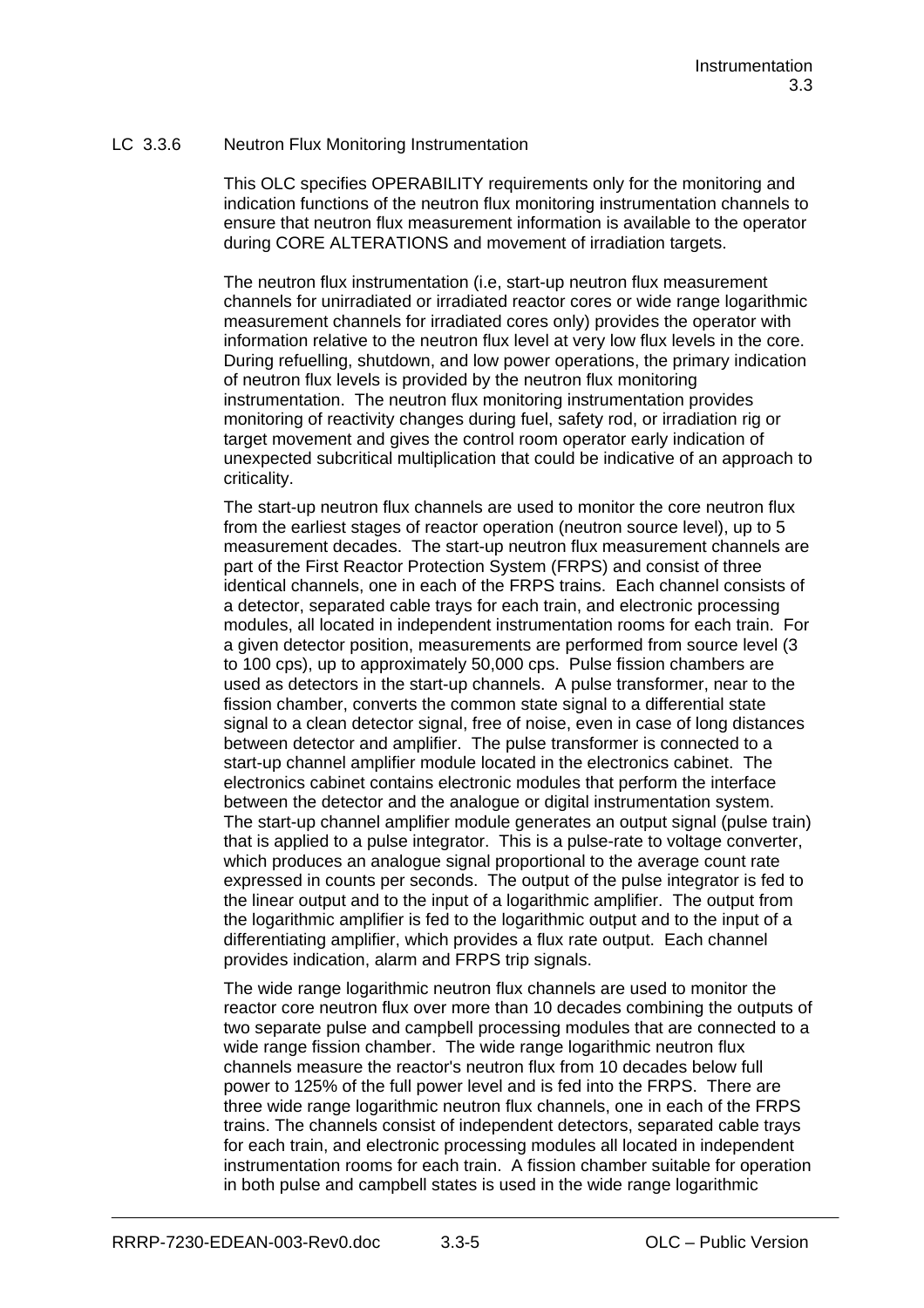neutron flux channels. The detector signal is sent to the preamplifier module. The amplified detector signal is sent to the pulse and campbell processor modules located in the electronics cabinet. The campbell processor module provides a logarithmic campbell flux signal with variable gain and provides a flux rate output signal. The pulse processor module provides input attenuation and pulse-shaping amplification to bring the pulses from the preamplifier to an amplitude suitable to trigger a fixed level discriminator, provides a standard pulse of defined amplitude and width for all input pulses exceeding the discriminator level, and converts pulse-rate to a direct current signal. These modules generate three types of output signals, which are sent to the FRPS trip units. In addition, the outputs of two channels, electrically isolated, are sent to the Post Accident Monitoring System. The wide range logarithmic neutron flux channels have a logarithmic and logarithmic rate (inverse of period) output over their entire operating range. Each channel provides indication, alarm, and FRPS trip signals.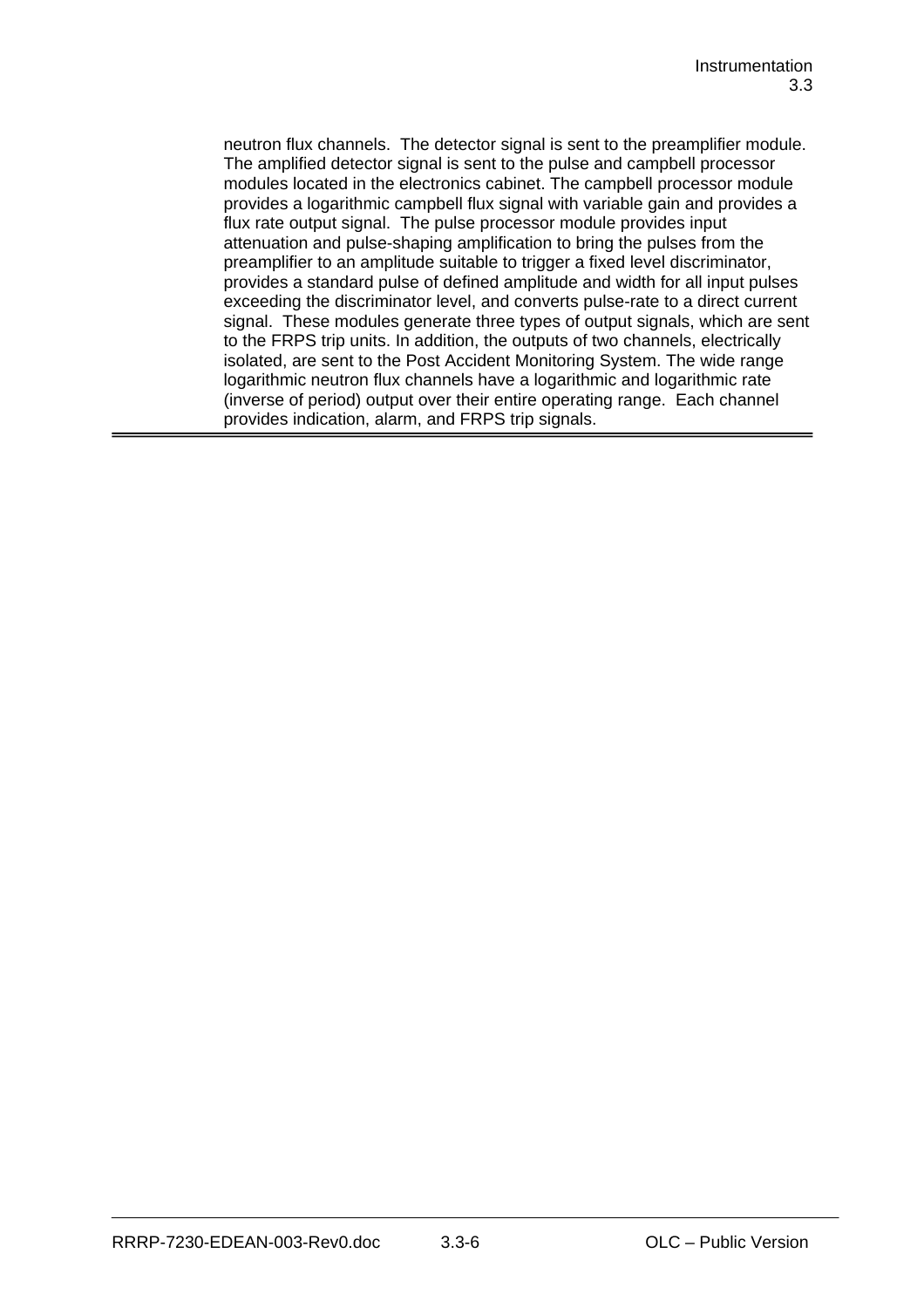## 3.4 REACTOR POOL COOLING SYSTEMS

#### LC 3.4.1 Reactor Pool Water Level

This LC specifies the water level in the Reactor Pool that is sufficient to ensure that there is adequate cooling of the core, spent fuel stored in the Reactor Pool, and irradiated targets.

The Reactor Pool is the ultimate heat sink for both core cooling and for rigs cooling, by Natural Circulation. This is ensured by the opening of Flap Valves of the Primary Cooling System (PCS) and Reactor and Service Pool Cooling System (RSPCS), and by the availability of a sufficient water inventory. The Reactor Pool water inventory provides for cooling of the reactor core, spent fuel stored in the Reactor Pool, and irradiated targets. The Reactor Pool water inventory also provides radiation shielding. The Reactor Pool is an open cylindrical pool embedded in the concrete of the reactor block that extends from Level 0.00 up to Level +14.10. It normally contains approximately 186 m<sup>3</sup> of water, maintained during normal operation at Level +12.60 by the level control of the Hot Water Layer System.

### LC 3.4.2 Primary Cooling System (PCS)

The purpose of this OLC is to ensure adequate core cooling flow for heat removal to prevent fuel damage. The LC requires reactor core heat removal by forced circulation during the POWER STATE and reactor core heat removal by natural circulation in all other STATES.

The function of the Primary Cooling System (PCS) is to remove heat from the reactor core in all operational and accidents situations to maintain the reactor core in a safe condition. Heat is extracted by the flow of cooling water through the reactor core either by forced or natural circulation. During forced circulation, the heat extracted from the reactor core is transferred to the Secondary Cooling System through the heat exchangers of the PCS, or indirectly through the Reactor and Service Pools Cooling System (RSPCS). Under abnormal conditions, or if the RSPCS is not available, the heat is transferred to the water of the Reactor and Service Pools.

The PCS has a circuit open to the atmosphere above the Reactor Pool. The circuit is completely within the containment. After leaving the reactor core in its upward flow, PCS water is collected in the upper chimney above the reactor core and is drawn through a lateral pipe towards the Reactor Pool boundary. This pipe is provided with a siphon breaker at its horizontal stretch before it leaves the Reactor Pool and goes down through the concrete of the reactor block to the decay tank. The main coolant line leaves the decay tank and the concrete shielding, and enters the PCS Pump room area, where it splits into three branches with a centrifugal pump and one plate-type heat exchanger in each branch. Two branches in operation will provide adequate cooling during the POWER STATE of operation. The three branches of the primary side of the main heat exchangers merge into the main pump discharge line. This main line traverses the reactor concrete block and then splits into two branches that enter the Reactor Pool and discharge the cooling water in the reactor core lower plenum. Water diffuses in the plenum before it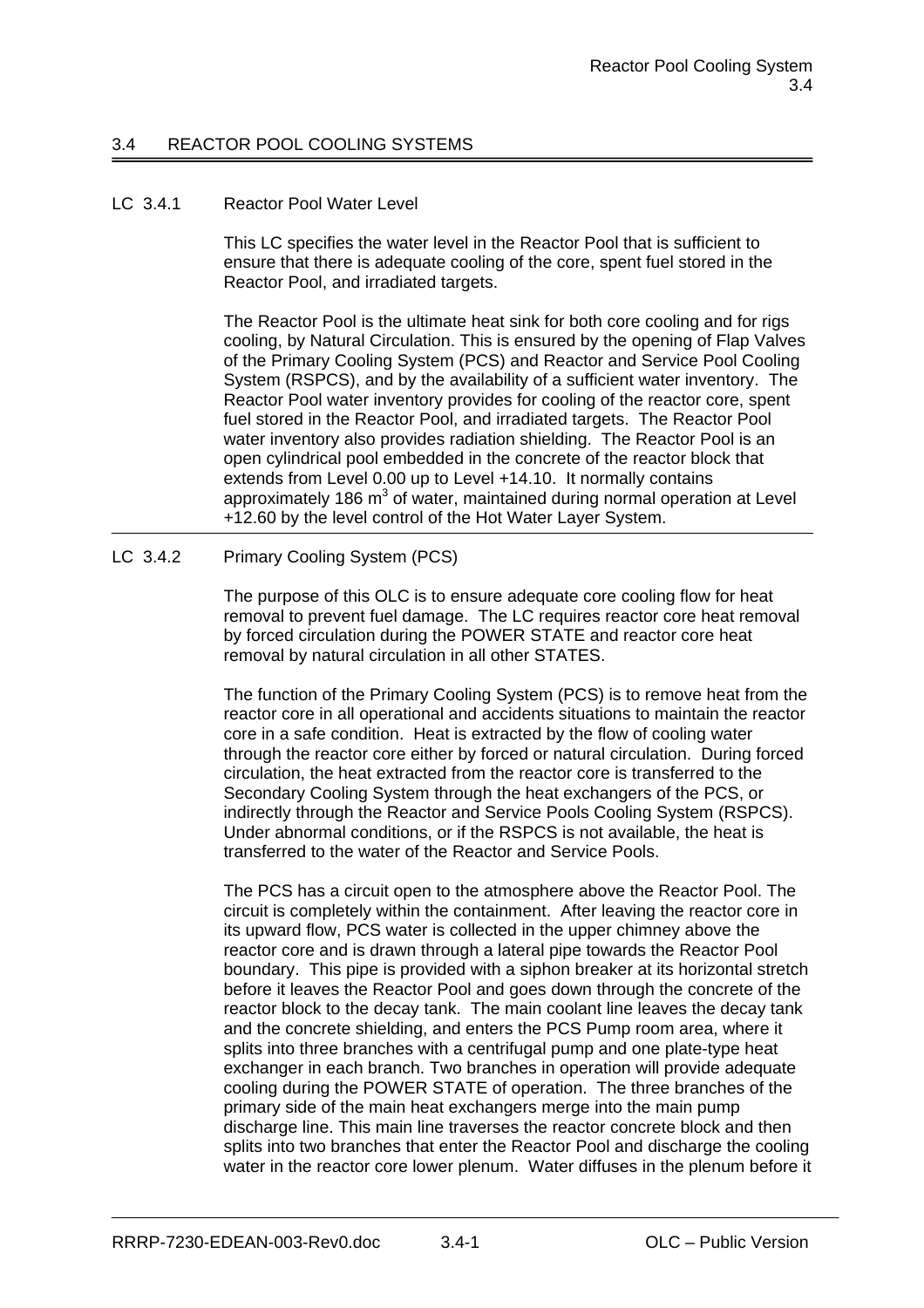flows into the reactor fuel element inlet nozzles and enters the reactor core cooling channels.

In order to allow the establishment of natural circulation when the PCS Pumps are not in operation, two Flap Valves are located in each of the two lines returning to the pool. One set of valves is located at Level +7.00 and the other set at Level +5.80. In PCS forced circulation mode, the four PCS Flap Valves are maintained in the closed position by the pressure of the PCS Pumps. They open by gravity when the pumps stop due to failure or are shutdown. The open position of these valves establishes a path within the Reactor Pool, to remove the decay heat by natural circulation using the pool water after reactor shutdown. The flywheels on the PCS Pumps are designed to provide a gradual coasting down of the pumps to continue the decay heat removal in the short–term, before the onset of natural circulation.

In the event of a loss of primary coolant causing a drop of Reactor Pool water level, the upper Flap Valves will act as siphon breakers and will prevent the water level from dropping below Level +7.00. Upon opening of the Flap Valves natural circulation of Reactor Pool water is established to extract reactor core decay heat as follows: hot water from the reactor core flows upward through the reactor core into the chimney and cold water enters the two PCS Pump discharge lines through the open Flap Valves and flows downward towards the reactor core inlet plenum. The reactor core heat is transferred to the Reactor Pool. The large amount of water in the pool acts as a heat sink with heat being lost to the atmosphere by evaporation. There is sufficient water in the pools to remove core decay heat for at least 10 days in the absence of any other means of heat removal before the pool water reaches the actuation level for the Emergency Make-up Water System (EMWS).

LC 3.4.3 Reactor and Service Pools Cooling System (RSPCS)

The purpose of this OLC is to ensure the availability of the Reactor and Service Pool Cooling System (RSPCS) to provide irradiation rigs cooling by forced downward circulation of Reactor Pool water during the POWER STATE and to provide irradiation rigs cooling by natural circulation of Reactor Pool water under abnormal conditions, the PHYSICS TEST, SHUTDOWN and the REFUELLING STATES. The RSPCS also provides long term pool cooling and Service Pool cooling.

To achieve these functions, the flow through the irradiation rig channels is downward during forced circulation and upward during natural circulation operation and there is a flow reversal during the transition between the two. The heat removed by the RSPCS is transferred to the Secondary Cooling System through the RSPCS heat exchanger.

In the irradiation Rigs Cooling Mode by forced circulation, the flow of water from the RSPCS Main Pump and heat exchanger (through the irradiation rigs cooling branch) is downward through the irradiation facilities. In this cooling arrangement, which includes cooling of the Service Pool, one of the RSPCS Main Pumps is in operation with flow through the RSPCS heat exchanger and the other pump is on standby. One RSPCS Main Pump in operation provides adequate irradiation rigs cooling in the POWER STATE. The irradiation rigs cooling branch has two Flap Valves and a siphon breaker in the horizontal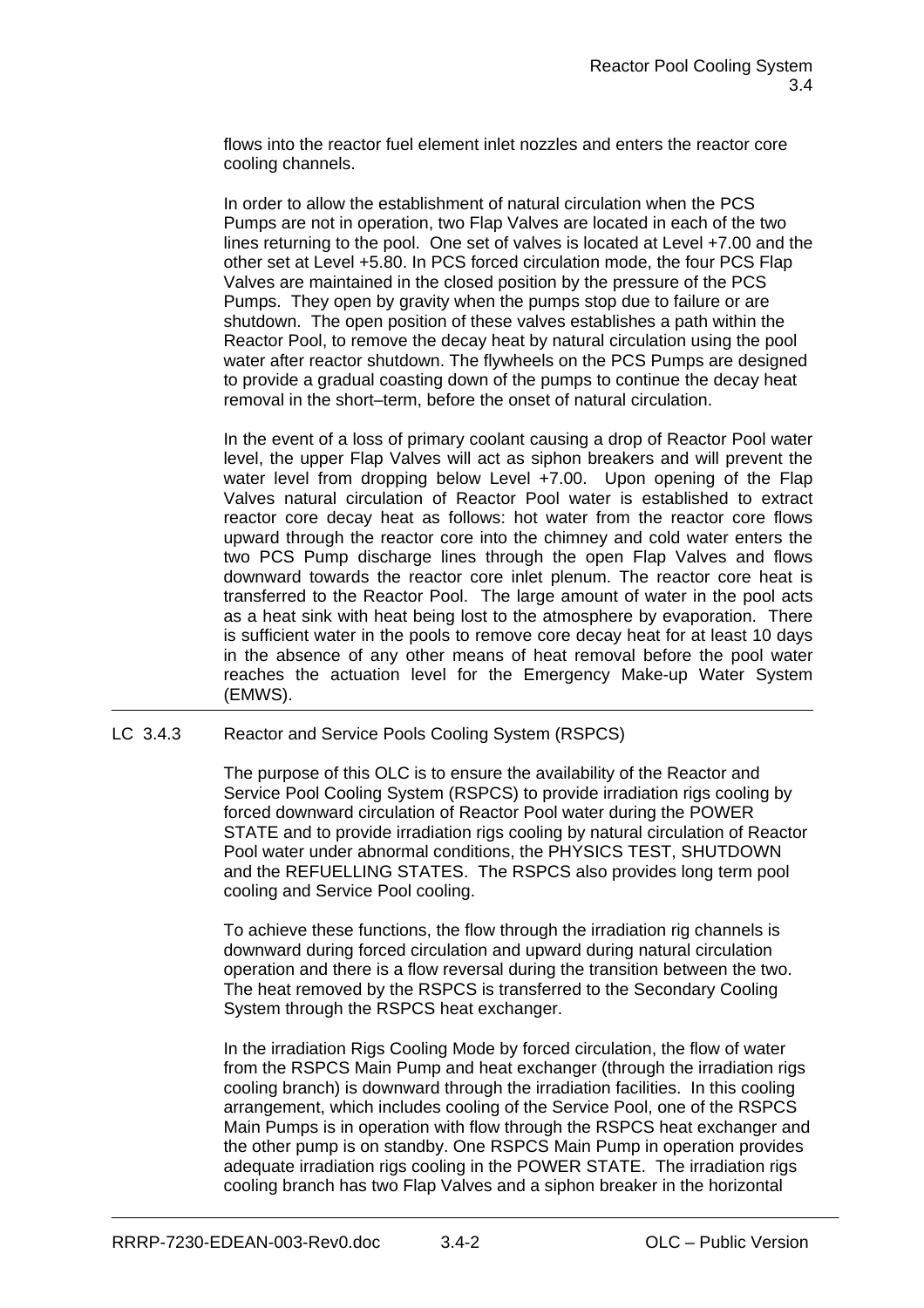stretch of the pipe. In the event of a loss of coolant accident of the RSPCS, the Reactor Pool is protected from draining completely by siphon breakers in the suction and discharge lines of the RSPCS. The RSPCS Flap Valves are maintained in their closed position by the suction action of the pump causing the pressure differential between the circuit and the Reactor Pool. The rigs cooling branch delivers water to the RSPCS decay tank. The RSPCS line then leaves the decay tank and is connected to the suction lines of the RSPCS Main Pumps and Long Term Pool Cooling pumps (only the RSPCS Main Pumps are used in the Rigs Cooling Mode).

Under abnormal conditions where the RSPCS Main Pump in service fails, a low flow signal from the RSPCS triggers the FSS and the reactor is shutdown. Once the pump is stopped, the differential pressure between the RSPCS and the Reactor Pool decreases gradually according to the dynamics of the inertia flywheel and the Flap Valves of the RSPCS open; establishing natural circulation through the rigs cooling branch ensuring cooling of the rigs. Opening of only one Flap Valve is enough to guarantee enough water flow for adequate cooling of the rigs.

## LC 3.4.4 Emergency Makeup Water System (EMWS)

The EMWS is provided to ensure that the reactor core is covered with water in the event of a beyond design basis Loss of Coolant Accident (LOCA), which involves a drop in the water level of the Reactor Pool to below the edge of the upper chimney. This OLC ensures that the performance of the EMWS, in the unlikely event of a beyond design basis LOCA, meets the safety design basis provided in Chapter 16 of the SAR.

The EMWS consists of two storage tanks, two manual isolation ball valves, piping, an orifice plate and two float valves. Total tank volume is approximately 14  $m^3$ . The EMWS injects water under gravity into the two legs of the PCS pool inlet pipelines, below the PCS flap valves. The water is maintained in the reactor chimney; hence the reactor core is kept covered.

EMWS is a passive system. Water injection is initiated by the automatic opening of at least one out of two float valves when Reactor Pool water level drops to the upper edge of the reactor chimney. If one of the valves fails to open, the system can still fulfil its function via the remaining valve. The EMWS is designed to keep the reactor chimney full of water for 24 hours, compensating for primary coolant evaporation losses caused by the reactor core decay heat. This is achieved with a water inventory of 13.2  $m<sup>3</sup>$  in the water storage tanks and an average injection flow rate of 0.55 m<sup>3</sup>/h.

It is possible to maintain the system in operation for more than 24 hours by refilling the EMWS storage tanks with water from the Demineralised Water Supply System, Refilling Pool of the Radioactive Liquid Waste Management System or from another external water source such as a tanker. Refilling of water from the Demineralised Water Supply System is automatic by opening of a float valve in one of the EMWS storage tanks.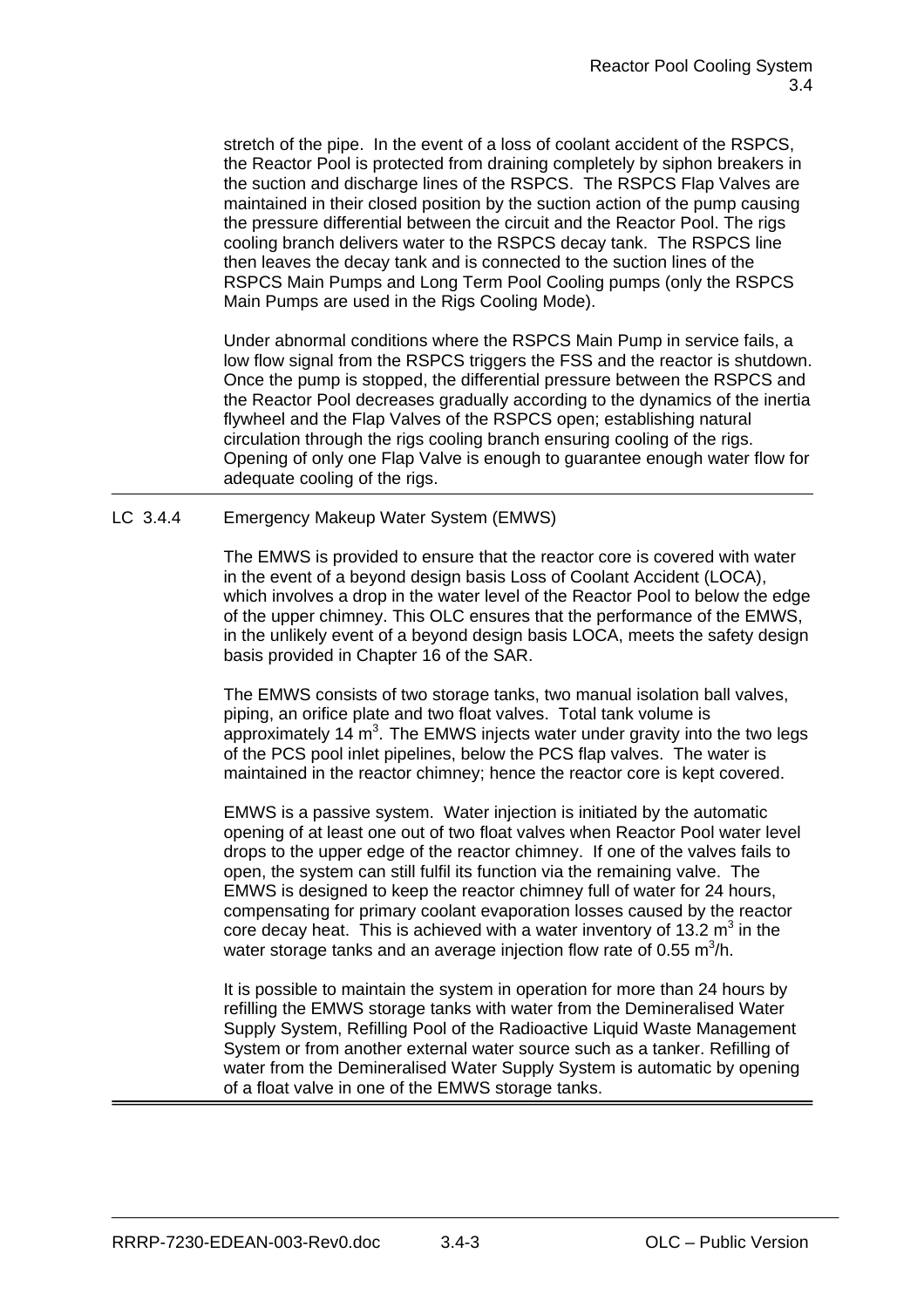#### 3.5 CONTAINMENT SYSTEMS

#### LC 3.5.1 Containment

The purpose of this OLC is to ensure that the performance of the containment, in the event of a beyond design basis accident, meets the objectives of the analyses as contained in the SAR.

The containment represents a third barrier to prevent the release of significant amounts of fission products to the environment. The two other barriers are the fuel matrix and cladding and the pool coolant boundary. The physical barrier of the containment consists of the walls, floors and ceilings that form the external boundary of the containment, the access ways through that boundary, and the service penetrations of that boundary including hatches. The containment surrounds the main part of the reactor and includes a number of interconnected rooms listed in Chapter 7 of the SAR. The containment provides a barrier against an uncontrolled release of radioactive material to the environment. Containment integrity is provided through the following components:

- a. walls, floors and ceilings that form the external boundary of the containment;
- b. windows;
- c. access ways through that boundary including doors and floor hatches; and

d. penetrations for electric power cables, instrumentation and control cables, communication cables, piping (water, gases, waste), ventilation conduits, and radioisotope transport tubes and elevators.

The isolation devices for the penetrations in the containment boundary are a part of the containment barrier.

Containment OPERABILITY is maintained by limiting leakage from the containment to the environment. Detailed requirements and testing methodology account for the unique design of the containment and are provided in the Containment Performance Testing Program. Compliance with this LC will ensure a containment configuration that is structurally sound and that will limit leakage to that assumed in the analyses in the SAR.

LC 3.5.2 Containment Isolation Provisions

This LC ensures that each containment isolation valve and interlocked door and valve is OPERABLE.

The function of the Containment Isolation Provisions, in combination with other mitigation systems, is to limit fission product release during and following postulated beyond design basis events. Isolation of penetration flow paths ensures that the release of radioactive material to the environment will be consistent with the analysis for postulated beyond design basis events.

Containment Isolation provisions for penetration flow paths consist of various means of facilitating isolation. These include Containment Isolation Valves (CIV) and interlocked double doors or valves. Although removable access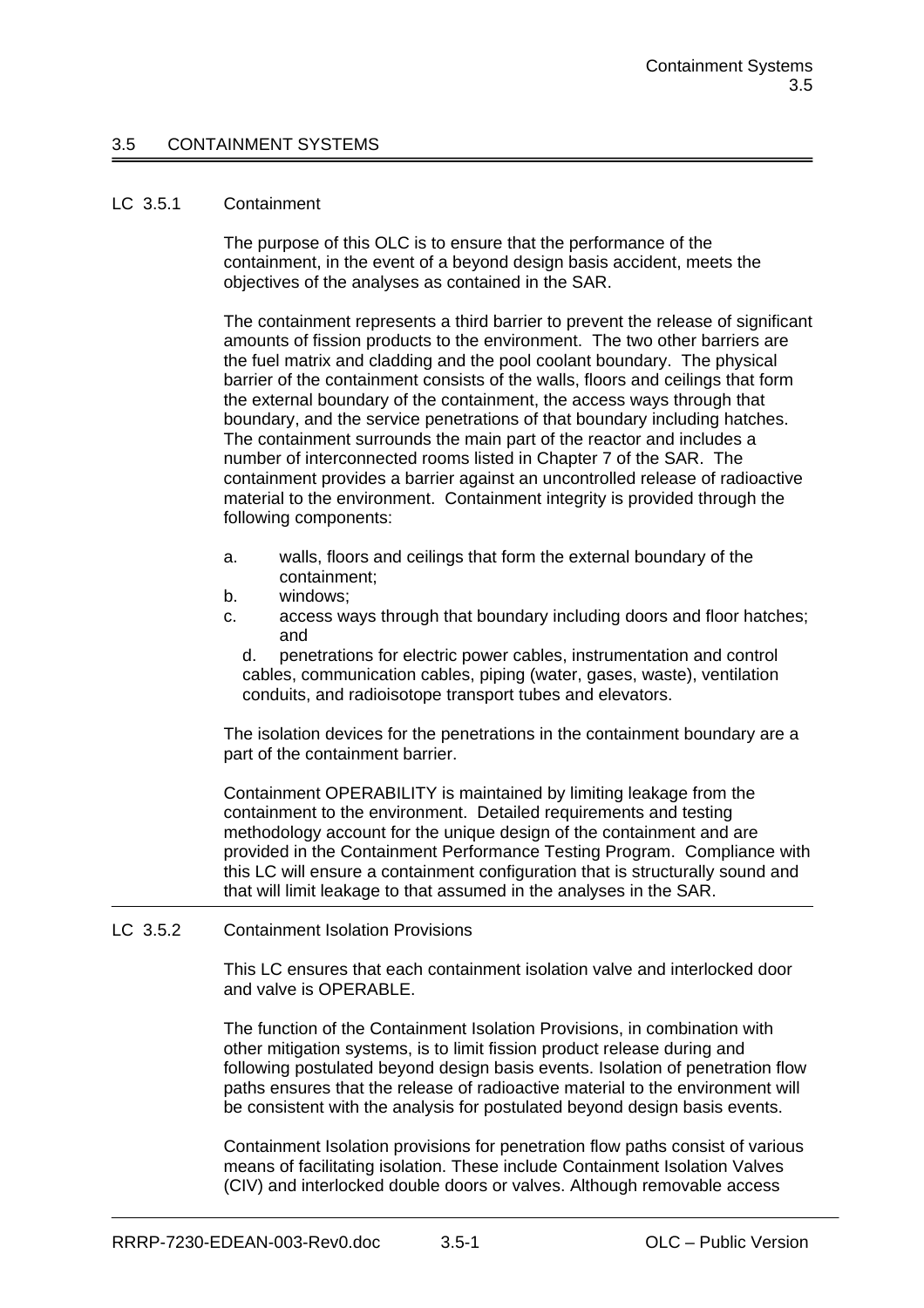ways through the containment boundary represent a penetration flow path, the removal of such an access way does not provide any redundant means of containment isolation within the flow path and represents inoperability of the containment boundary. Therefore the removal of a floor hatch is covered by LC3.5.1 Containment.

The OPERABILITY requirements for CIVs help ensure that an adequate containment boundary is maintained during and after a postulated beyond design basis event by minimising potential paths to the environment. Therefore, the OPERABILITY requirements provide assurance that containment function specified in the analyses will be maintained. These isolation devices are either passive or active (automatic). Manual valves, de-activated automatic valves secured in their closed position (including check valves with flow through the valve secured), blind flanges, and closed systems are considered passive devices. Check valves, or other automatic valves designed to close without operator action following a postulated beyond design basis event, are considered active devices. Two barriers in series are provided for each penetration, except for penetrations associated with systems with re-entrant lines not directly connected to the containment environment, so that no single credible failure or malfunction of an active component can result in a loss of isolation or leakage that exceeds limits assumed in the analyses. One of these barriers may be a closed system. Systems with re-entrant lines not directly connected with the containment environment are provided with one CIV at the intake point and one CIV at the exit point.

Power operated, automatic isolation valves are not required to have isolation times. This is due to the overly conservative estimate for containment isolation initiation of 2 minutes after the detection of activity in the stack.

Double-door air locks are built into the containment building to provide personnel access to and from the reactor building. During normal operations, at least one door in each airlock remains closed in order for the normal building ventilation to perform as designed. The air locks provide isolation during the process of personnel entering and exiting the building. As part of the containment, the containment air locks help to limit the release of radioactive material in the event of beyond design basis accidents. As part of the containment boundary, the safety function of the containment isolation valves and interlocked doors and valves is related to control of containment leakage following a beyond design basis event. Thus, the structural integrity and tightness of each containment isolation valve and interlocked door and valve are essential to the successful mitigation of such an event.

### LC 3.5.3 Containment Energy Removal System (CERS)

The purpose of this OLC is to ensure that each CERS train is capable of removing the required heat load from the containment during and following a beyond design basis event.

The safety function of CERS is to provide an assured heat sink for all thermal loads inside the containment whenever the containment is isolated, thus eliminating the possibility of any significant increase in pressure. By controlling the pressure, the CERS minimises the amount of the containment atmosphere released to the environment.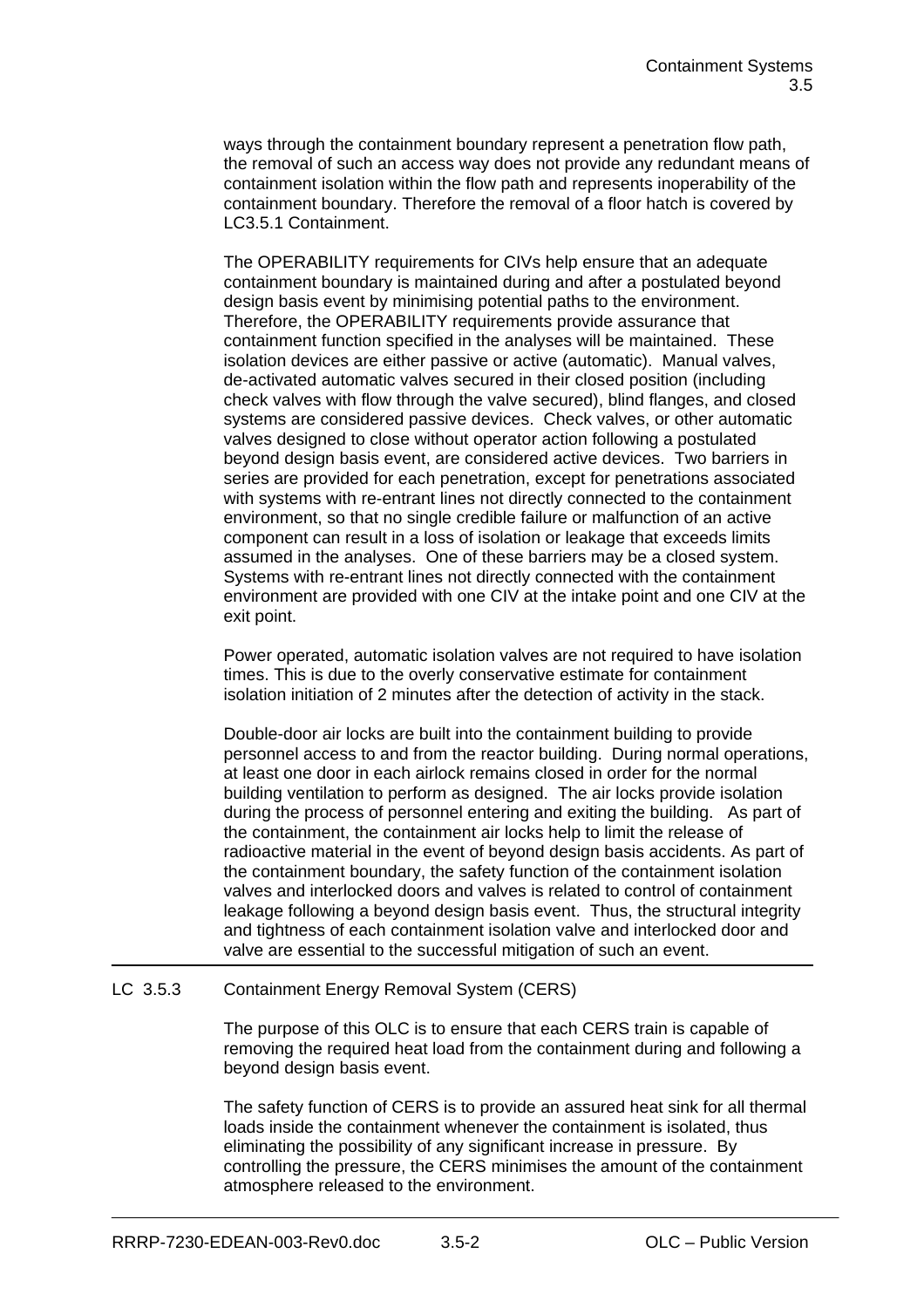During normal operations, the reactor building ventilation system is in service. The reactor building encloses the reactor and those sources that may release radioactivity. The normal ventilation maintains building pressure slightly negative with respect to outside conditions. The normal reactor building ventilation serves to contain, dilute, filter, and monitor radioactivity that may result from facility operations and Design Basis Accidents.

The CERS consists of two independent 100% capacity trains, each composed of a chiller unit, a chilled-water circuit with a centrifugal pump, a cooling-coil, and a fan that circulates the air within the containment. The CERS is supplied from the Standby Power System. As such, the CERS is capable of fulfilling its function even with the failure of one train and a loss of normal power.

Each CERS chiller unit has a freon circuit with a compressor, a condenser (air cooled), an expansion valve and an evaporator and provides approximately 400 kW of cooling power. A CERS chilled-water circuit is a closed circuit with its corresponding expansion tank, buffer tank, 3-way valve and centrifugal pumps and provides enough water flow to remove the required amount of heat from the cooling-coils. The fans of the CERS establish the necessary air flow inside the containment to ensure appropriate heat removal from the containment air. Treated air is distributed and returned by standard galvanised metal sheet ducts and supply grilles.

When the containment is not isolated, the CERS supplements the cooling capacity of the non-Engineered Safety Feature Containment HVAC System; and when the containment is isolated, the CERS provides an adequate heat sink to manage all thermal loads in the containment. If the normal power supply is not available, the CERS is supplied from the Standby Power System.

#### LC 3.5.4 Hot Cells Exhaust System

The purpose of this OLC is to ensure the performance of the Hot Cells Exhaust System is maintained consistent with the beyond design basis event analysis.

The function of the Hot Cells Exhaust System is to control and treat airborne releases from the hot cells to the environment in the event of a beyond design basis event.

The Hot Cells Exhaust System consists of two trains. Each train consists of a filter bank (with two absolute filters and one charcoal filter), a centrifugal fan, ductwork and dampers. Ductwork from the hot cells to the filter banks, from the filter banks to the centrifugal fans, and from the centrifugal fans back to the hot cells is common to both trains. This is acceptable because ductwork is a passive component and not assumed to fail.

The Hot Cells Exhaust System provides the above pool hot cell complex (pneumatic hot cells A and B, and the transfer hot cell) with a dedicated ventilation system. Supply air to the hot cells is filtered through charcoal and absolute filters on the common ingress line. The exhausts from each of the hot cells are collected in a common duct and pass through a one of two banks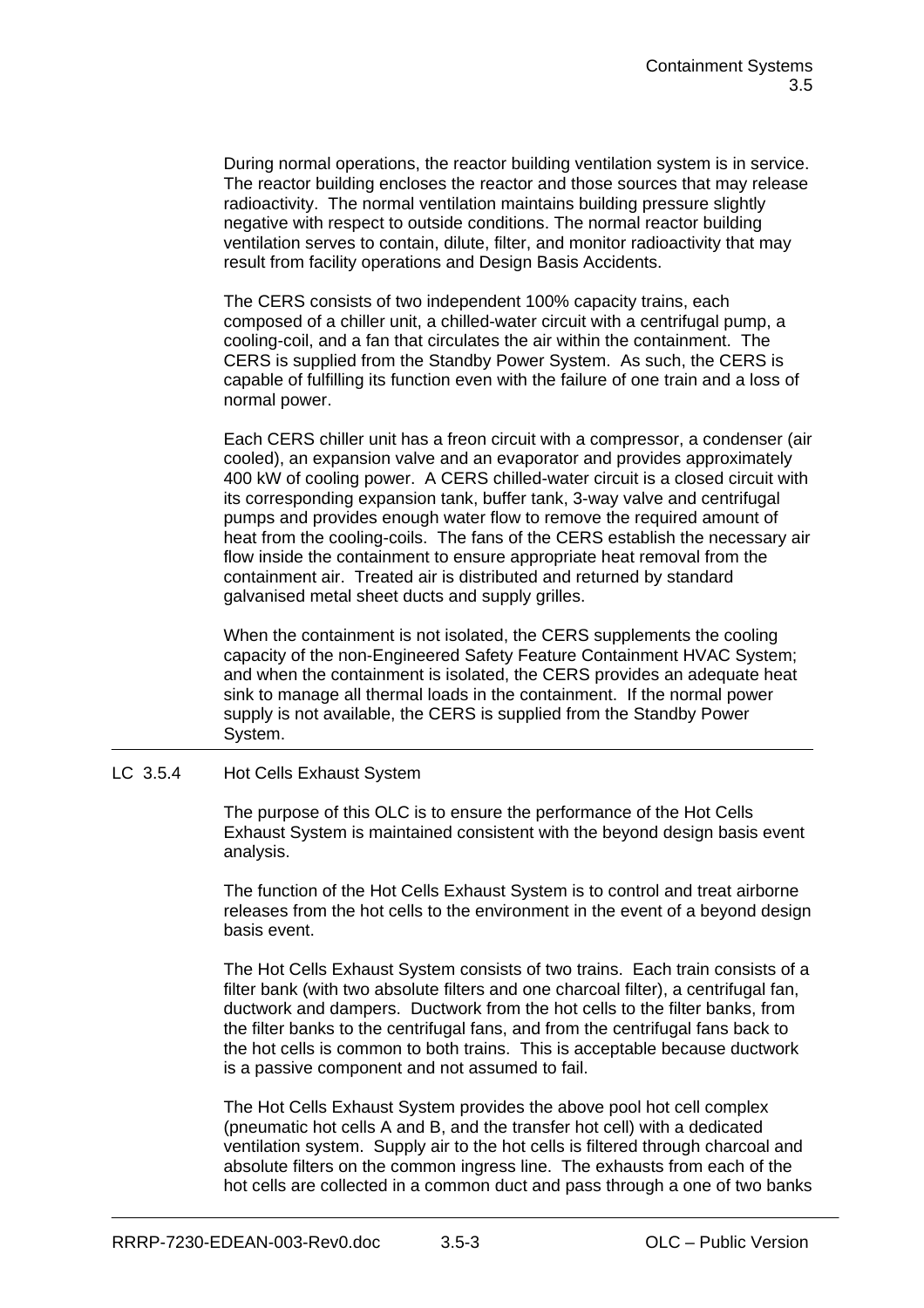of absolute and charcoal filters (one filter bank in stand-by). The filtered air is handled by two 100% capacity centrifugal fans (one fan in stand-by) and recirculated back to the hot cells. The hot cells are kept at a slight negative pressure relative to the reactor hall and the above pool hot cell complex area. The pressure is controlled by drawing out a small flow from the air being recirculated and diverting it into the discharge duct of the Reactor Air Exhaust System. In the containment isolation mode, an isolation valve closes the connection to the exhaust discharge duct and the injection valve opens fully so that all the filtered air is recirculated through the hot cells.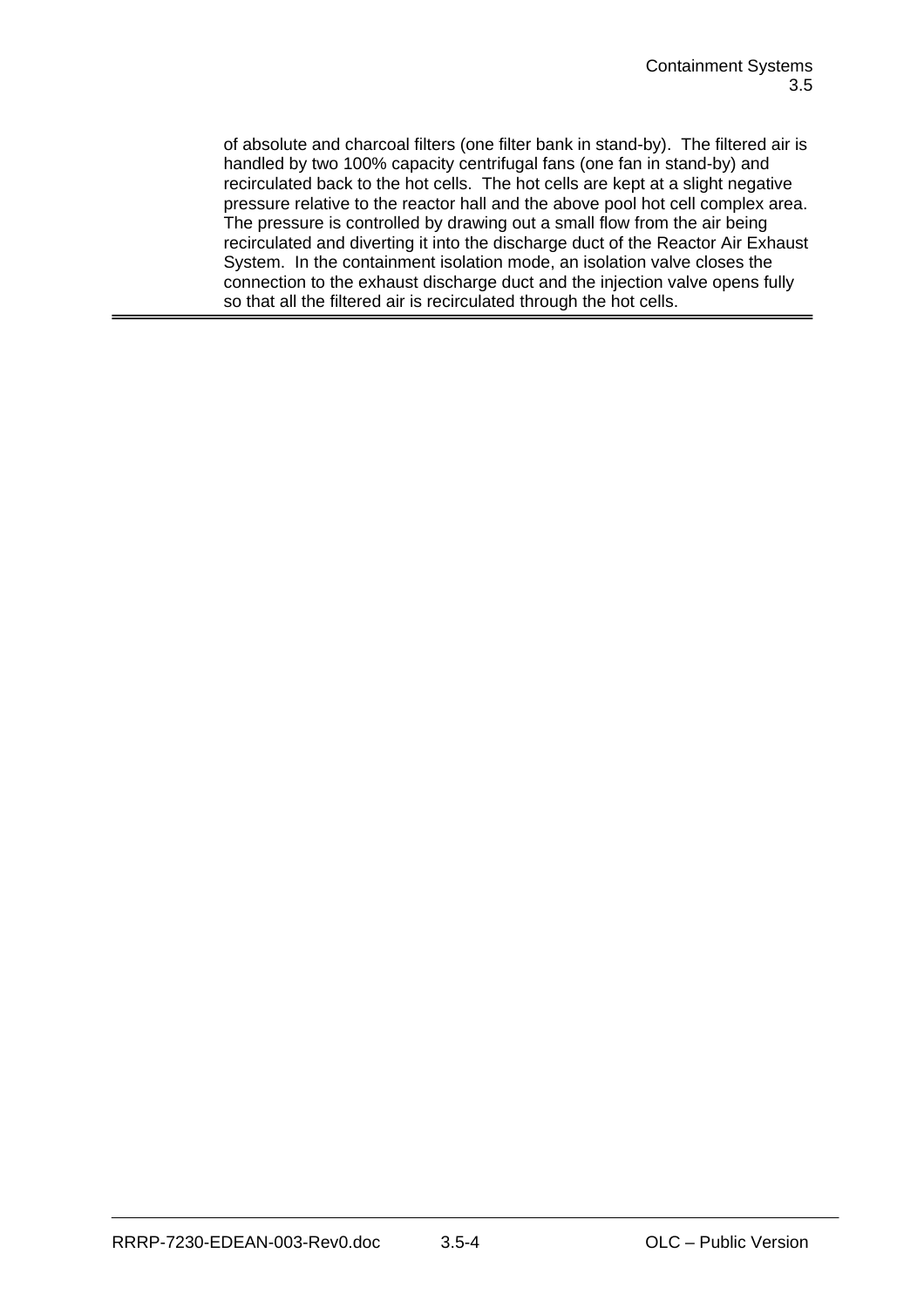#### 3.6 PLANT SYSTEMS

#### LC 3.6.1 Service Pool Water Level

This LC specifies the minimum service pool water level so as to ensure that there is adequate cooling of the stored spent fuel and irradiated targets.

The Service Pool provides shielding, cooling water, and working areas connected with the Reactor Pool by means of the transfer canal. The Service Pool contains storage space for spent Fuel Assemblies. It is also an area for handling irradiation rigs and allows communication with the Transfer Hot Cell by means of the Service Pool Elevator. The Service Pool acts as a large heat sink and provides a medium for retention of radioactive material in the case of accidents involving breaches of fuel cladding. The Service Pool water inventory provides for cooling of stored spent fuel and irradiation targets by receiving the decay heat extracted by natural circulation of pool water. The Service Pool water inventory also provides radiation shielding. The Service Pool normally contains approximately 182  $m<sup>3</sup>$  of water, maintained during normal operations at Level +12.60 m by the level control of the Hot Water Layer System.

LC 3.6.2 Reflector Explosive Gas Concentration

The purpose of this OLC is to ensure the concentration of deuterium and oxygen in the reflector is maintained below explosive levels.

During reactor operation, a decomposition reaction (radiolysis) takes place in the Reflector Vessel due to the irradiation of heavy water. As a consequence, deuterium and oxygen gases are produced and accumulated inside the heavy water expansion tank, mixing with the helium cover gas. With the reflector explosive gas concentration  $\leq$  4 volume percent deuterium (% D2) and  $\leq$  5 volume percent oxygen (% O2), an explosive mixture cannot be present in the reflector or heavy water expansion tank. The Deuterium Recombination System keeps the concentration of these gases below explosive levels by recombining deuterium and oxygen in a catalyst bed, producing heavy water.

LC 3.6.3 Irradiation Rig and Target Requirements

The purpose of this OLC is to ensure that restrictions on the use of irradiation facilities are implemented in order that irradiation target reactivity is consistent with the safety analyses and that adequate irradiation target heat removal is maintained.

One of the main purposes of the reactor facility is the production of radioisotopes, the neutron transmutation doping of Silicon, and the irradiation of samples for elemental and isotopic analysis. For this purpose, irradiation facilities of different design are provided in the reflector vessel. The Irradiation facilities can be grouped as:

- a. Bulk Production Irradiation Facilities (BIF)
- b. Long Residence Time Irradiation Facilities (LRT)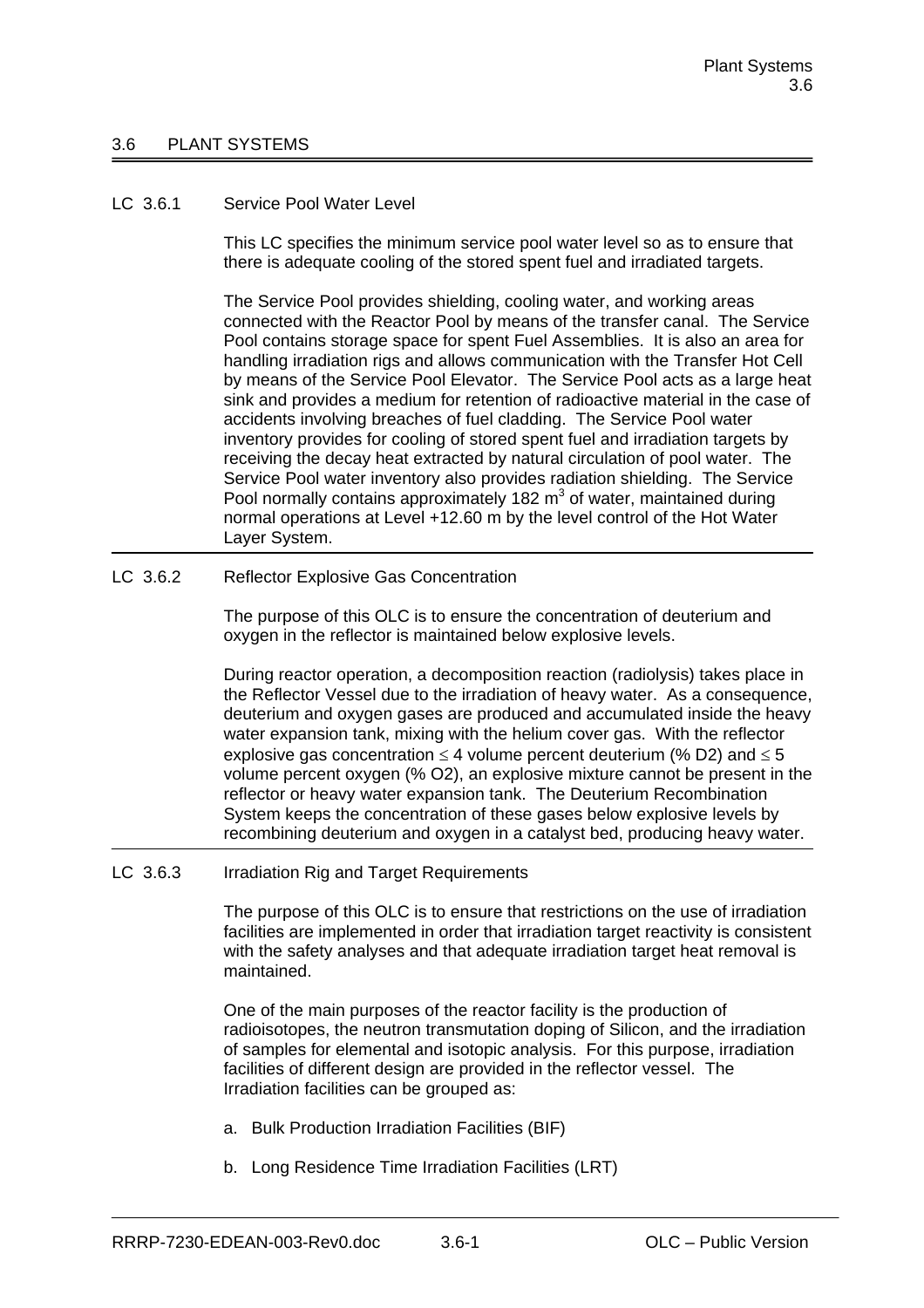- c. Short Residence Time Irradiation Facilities (SRT)
- d. Large Volume Irradiation Facilities (LVF)

The Bulk Production Irradiation Facilities (BIF) enable the irradiation of targets contained in removable rigs, located inside irradiation tubes provided within the Reflector Vessel. The LRT and SRT are pneumatic facilities capable of irradiating targets in sealed cans, provided the reactivity worth does not exceed the limit specified. The Large Volume Facilities (LVF) are utilised for the irradiation of NTD Silicon in unsealed cans, and are capable of being moved during reactor full power operation.

The reactivity worth of rigs and targets are controlled such that subcriticality is maintained under cold conditions and acceptable fuel design limits are not exceeded during normal operation and transients. Restrictions on the reactivity worth of "fixed" BIF irradiation rigs are specified. This limit is provided to support the SDM requirements of OLCs 3.1.1, "Shutdown Margin (SDM)-1," in assuring the reactor can be brought safely to, and maintained in, cold, subcritical conditions under all conditions. Restrictions on the movement of irradiation targets are provided to ensure that acceptable fuel design limits are not exceeded due to reactivity perturbations.

Materials in the irradiation facilities produce heat during irradiation. The thermal-hydraulic design basis of the irradiation facilities is that, during the irradiation process, the heat generated in the material must be removed to avoid any thermally induced damage. Therefore, the heat produced by irradiation targets must be restricted to within the heat removal capabilities of the Reactor and Service Pool Cooling System (RSPCS) and Pneumatic Target Cooling System.

LC 3.6.4 Bulk Irradiation Rig Loading

The purpose of this OLC is to ensure that restrictions on the use of irradiation facilities are implemented in order that irradiation target reactivity changes due to irradiation target movement are maintained consistent with the safety analyses.

The Bulk Production Irradiation Facilities (BIF) enable the irradiation of targets contained in removable rigs, located inside irradiation tubes provided within the Reflector Vessel. Depending on their reactivity worth, rigs are designated as "fixed" or "non-fixed" ("movable") from their irradiation position. All BIF rigs with reactivity worth exceeding the limit specified in 3.6.3.3 (2) are designated as "fixed" and shall only be moved with the reactor in shutdown mode. A "non-fixed" irradiation rig may be moved while the reactor is at power. These movements introduce changes in the reactivity of the reactor core. A limit on the reactivity worth is imposed to ensure that the RCMS could cope with the rate of change of reactivity when rigs are moved from/to the reflector vessel. The LRT and SRT are pneumatic facilities capable of irradiating targets in sealed cans, provided the reactivity worth does not exceed the limit specified in 3.6.3.3 (3). The Large Volume Facilities (LVF) are utilised for the irradiation of NTD Silicon in unsealed cans, and are capable of being moved during reactor full power operation.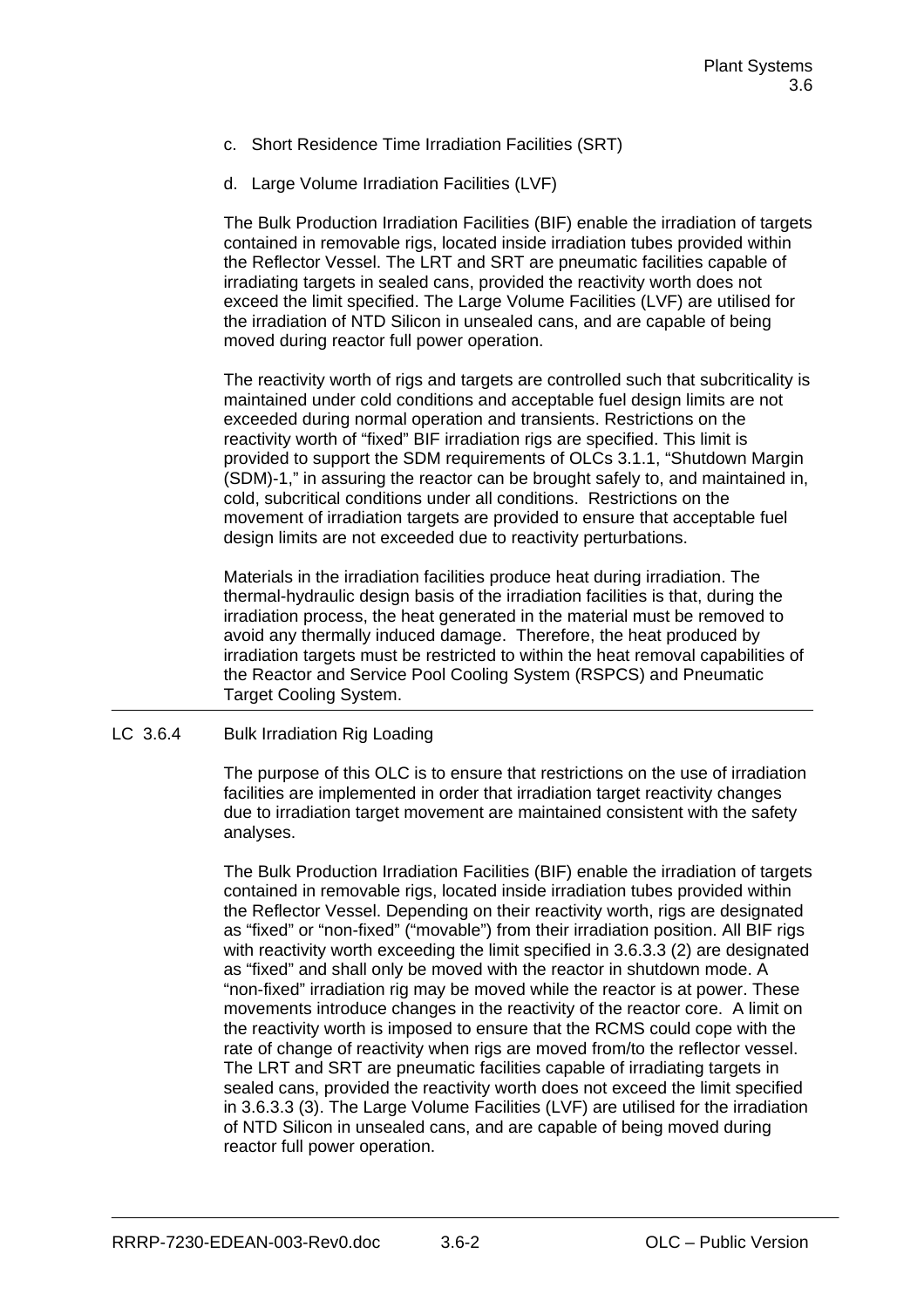Irradiation rigs installed in the Bulk Production Irradiation Facilities and the Large Volume Irradiation Facilities are cooled by the Reactor and Service Pool Cooling System (RSPCS). A thermal-hydraulic analysis of irradiation rig cooling for the POWER STATE was performed to ensure adequate cooling is provided to each of the irradiation rigs installed in the Bulk Production Irradiation Facilities and the Large Volume Irradiation Facilities. The analysis considered that operational removal of irradiation rigs may result in inadequate cooling to remaining rigs installed in the reflector vessel. Therefore, hydraulic restrictions have been designed for the Bulk Production Irradiation Facilities and the Large Volume Irradiation Facilities. The design allows for a limited number of empty irradiation facilities positions without impacting the ability to provide adequate cooling to the remaining irradiation rigs installed in the Bulk Production Irradiation Facilities and the Large Volume Irradiation Facilities of the reflector vessel. The LC 3.6.4(b) is conservative in view of results of the analysis which demonstrates that up to two "Low Flux" BIF position and one "Medium Flux" BIF position can be empty during POWER STATE (Reference 1).

### LC 3.6.5 Emergency Control Centre (ECC) Ventilation and Pressurisation System

The purpose of this OLC is to ensure that each ECC Ventilation and Pressurisation System train is capable of ensuring the habitability of the ECC during and following a design basis event when the Main Control Room is uninhabitable or unavailable. It provides fresh, filtered air to the ECC and a protected environment where the occupants are safeguarded against hazards that could jeopardise necessary operator action.

The ECC Ventilation and Pressurisation System is an Engineered Safety Feature (ESF) of the Reactor Facility and consists of two independent trains each capable of independently fulfilling the full safety function of the system.

Each train consists of a pre-filter to remove large particulate mater, an activated charcoal adsorber to provide a hold-up period for gaseous iodine to decay and a high efficiency particulate air (HEPA) filter to remove carbon fines and any other fine particulate matter that may be radioactive. Additionally each train has a centrifugal fan, ductwork and grilles. The fan of each train draws air from a different location providing alternate supplies of filtered air from both inside and outside the building. Fan A draws air from outside through the roof of the building while Fan B draws air from within the Neutron Guide Hall.

Each train of the ECC Ventilation and Pressurisation System is also provided with an independent air conditioning unit powered from the Normal Power System for optimum environmental control. These units are not required for the system to fulfil its designed safety function and thus do not form part of system OPERABILITY.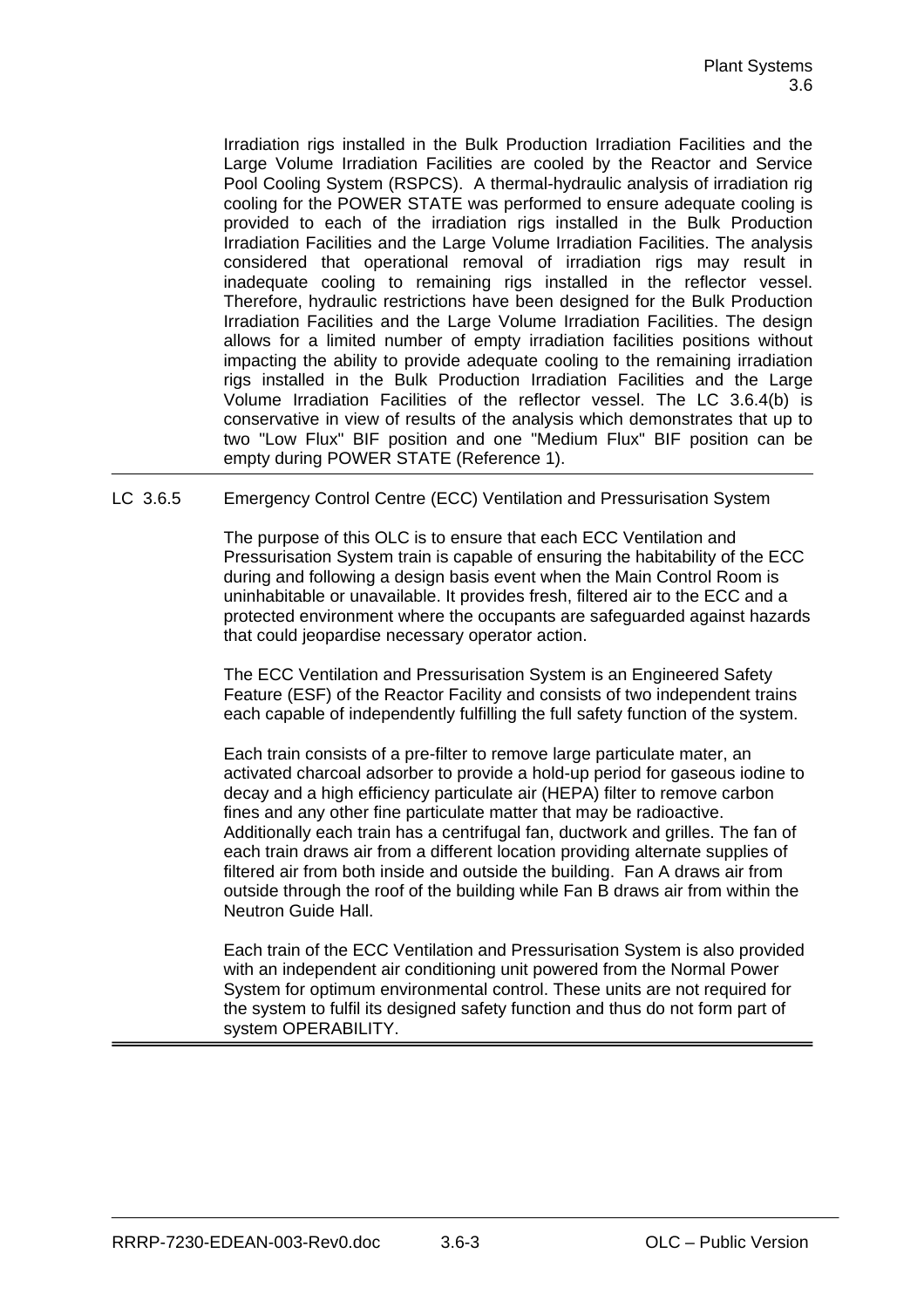#### LC 3.7.1 AC Sources

The purpose of this OLC is to ensure the availability of adequate AC power to required ESF loads is maintained under all design basis conditions.

The Electrical Power Supply System is made up of the Normal Power System (NPS) and the Standby Power System (SPS). The NPS includes the high voltage distribution switchboards in the Reactor Facility Substation Auxiliary Building, and downstream equipment (with the exception of the SPS), finishing at motor control centres and distribution switchboards for lighting, general purpose outlets and supplies to packaged plant such as the Heating Ventilation and Air Conditioning Systems. The SPS is an Engineered Safety Feature (ESF). The function of the SPS is to provide electric power to essential loads when the NPS is not available. The SPS contains standby diesel generators (DGs) to provide power during a loss of normal power. It also includes Uninterruptible Power Supply (UPS) units to ensure continuity of power to selected loads, during the short delay between loss of normal power and availability of power from the DGs. Normally, all interruptible electric loads are fed by NPS, including the input of the Uninterruptible Power Supply (UPS) units. ESF loads are supplied via switchboards of the SPS.

When normal power supply is not available, ESF loads receive power from the standby DGs. Supply to loads is maintained by UPS units without interruption. Other loads are supplied by the DGs following DG start (typically less than a minute). The DGs are able to supply the total maximum demand of the ESF loads, including in rush currents of UPS units and motors. The arrangement of the SPS, comprising two independent DGs, switchboards and UPS units, ensures that a single failure cannot prevent supply of power to ESF loads in the event of a loss of normal power. The two independent trains of the SPS cannot be connected. One low voltage standby distribution switchboard, SD-C, can be fed from either train using a manual changeover switching arrangement, but not to both trains simultaneously. When normal power is available, each train is fed from the associated normal supply train. When standby power (i.e., DG power) is required, the associated standby distribution (SD) switchboard is automatically disconnected from the normal power supply and connected to the DG by means of an automatic transfer switch. Returning to the supply to normal power is a manual operation.

The standby power supply for the SPS consists of two DGs. Either one of these two DGs can supply the necessary ESF loads in the event of a loss of normal power. DG-A and DG-B are dedicated to low voltage standby distribution switchboards SD-A and SD-B, respectively. In addition to DG-A and DG-B, a spare DG that can be used to replace either DG-A or DG-B during an extended maintenance outage is provided. The spare DG will be manually connected after the out-of-service DG is disconnected, ensuring that separation of the two standby power trains is maintained. A DG starts automatically on a switchboard degraded voltage signal (refer to OLC 3.3.6, "Loss of Power (LOP) Instrumentation"). After the DG has started, it automatically ties to its respective low voltage standby distribution switchboard after offsite power is tripped as a consequence of [switchboard] undervoltage or degraded voltage. When the DG is tied to its associated low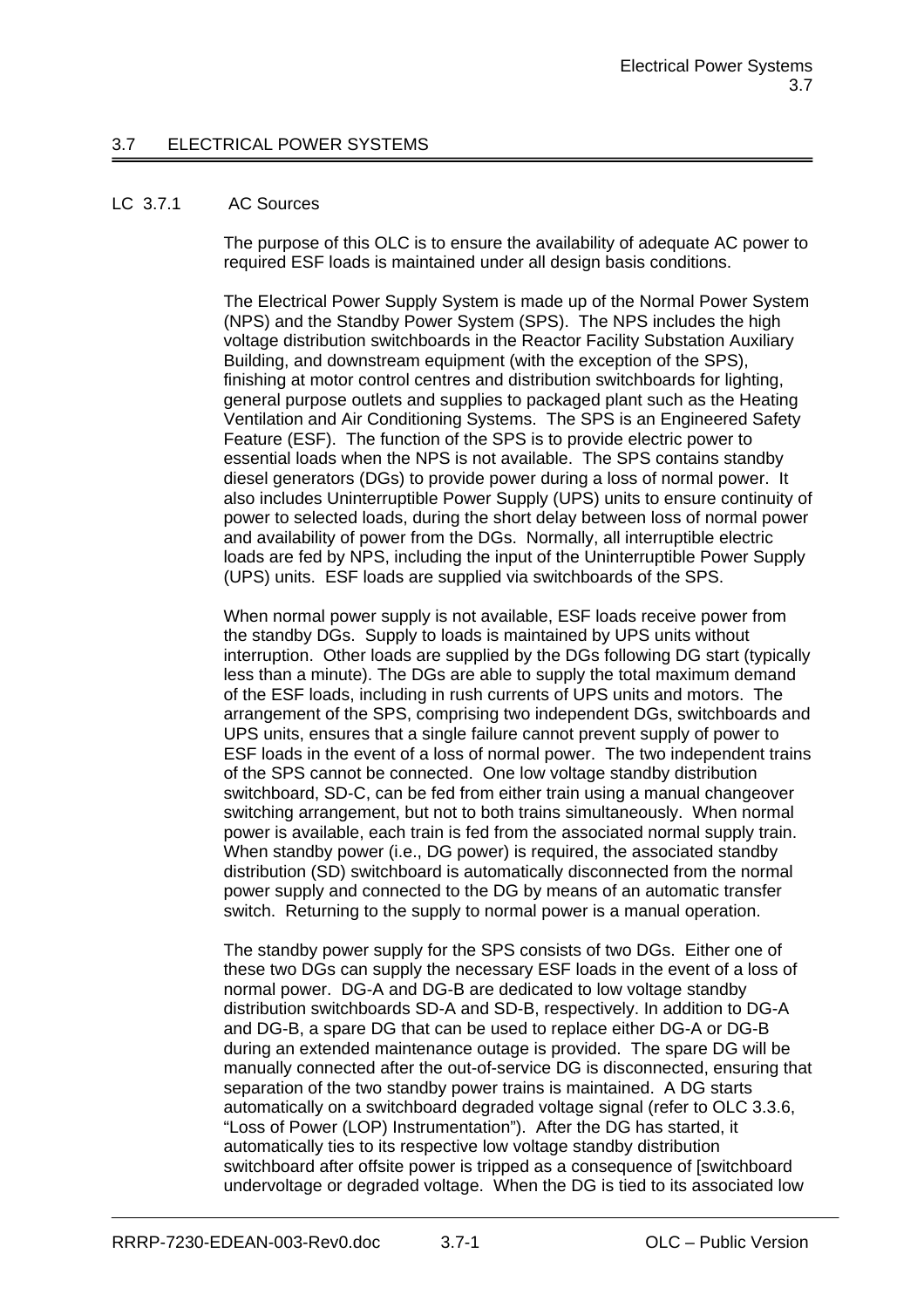voltage standby distribution switchboard, ESF loads are connected to their respective supplies.

LC 3.7.2 Reactor Protection System (RPS) Uninterruptible Power Supplies (UPS)

The purpose of this OLC is to ensure the availability of adequate power to instrumentation and control systems that are required to operate and maintain essential reactor facility equipment in the event of a loss of normal power, following a design basis event.

The Electrical Power Supply System is made up of the Normal Power System (NPS) and the Standby Power System (SPS). The SPS is an Engineered Safety Feature (ESF). The function of the SPS is to provide electric power to ESF loads when the NPS (i.e., normal power) is not available. The SPS contains standby diesel generators (DGs) to provide power during a loss of normal power. It also includes Uninterruptible Power Supply (UPS) units to ensure continuity of power to selected loads, during the short delay between loss of normal power and availability of power from the DGs. The required UPS units supported by the SPS are as follows.

- 1. UPS-RPS1
- 2. UPS-RPS2
- 3. UPS-RPS3

The function of these UPS units is to provide reliable 240 VAC uninterruptible power to loads required for continuity of equipment operation in the event of loss of normal power. Each UPS unit consists of a battery-charger rectifier, batteries, DC/AC converter, static by-pass switch, maintenance by-pass switch and isolation transformers. On a loss of normal power, and until power from the associated DGs becomes available, long-life batteries provide power to the associated UPS. Each battery is separately housed in a ventilated room to avoid the concentration of explosive fumes, and is separate from its charger. All the batteries are sized so that the designed loads will not exceed warranted capacity at the end-off-installed-life with 100% design demand, in accordance with IEEE 485 (Ref. 1). The batteries have sufficient stored energy to operate connected loads continuously or intermittently, as required, for at least 30 minutes without recharging. When power is restored to the standby distribution switchboards, the battery charger of the UPS units will recharge the batteries while simultaneously supplying the inverter. The capacity of each UPS unit is based on the largest combined demand of the various continuous loads, plus the largest combination of non-continuous loads that are likely to be connected to the power supply simultaneously.

The safety system and logic control for the First Reactor Protection System (FRPS), the Second Reactor Protection System (SRPS), and the Post Accident Monitoring (PAM) System derive their power from three independent UPS units (UPS-RPS1, UPS-RPS2, and UPS-RPS3) fed from different trains, the third system being fed from low voltage standby distribution switchboard SD-C. This arrangement provides redundant, reliable power of acceptable quality to support the safety logic and control functions during normal, abnormal and post-accident conditions. The availability of these three UPS units associated with the RPS is addressed by this OLC.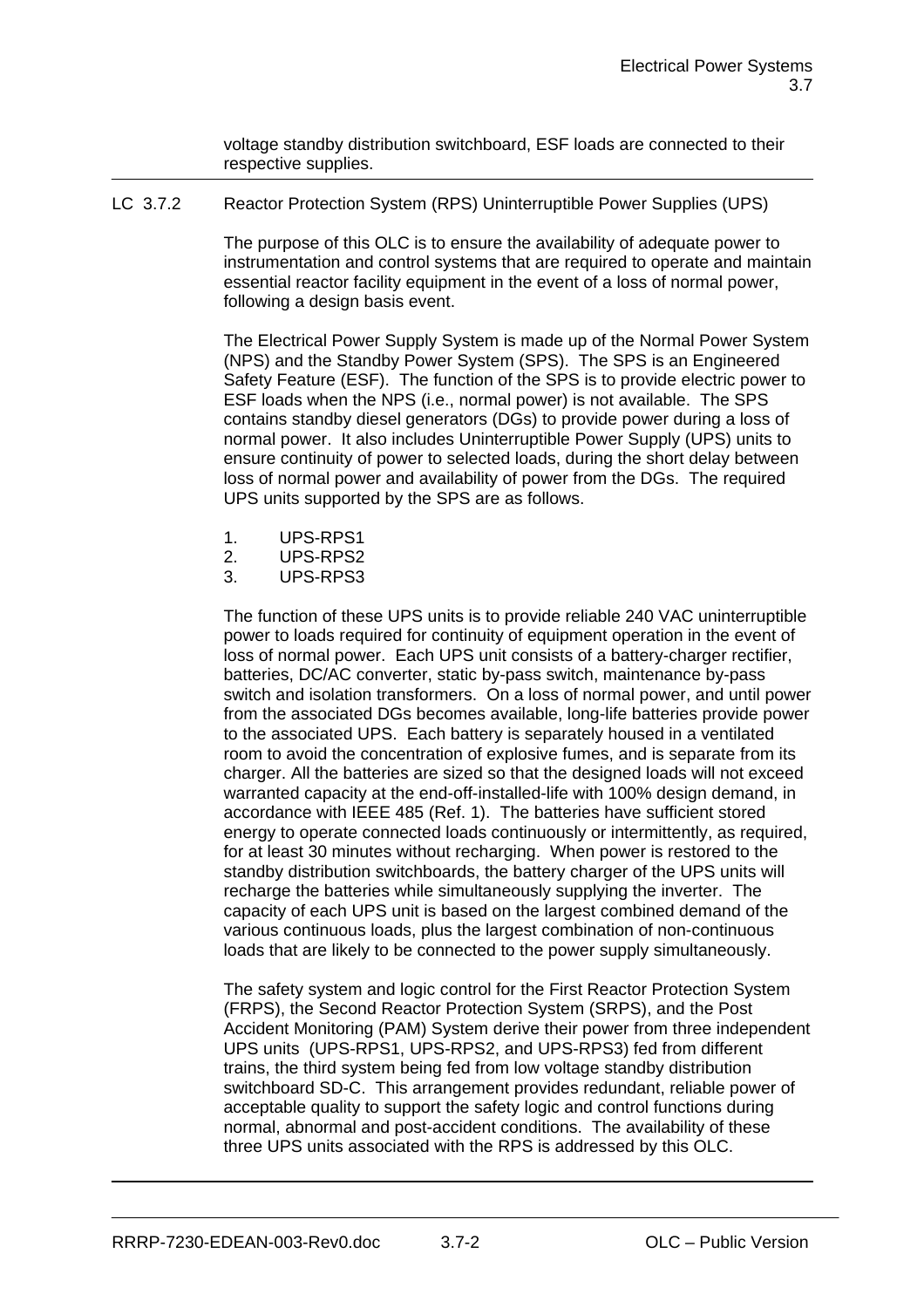## LC 3.7.3 Standby Power Supply Distribution System

The purpose of this OLC is to ensure the availability of adequate power to ESF systems that are required to operate and maintain essential reactor facility equipment in the event of a Design Basis Accident or transient.

The Electrical Power Supply System is made up of the Normal Power System (NPS) and the Standby Power System (SPS). The SPS is an Engineered Safety Feature (ESF). The function of the SPS is to provide electric power to essential loads when the NPS is not available. The Standby Power Supply Distribution System portion of the SPS is divided into redundant and independent AC electrical power distribution trains (Trains A and B). The two independent trains of the Standby Power Supply Distribution System cannot be connected. One low voltage standby distribution switchboard, SD-C, can be fed from either train using a manual changeover switching arrangement, but not from both trains simultaneously.

When normal power is available, each standby power supply distribution train is fed from the associated normal supply train. When standby power (i.e., DG power) is required, the associated low voltage standby distribution switchboard is automatically disconnected from the normal power supply and connected to the associated DG by means of an automatic transfer switch.

The SPS supplies Engineered Safety Feature loads such as PAM instrumentation, ECC ventilation, RPS UPS batteries and some containment systems such as the CERS.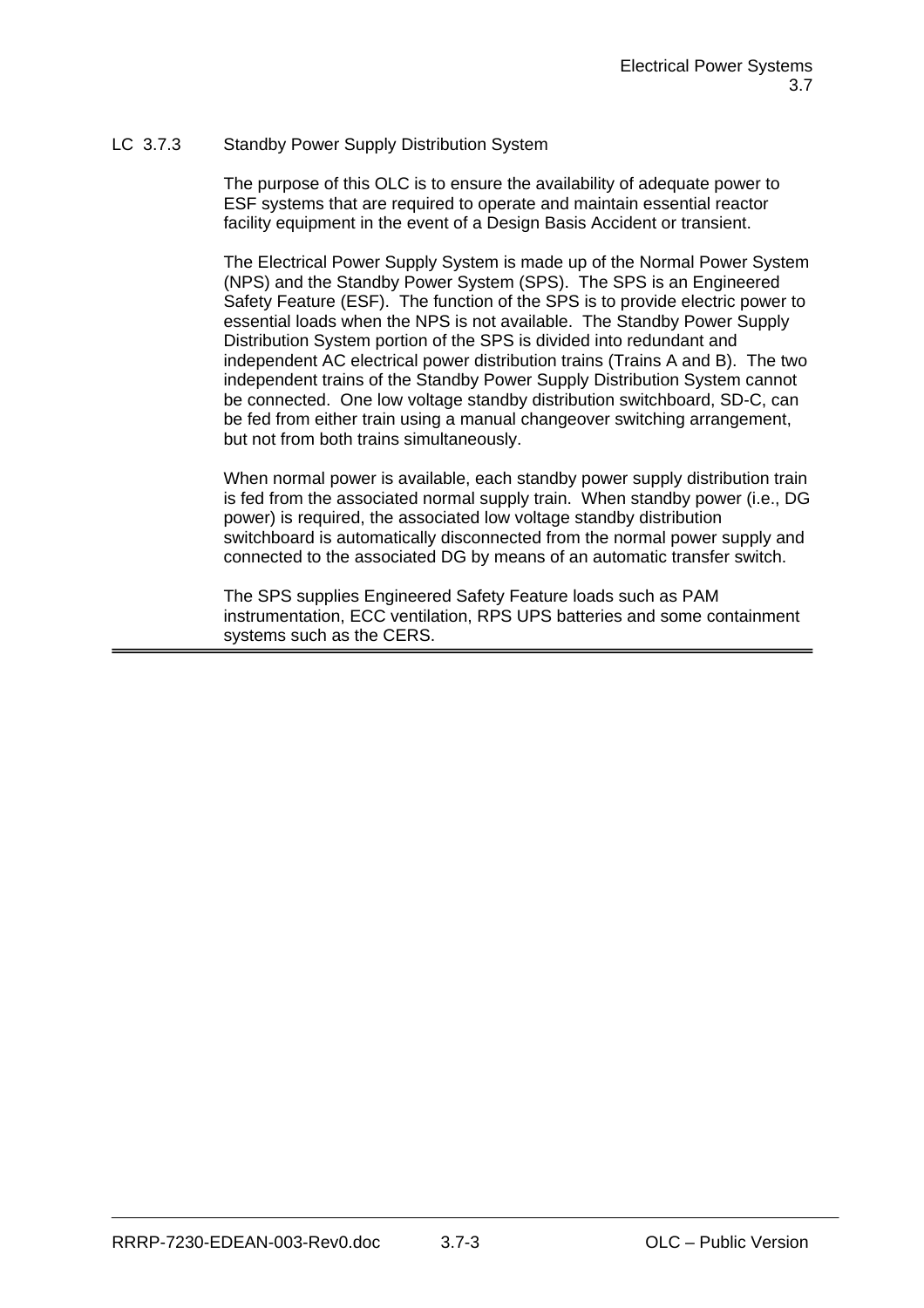#### 3.8 CORE ALTERATIONS

#### LC 3.8.1 Control Rod Position During Refuelling

The purpose of this OLC is to ensure all control rods are inserted to prevent the reactor from inadvertently achieving criticality during refuelling operations.

Control rods provide the capability to maintain the reactor subcritical under all conditions. During the REFUELLING STATE, the reactor is maintained subcritical at all times with the five control rods in the fully inserted position, as described in the SAR.

#### LC 3.8.2 Control Rod Maintenance

The purpose of this OLC is to ensure the plant is in the appropriate state with the reflector vessel partially drained during control rods maintenance so as to prevent the reactor from inadvertently achieving criticality during such maintenance operations.

Control rods provide the capability to maintain the reactor subcritical under all conditions. The reactor is maintained subcritical at all times with the five control rods in the fully inserted position, as described in the SAR. However, during maintenance activities where the negative reactivity worth of the control rods is altered (including control rod replacement activities), insertion of control rods may no longer be sufficient to prevent inadvertent criticality. For these particular maintenance activities, the reflector water level shall be drained to compensate for the potential loss of negative reactivity associated with the control rod maintenance. The absence of heavy water in the upper portion of the reflector causes a large decrease in neutron reflection to the reactor core, which results in a subcritical condition. This ensures a sufficiently large shutdown margin is maintained to prevent inadvertent criticality during the control rod maintenance.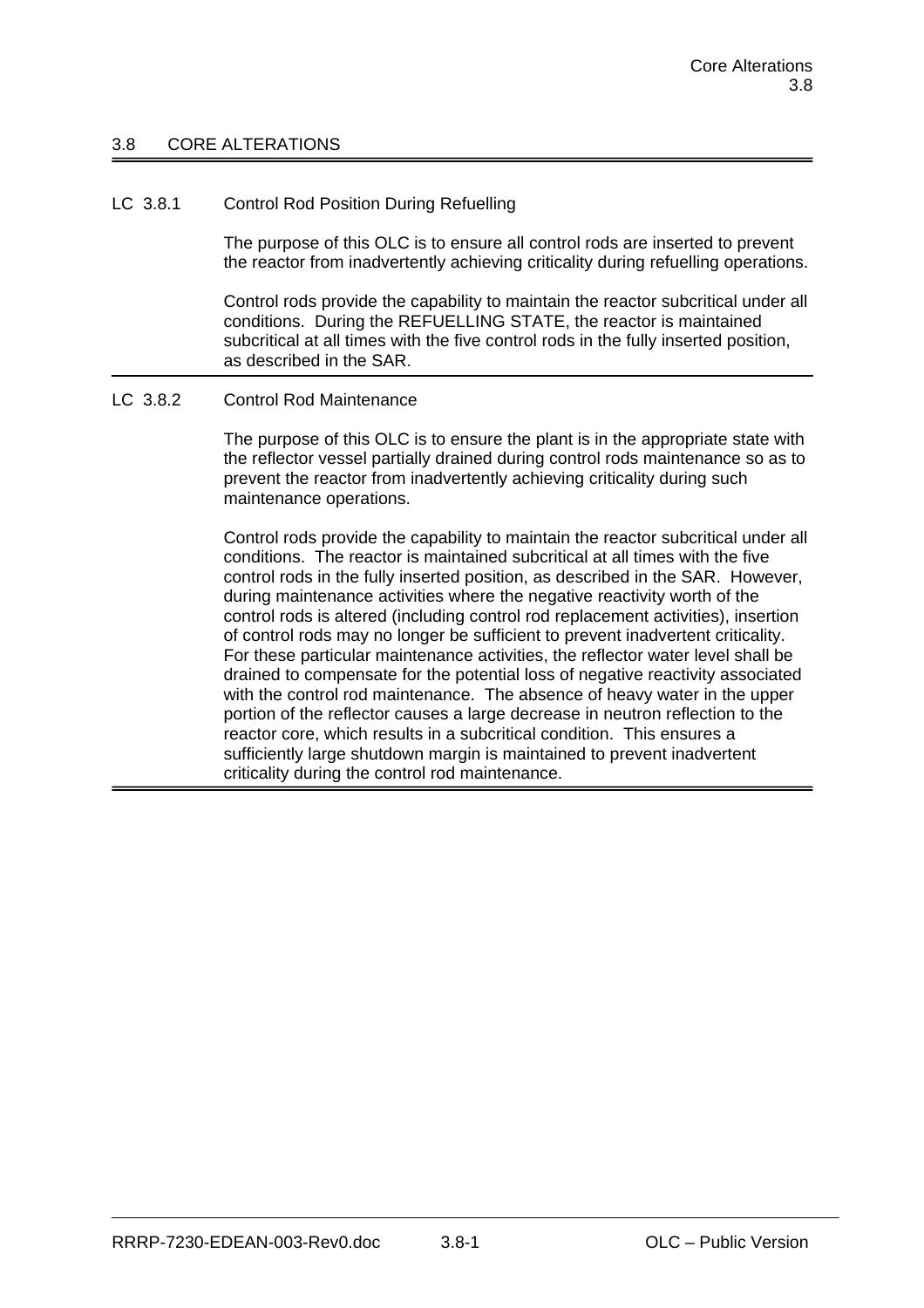#### 4.0 DESIGN FEATURES

#### 4.1 Reactor Core

#### 4.1.1 Core Power and Flow

The analyses presented in the SAR demonstrate that the reactor is capable of operating at a total steady-state power of 21.2 MW, which corresponds to a heat transfer rate to the PCS of 20.0 MW, with a steady-state flow of not less than 1900  $\mathsf{m}^3\!/\!\mathsf{h}.$ 

#### 4.1.2 Fuel Assemblies

The reactor shall contain 16 Fuel Assemblies during operation. Each assembly shall consist of 19 inner fuel plates and 2 outer fuel plates. The fuel plates contain a fuel meat sealed by aluminium cladding.

Fuel Assemblies shall be limited to those fuel designs that have been analysed with appropriate codes and methods and have been shown by tests or analyses to comply with the safety design basis. The currently approved fuel, as described in the SAR, is described in the following table (nominal values shown).

| Fuel Type          | Dispersed silicide; $U_3Si_2$ |
|--------------------|-------------------------------|
| <b>U</b> Density   | 4.8 g.cm <sup>3</sup>         |
| Enrichment         | $\leq$ 20 weight percent      |
| Maximum U-235 mass | 489.3g                        |
| (per $FA$ )        |                               |

#### 4.1.3 Control Rods

The reactor core shall contain 5 control rods. The control rod absorber material shall be a hafnium alloy. The design and configuration of the Control Rods shall be as described in the SAR.

#### 4.2 Fuel Storage

#### 4.2.1 Criticality

- 4.2.1.1 The Service Pool and Reactor Pool spent fuel storage racks are designed and maintained for:
	- a. Fuel Assemblies as described in, 4.1.2 above,
	- b.  $k_{eff} \leq 0.9$  under normal and accident conditions as described in the SAR, and
	- c. A nominal 92 mm centre-to-centre distance between fuel assemblies placed in storage racks with neutron absorber as described in the SAR.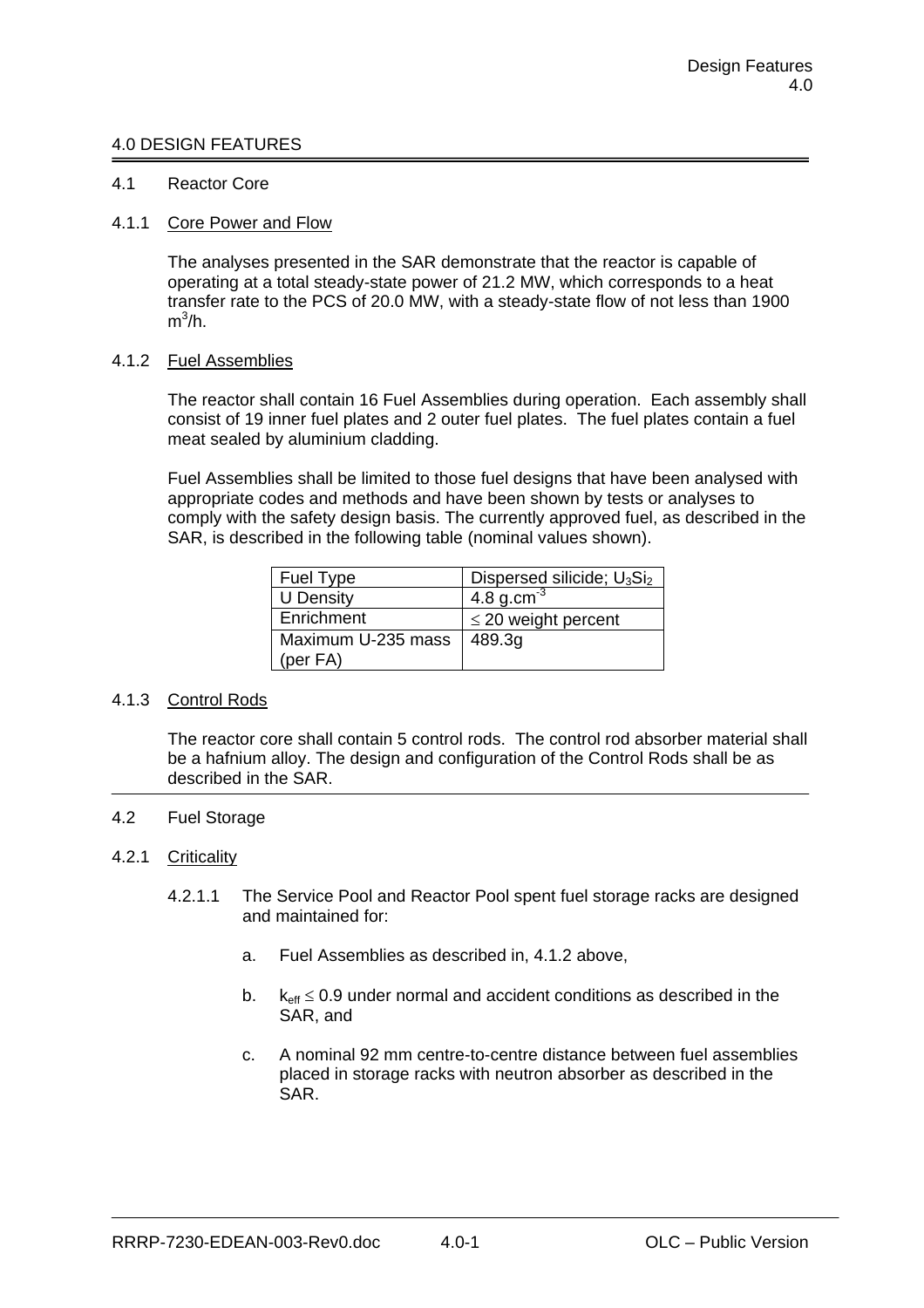#### 4.0 DESIGN FEATURES (continued)

- 4.2 Fuel Storage (continued)
	- 4.2.1.2 The fresh fuel storage racks are designed and maintained for:
		- a. Fuel Assemblies as described in, 4.1.2 above,
		- b.  $k_{\text{eff}} \leq 0.9$  under normal and accident conditions as described in the SAR, and
		- c. A nominal 170 mm centre-to-centre distance between Fuel Assemblies placed in storage racks as described in the SAR.

#### 4.2.2 Drainage

The Reactor Pool spent fuel storage area and Service Pool spent fuel storage area are designed and shall be maintained to prevent inadvertent draining of the pools below elevation +7.60 m.

#### 4.2.3 Capacity

The spent fuel storage racks are designed and maintained with a storage capacity limited to:

- a. 24 Fuel Assemblies in the Reactor Pool spent fuel storage racks and
- b. 336 Fuel Assemblies in the Service Pool spent fuel storage racks.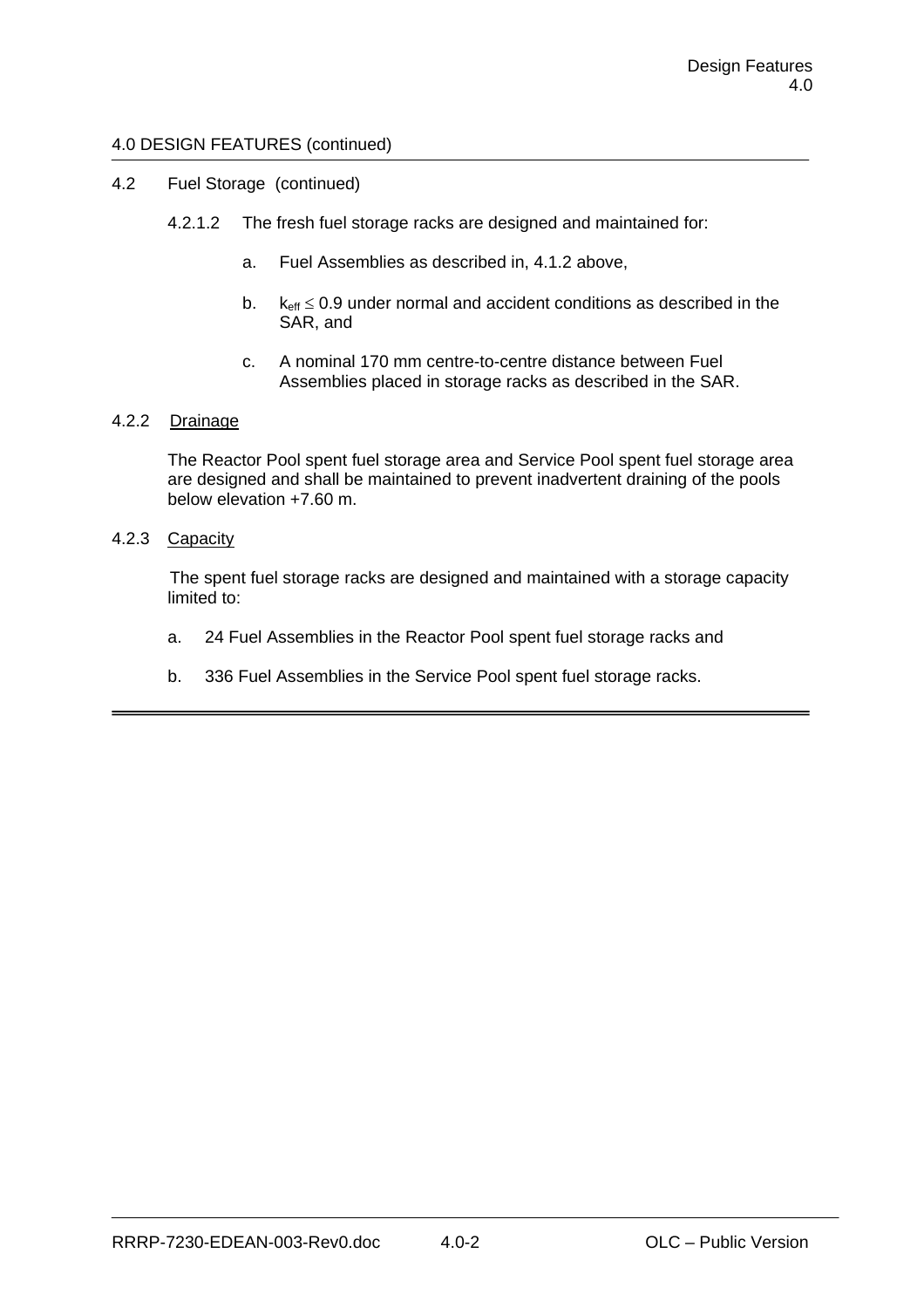## 5.0 ADMINISTRATIVE CONTROLS

#### 5.1 Organisation

| 5.1.1 |    | The organisation shall be established for safe operation and maintenance of<br>the facility. It shall include the roles for activities affecting nuclear safety. |  |  |
|-------|----|------------------------------------------------------------------------------------------------------------------------------------------------------------------|--|--|
|       | а. | Lines of authority, responsibility and communication shall be defined<br>and established. These relationships shall be documented for key<br>roles.              |  |  |
|       |    | The reactor manager shall be responsible for overall safe operations                                                                                             |  |  |

- b. The reactor manager shall be responsible for overall safe operations and shall have control over those activities necessary for safe operation and maintenance.
- c. A specified ANSTO officer shall have responsibility for overall nuclear safety of the facility and shall take any measures needed to ensure acceptable performance of the staff in operating, maintaining, and providing technical support.
- 5.1.2 The facility staff organisation shall include an authorised Reactor Operator in the Main Control Room during all reactor STATES. In addition, a minimum of three personnel shall be within the facility during the POWER and PHYSICS TEST STATES and a minimum of two personnel during the SHUTDOWN and REFUELLING STATES.

Engineering expertise shall be available during POWER and PHYSICS TEST STATES. This expertise may be provided by one of the authorised Reactor Operators. In addition, expertise in radiation protection shall be available during all reactor STATES.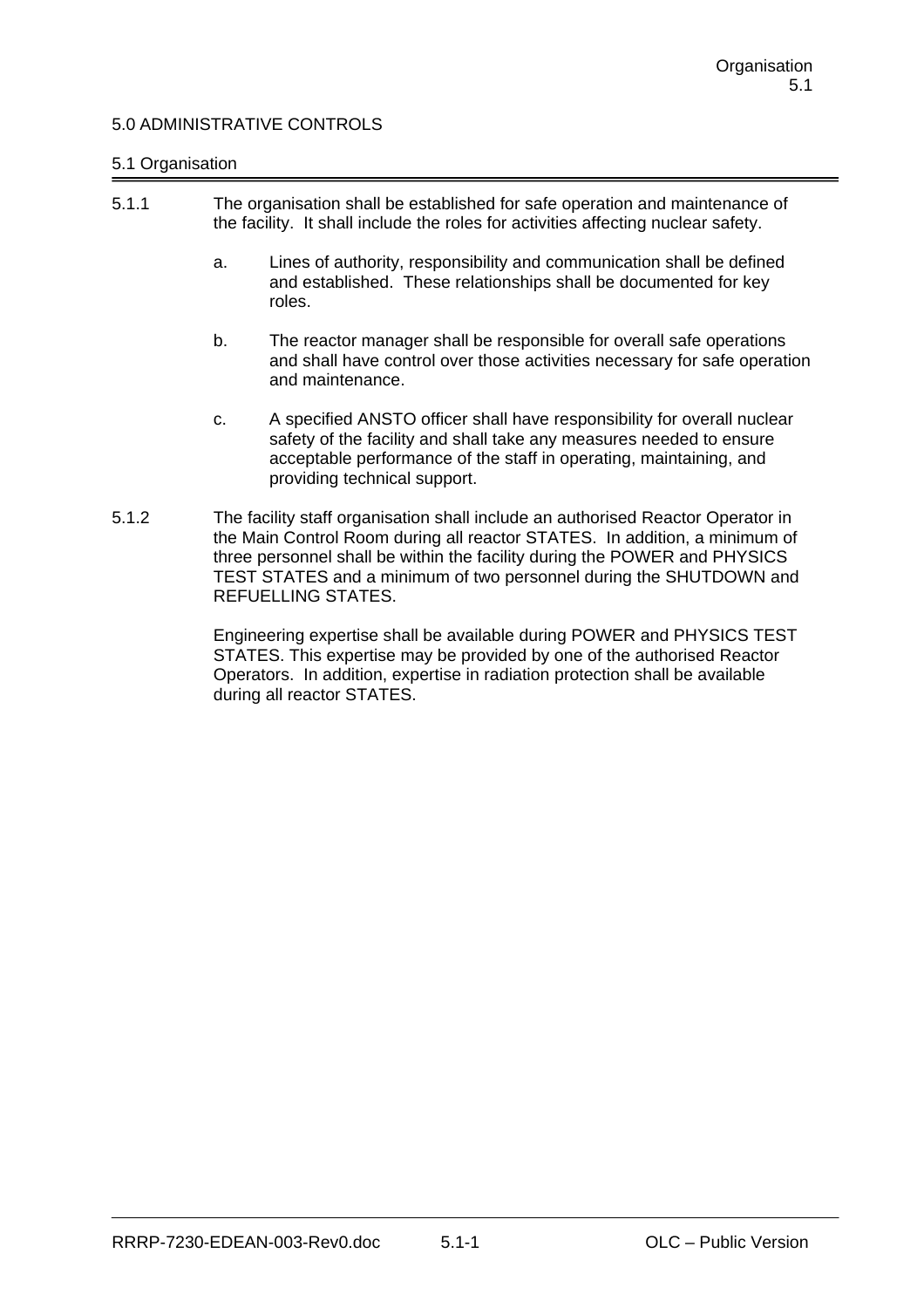## 5.0 ADMINISTRATIVE CONTROLS

#### 5.2 Programs

The following processes shall be established, implemented, and maintained.

#### 5.2.1 POWER PEAKING FACTOR (PPF) Verification Program

A program to implement the verification of PPF shall be established. The program shall include the criteria and frequency to be used for verifying PPF is within the limits of OLC 3.2.3, "POWER PEAKING FACTOR (PPF)."

The verification is performed by calculations which are required to be performed prior to and during the first startup after completion of fuel movement or control rod replacement. The calculations shall be performed using appropriate computer codes and methods consistent with the code verification and validation process.

The provisions of SR 3.0.2 and SR 3.0.3 are applicable to the PPF Verification Program surveillance frequency.

Changes to the PPF Verification Program shall be made under appropriate administrative controls and review. ANSTO may make changes to the PPF Verification Program without prior ARPANSA approval provided the changes do not alter this OLC and do not involve a significant implication for safety.

#### 5.2.2 Containment Performance Testing Program

A program shall establish the performance testing of the containment.

- a. The maximum allowable beyond design basis containment leakage rate,  $L_{\text{BDB}}$ , shall be 3 % of containment air volume per day.
- b. The containment performance acceptance criterion is  $\leq$  L<sub>BDB</sub>.
- c. The provisions of SR 3.0.2 and SR 3.0.3 are applicable to the Containment Performance Testing Program.

Changes to the Containment Performance Testing Program shall be made under appropriate administrative controls and review. ANSTO may make changes to the Containment Performance Testing Program without prior ARPANSA approval provided the changes do not alter this OLC and do not involve a significant implication for safety.

#### 5.2.3 Irradiation Requirements Program

A program under the Quality System to implement the requirements of LC 3.6.3 and 3.6.4 for irradiations undertaken in the Reflector Vessel facilities shall be established. The program shall include the following elements to ensure the safe conduct of irradiations:

- development of specifications for irradiation target materials and canning, including consideration of:
	- o irradiation conditions
	- o materials and limitation on material mass or activity as appropriate
	- o means of encapsulation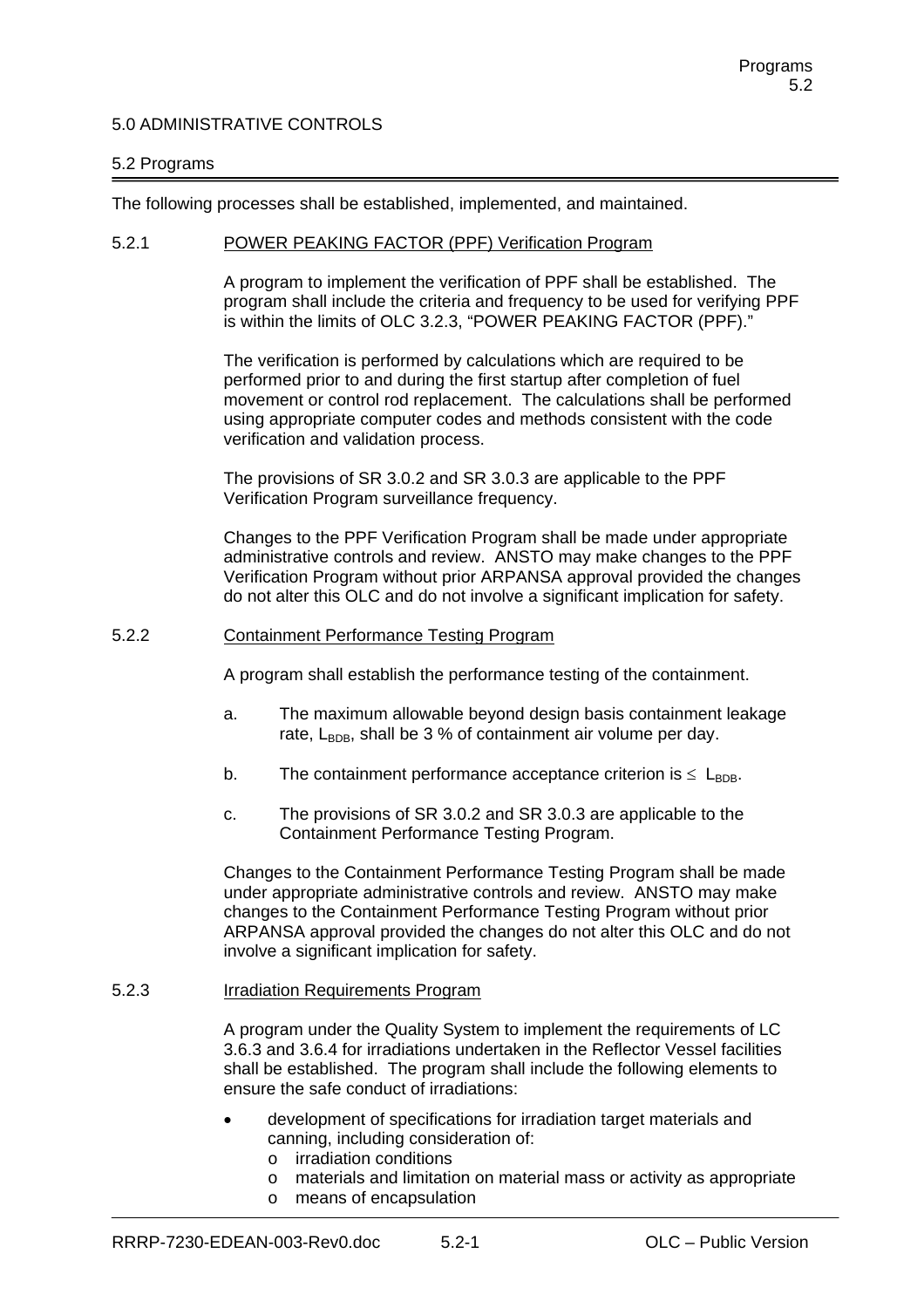- o pressure, heat generation and temperature
- o radiological aspects
- review and approval of specifications prior to irradiation
- irradiation rig design review and approval
- scheduling of irradiation target loading and unloading to ensure compliance with rig loading requirements
- monitoring of irradiation rig and target reactivity worth

Changes to the Irradiation Requirements Program shall be made under appropriate administrative controls and review. ANSTO may make changes to the Irradiation Requirements Program without prior ARPANSA approval provided the changes do not alter this OLC and do not involve a significant implication for safety.

#### 5.2.4 Diesel Fuel Oil Testing Program

A diesel fuel oil testing program to implement required testing of both new fuel oil and stored fuel oil shall be established. The program shall include sampling and testing requirements, and acceptance criteria, in accordance with applicable standards. The purpose of the program is to establish the acceptability of new fuel oil for use prior to addition to storage tanks. In addition, the program provides for periodic testing of stored fuel oil.

The provisions of SR 3.0.2 and SR 3.0.3 are applicable to the Diesel Fuel Oil Testing Program test frequencies.

Changes to the Diesel Fuel Oil Testing Program shall be made under appropriate administrative controls and review. ANSTO may make changes to the Diesel Fuel Oil Testing Program without prior ARPANSA approval provided the changes do not alter this OLC and do not involve a significant implication for safety.

#### 5.2.5 Operational Limits and Conditions (OLCs) Bases Control Program

This program provides a means for processing changes to the Bases of these OLCs.

- a. Changes to the Bases of the OLCs shall be made under appropriate administrative controls and review.
- b. ANSTO may make changes to Bases without prior ARPANSA approval provided the changes do not require either of the following:
	- 1. A change in the OLCs incorporated in the licence or
	- 2. A change to the SAR or Bases that involves a significant implication for safety.
- c. The Bases shall be maintained consistent with the SAR.
- d. Proposed changes that meet the criteria of OLC 5.2.5.b.1 or OLC 5.2.5.b.2 above shall be reviewed and approved by ARPANSA prior to implementation. Changes to the Bases implemented without prior approval shall be provided to ARPANSA.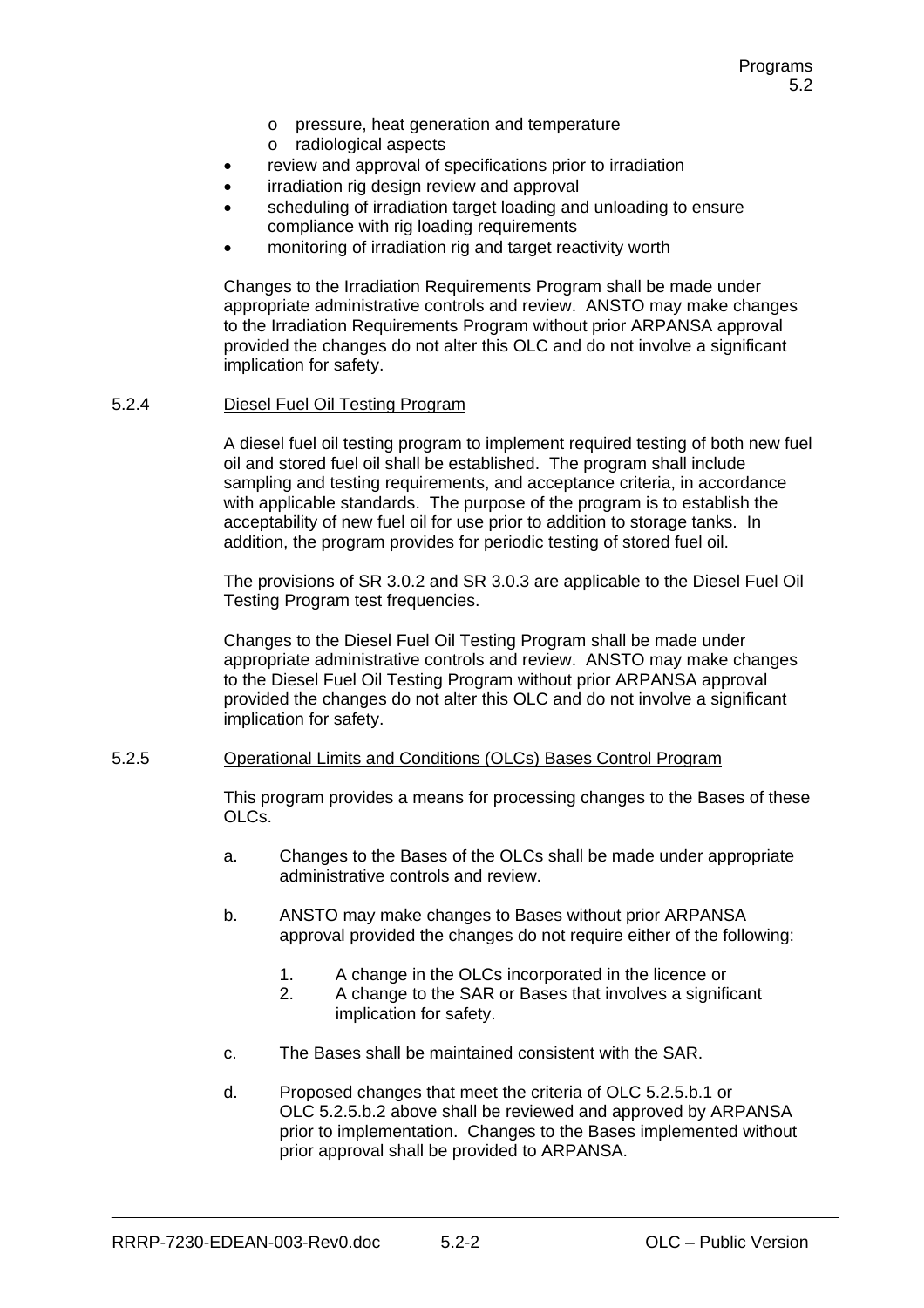### 5.2 Programs (continued)

Bases for the OLCs are not considered part of the OLCs. Therefore, the OLC change process does not apply to the Bases for the OLCs.

#### 5.2.6 Safety Function Determination Program (SFDP)

This program ensures loss of safety function is detected and appropriate actions taken. The SFDP shall contain the following:

- a. Provisions for cross train checks to ensure a loss of the capability to perform the safety function assumed in the accident analysis does not go undetected,
- b. Provisions for ensuring the facility is maintained in a safe condition if a loss of function condition exists,
- c. Other appropriate limitations and remedial or compensatory actions.

A loss of safety function exists when, assuming no concurrent single failure, no concurrent loss of offsite power, or no concurrent loss of onsite diesel generator(s), a safety function assumed in the accident analysis cannot be performed. Safety functions include the ability to shutdown the reactor and maintain it shutdown, remove adequate heat from the core, and prevent or mitigate the consequences of events that could result in radioactive releases. For the purpose of this program, a loss of safety function may exist when a support system is inoperable, and one of the following exists:

- a. A required system redundant to the system(s) supported by the inoperable support system is also inoperable,
- b. A required system redundant to the system(s) in turn supported by the inoperable supported system is also inoperable, or
- c. A required system redundant to the support system(s) for the supported systems (a) and (b) above is also inoperable.

The SFDP identifies where a loss of safety function exists. If a loss of safety function is determined to exist by this program, the appropriate Conditions and Required Actions of the OLC in which the loss of safety function exists are required to be entered. When a loss of safety function is caused by the inoperability of a single OLC support system, the appropriate Conditions and Required Actions to enter are those of the support system.

Changes to the SFDP shall be made under appropriate administrative controls and review. ANSTO may make changes to the SFDP without prior ARPANSA approval provided the changes do not alter this OLC and do not involve a significant implication for safety.